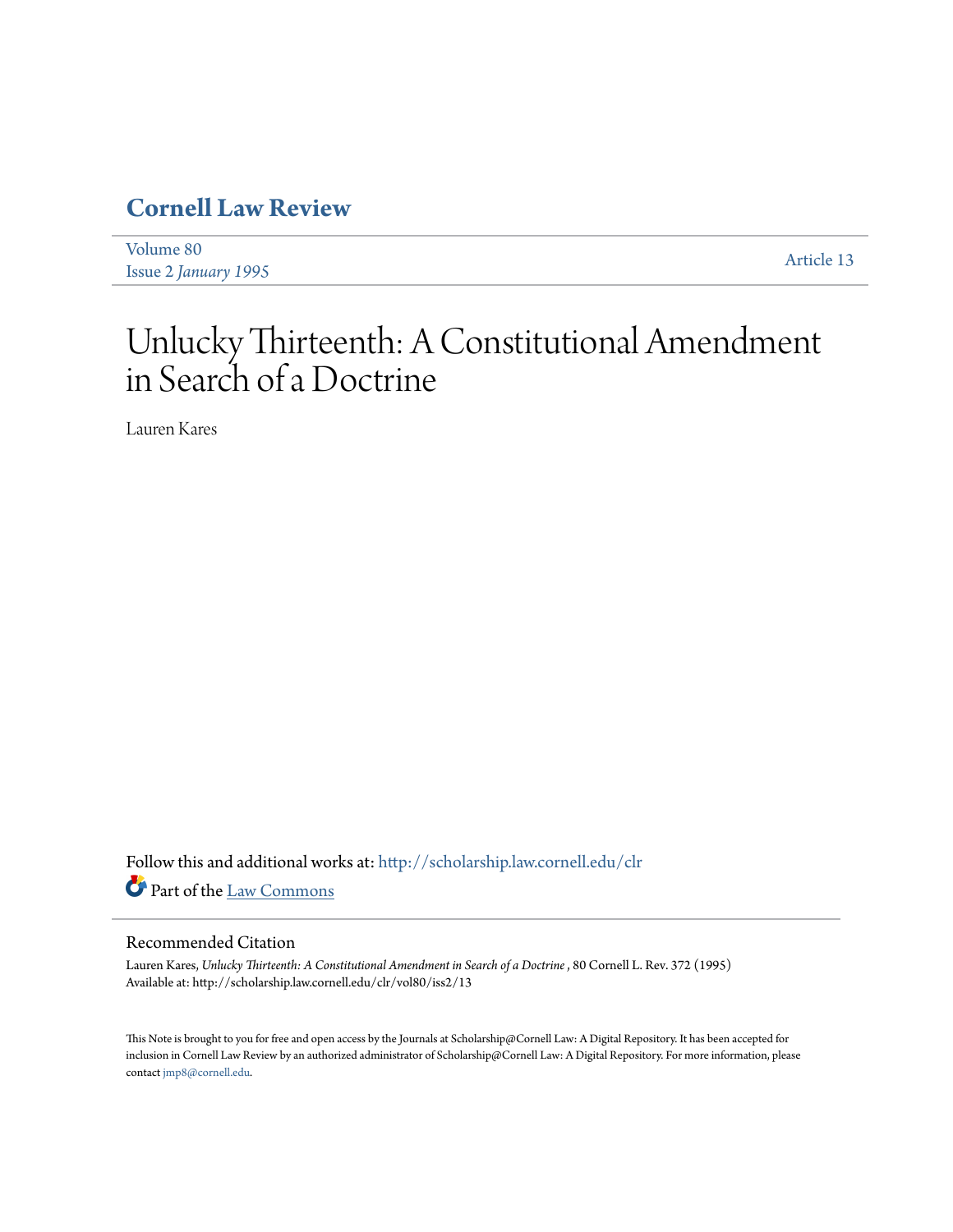# NOTES

# THE UNLUCKY THIRTEENTH: A CONSTITUTIONAL AMENDMENT IN SEARCH OF A DOCTRINE

#### **INTRODUCTION**

In 1992 two Pennsylvania high school students unsuccessfully sued their school district to contest a new high school curriculum requiring them to perform community service in order to graduate.<sup>1</sup> The students in *Steirer v. Bethlehem Area School District* claimed that this program violated the Thirteenth Amendment of the United States Constitution, which prohibits slavery and involuntary servitude.2 The trial court used a balancing test that focused on the "servitude" involved.3 The Third Circuit Court of Appeals, by contrast, used a standard of relief pioneered in criminal cases to find that the service was not "involuntary."4 This Note discusses several cases that, like *Steirer,* fumble for an appropriate standard to consider Thirteenth Amendment-based civil rights claims. These cases show that *Steirer* is not anomalous; in fact, the Thirteenth Amendment is notable for its lack of a coherent jurisprudence.<sup>5</sup>

The absence of a uniform standard for finding involuntary servitude renders the rights of recourse available under the Thirteenth Amendment unpredictable and largely useless. This Note considers how Thirteenth Amendment jurisprudence could evolve to become a more meaningful source of individual rights. The Note begins with a description of the structure and content of the Thirteenth Amendment as interpreted by the courts. Next, the Note introduces the rights of recourse, both civil and criminal, that exist for an individual who asserts that her Thirteenth Amendment right to be free from involuntary servitude has been violated. The Note explains the stan-

U.S. CONST. amend. XIII.

- **3** 789 F. Supp. at 1345.
- 4 987 F.2d at 998-1000.

**<sup>1</sup>** Steirer v. Bethlehem Area Sch. Dist., 789 F. Supp. 1337 (E.D. Pa.), *afftd* 987 F.2d **989** (3d Cir. 1992), *cert. denied,* 114 **S.** Ct. **85** (1993). *See infra* notes 85-91, 120-25 and accompanying text.

<sup>&</sup>lt;sup>2</sup> The Thirteenth Amendment states, in its entirety: Section 1. Neither slavery nor involuntary servitude, except as a punishment for crime whereof the party shall have been duly convicted, shall exist within the United States, or any place subject to their jurisdiction. Section 2. Congress shall have power to enforce this article by appropriate legislation.

**<sup>5</sup>** The *Steirer* Circuit Court opinion purports to follow the "general spirit" of the Thirteenth Amendment rather than attempting to define its reach. 987 F.2d at 998 (quoting United States v. Kozminski, 487 U.S. 931, 942 (1988)).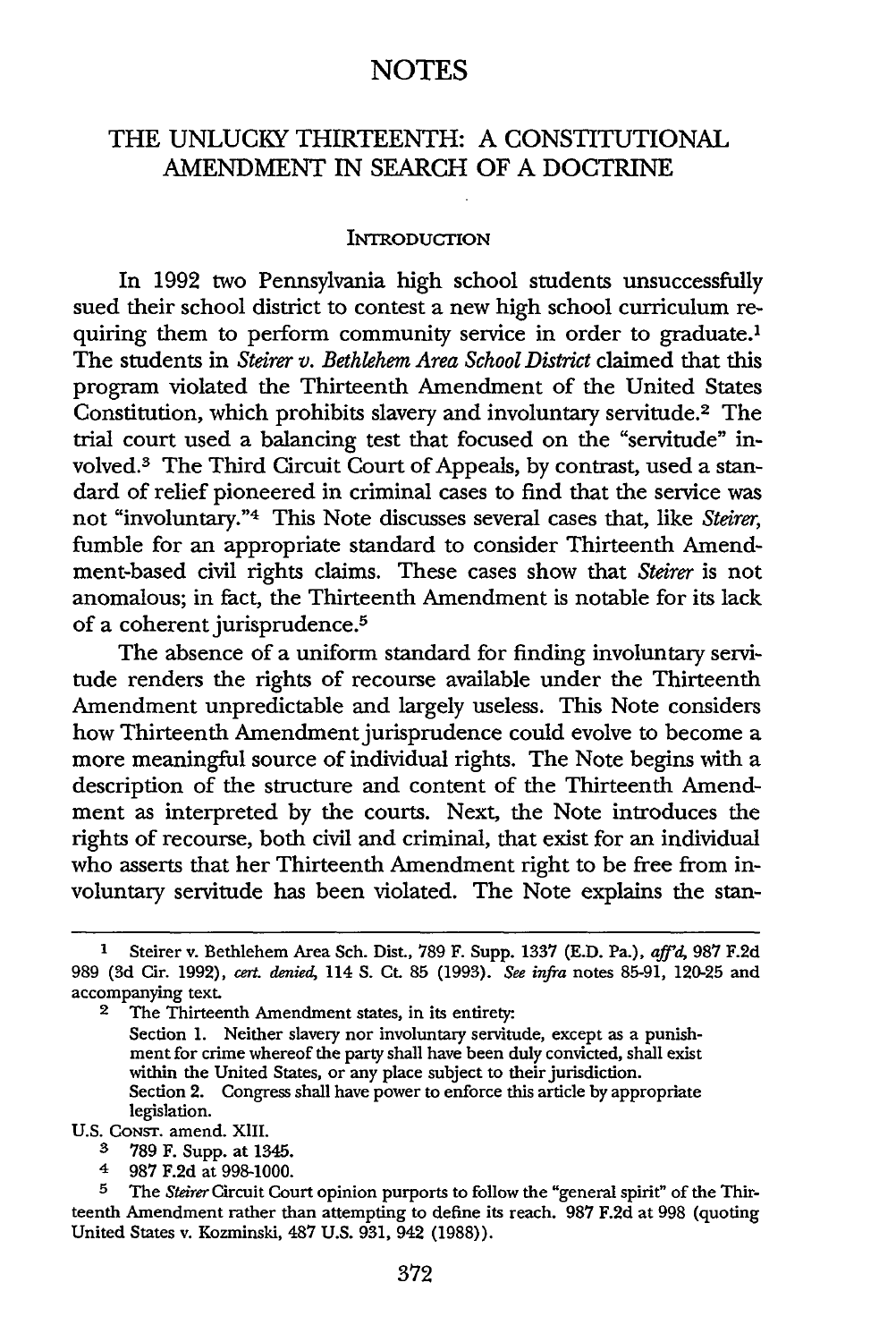dards used by courts to find and remedy impositions of involuntary servitude. The cases that apply these standards reveal a confused doctrine sorely in need of a unifying vision.

This Note argues that a balancing test like the one used by the *Steirer* trial court is more useful and truer to the Thirteenth Amendment's vision of liberty than the criminal standard used by the appellate court. Consistent application of a balancing test would afford the Thirteenth Amendment a degree of elasticity and relevance that it now lacks. Finally, the Note proposes a new method for determining whether an individual's Thirteenth Amendment rights have been violated.

#### **I**

# THE HISTORY **AND** PURPOSE OF THE THIRTEENTH AMENDMENT

# A. The First Section: An Affirmative Declaration

The Thirteenth Amendment fulfilled the promise of the Emancipation Proclamation,<sup>6</sup> President Abraham Lincoln's Civil War order purporting to emancipate the slaves in the rebelling Confederate states.7 Added to the Constitution in 1865, the Amendment borrowed

President Abraham Lincoln, A Proclamation, *repinted in* THE UNwERsAL ALMANAC 42 (John W. Wright ed., 1989).

**7** The Thirteenth Amendment effectively altered the then-existing Constitution by shifting so much power to the federal government and by taking an explicit stand on the slavery issue. In fact, the original Constitution had prohibited Congress from legislating against the slave trade in an ambiguously worded provision: "The Migration or Importation of Such Persons as any of the States now existing shall think proper to admit, shall not be prohibited by the Congress prior to the Year one thousand eight hundred and eight, but a Tax or duty may be imposed on such Importation, not exceeding ten dollars for each Person." U.S. CONST. art. I, § 9, cl. 1.

The Thirteenth Amendment also overruled, along with the Fourteenth Amendment, the scandalous holding of Dred Scott v. Sandford, 60 U.S., (19 How.) **393** (1856), which held that African-Americans were not citizens of the United States and therefore could not sue in federal court. *Dred Scott* saw blacks as "property" under the Constitution. As such, they could rightfully be held as slaves even in those states where slavery had been abolished by the Missouri Compromise of 1820. (The Missouri Compromise of 1820 was, as the name suggests, a legislative compromise allowing slavery in the new state of Missouri but forbidding it in the new state of Maine and in the outlying territories of the Louisiana

**<sup>6</sup>** On January 1, 1863, after the Union's important victory at Antietam, President Abraham Lincoln issued a proclamation of emancipation for African-Americans held in slavery in Confederate states. Of course, since the states to which the Proclamation applied were in rebellion, the order carried no immediate effect. The Proclamation stated in pertinent part:

That on the 1st day of January, A.D. 1863, all persons held as slaves within any State or designated part of a State the people whereof shall then be in rebellion against the United States shall be then, thenceforward, and forever free; and the executive government of the United States, including the military and naval authority thereof, will recognize and maintain the freedom of such persons and will do no act or acts to repress such persons, or any of them, in any efforts they may make for their actual freedom.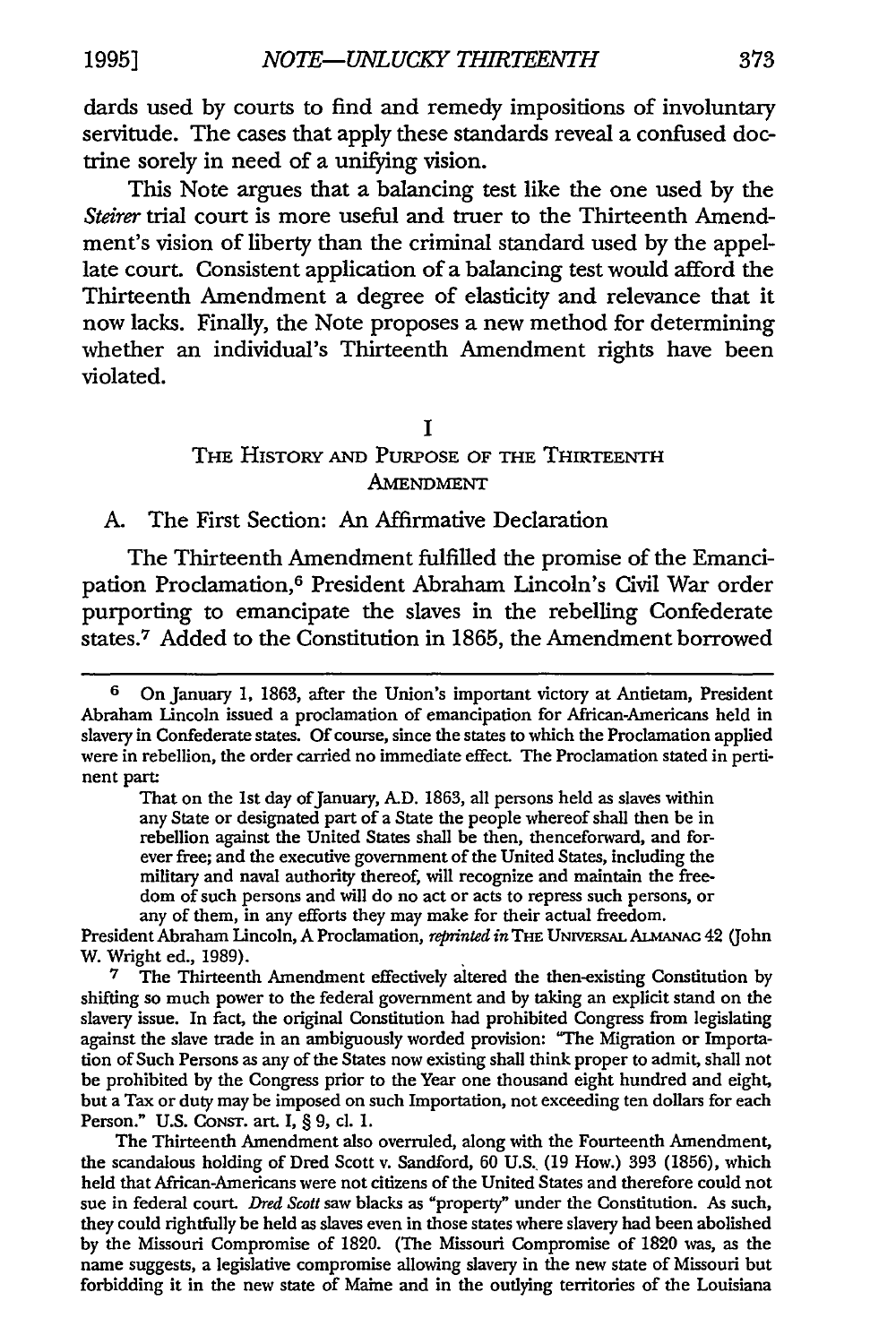its wording from the Northwest Ordinance of 1787.8 The first section of the Amendment states that "[n] either slavery nor involuntary servitude, except as a punishment for crime whereof the party shall have been duly convicted, shall exist within the United States, or any place subject to their jurisdiction."<sup>9</sup> This announcement of the demise of slavery has been described as a "grand yet simple declaration of the personal freedom of all the human race within the jurisdiction of this government,"<sup>10</sup> yet the complexity of Thirteenth Amendment doctrine belies this supposed simplicity.

The first section of the Thirteenth Amendment constitutionalizes the outcome of the Civil War by abolishing the southern institution of slavery, but it is unclear how the proscription of involuntary servitude in addition to "slavery" broadens the scope of the Amendment. By forbidding not only slavery but also factual situations that resemble slavery, the Framers expressed a view of personal liberty that extends beyond freedom from legal ownership by another person. The Framers intended the Amendment to reach conduct other than slaveholding as it existed before the Civil War. By including a term that requires judicial definition, the Framers gave the Amendment a prospective purpose beyond the commemoration of a military victory.

Purchase, of which Missouri had been a part. This Act perpetuated the balance between the slave states and the anti-slavery states. **THE** NEW AMERIC.N DESK **ENCYCLOPEDIA** 778 (1984)). Thus, the Thirteenth Amendment dramatically changed, rather than supplemented, constitutional rights.

**8** This ordinance prohibited slavery in the Northwest Territory, the area northwest of the Ohio River, later called the Indiana Territory:

There shall be neither slavery nor involuntary servitude in the said Territory, otherwise than in the punishment of crimes whereof the party shall have been duly convicted: *provided*, always, that any person escaping into the same, from whom labor or service is lawfully claimed in any one of the original States, such fugitive may be lawfully reclaimed and conveyed to the person claiming his or her labor or services as aforesaid.

**ORDINANCE** OF 1787, AN **ORDINANCE** FOR THE **GOVERNMENT** OF **THE** TERRITORY OF THE UNITED **STATES NORTHWEST** OF THE RIVER OHIO, art. VI, *reprinted* in ISAAC F. PATTERSON, THE **CONSTI-**TUTIONS OF OHIO 52 (1912).

Thomas Jefferson had used nearly identical words three years earlier, in a proposal made under the Articles of Confederation: "That after the year 1800 of the Christian era, there shall be neither slavery nor involuntary servitude in any of the said states, otherwise than in punishment of crime whereof the party shall have been duly convicted to be personally guilty." COMMITTEE **OF** THE **CONTINENTAL CONGRESS,** A **PLAN** FOR **THE** GOVERNMENT OF **THE** REGIONS WEST OF **THE APPALACHIAN MOUNTAINS,** 24JouRNA-S OF **THE CONTINENTAL CONGRESS** 247 (1784), *quoted in* Howard D. Hamilton, *The Legislative and Judicial History of the Thirteenth Amendment,* 9 **NAT'L** BJ. 26, 48 (1951).

**9** U.S. CONST. amend. XIII. Because the Amendment creates an exception when the party has been convicted of a crime, the doctrines discussed herein do not apply to prisoners. However, a growing body of case law explores the effect of the Thirteenth Amendment upon juvenile detention systems. Because youthful offenders usually are not "duly convicted," they may not be subject to involuntary servitude. *See* Donald **C.** Hancock, Comment, *The Thirteenth Amendment and the Juvenile Justice System*, 83 J. CRIM. L. & CRIMINOLOGY 614 (1992).

**10** Slaughter-House Cases, 83 U.S. (16 Wall.) 36, 69 (1872).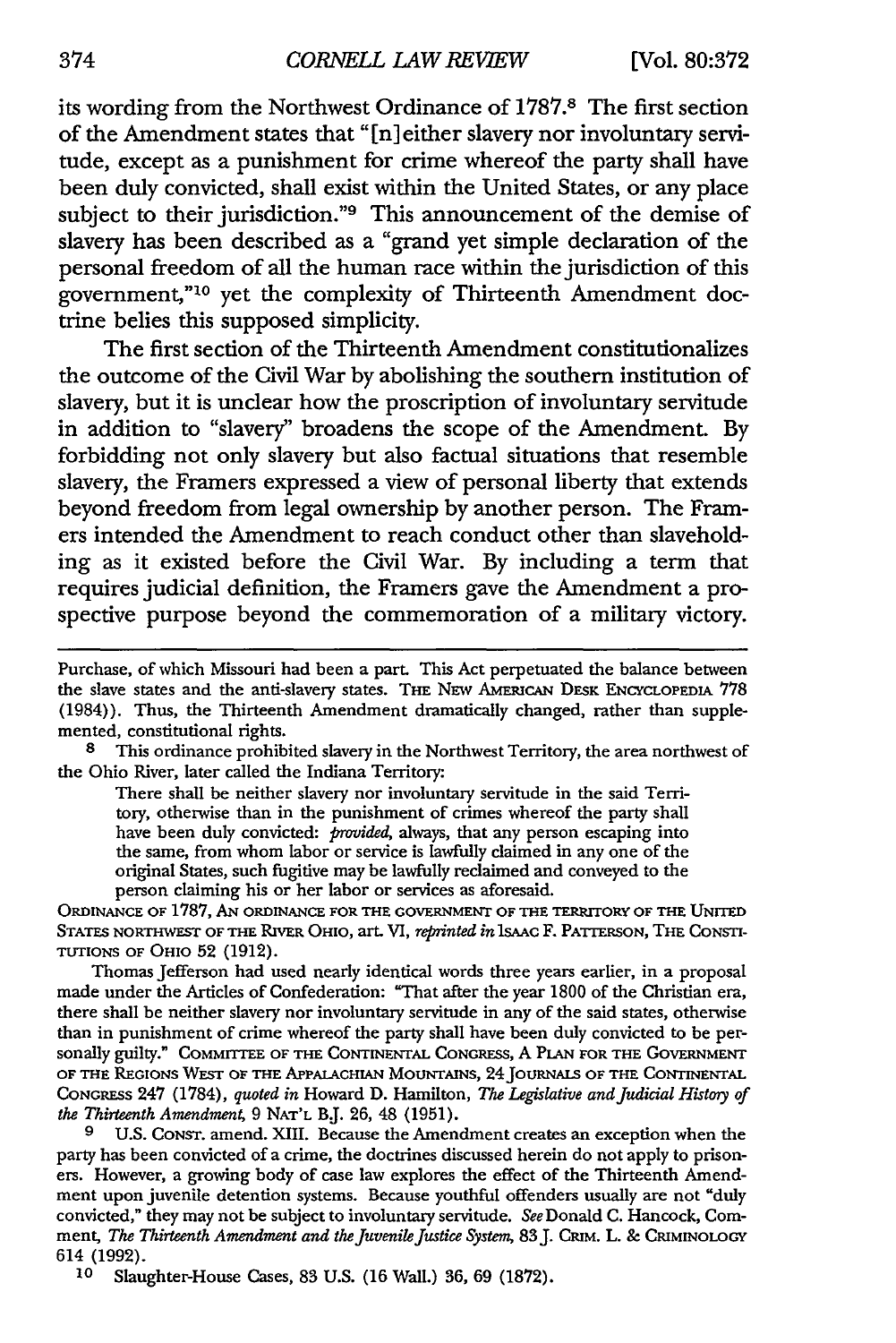However, nearly 130 years of judicial construction have failed to provide a uniform definition of involuntary servitude<sup>11</sup> and thus have failed to afford the Thirteenth Amendment a clear role in the shaping of civil fights law. Notwithstanding Justice Miller's statement in the *Slaughter-House Cases* that the Thirteenth Amendment could "hardly ... admit of construction,"<sup>12</sup> that case was among many that have attempted to construe the term "involuntary servitude."13

One of the few common themes of Thirteenth Amendment jurisprudence is the overall restraint with which courts have defined the scope of the first section. One reason for this restraint is that the Thirteenth Amendment covers private conduct as well as state action.<sup>14</sup> Read literally, the Thirteenth Amendment touches any private action that results in personal slavery or involuntary servitude. To avoid taking the Thirteenth Amendment to its literal limits and allowing a tort action for anyone deprived of a Thirteenth Amendment right, courts have reduced the self-executing power of the Amendment's first section through limiting constructions.<sup>15</sup> At the same time, courts increasingly have deferred to Congress' power to enforce the Amendment through the enactment of legislation under the Amendment's second section.

#### B. The Second Section: A Blank Check to Congress

The second and final section of the Thirteenth Amendment states that "Congress shall have power to enforce this article by appro-

14 LAURENCE H. TRIBE, AMERICAN CONSTITUTIONAL LAW § 5-13, at 333 (2d ed. 1988).

**15** As developed *infra* part III, the primary devices used **by** courts to limit the scope of the Thirteenth Amendment consist of applying a criminal statutory definition of involuntary servitude and placing certain categories of conduct outside the Thirteenth Amendment's affirmative reach.

**<sup>11</sup>** SeeJames H. Haag, Comment, *Involuntary Servitude: An Eighteenth-Century Concept in Search of a Twentieth-Century Definition,* 19 PAC. L.J. 873, 876-77 (1988).

<sup>12 83</sup> U.S. at 69.

**<sup>13</sup>** The *Slaughter-House Cases* considered a challenge to a Louisiana law that restricted the location and operation of slaughterhouses in the state, essentially creating a monopoly. *Id.* at 83 (Field, J., dissenting). The majority described the challengers' Thirteenth Amendment construction as "a microscopic search **...** to find in it a reference to servitudes, which may have been attached to property in certain localities." *Id.* at 69. Justice Field's dissent found the plaintiffs' Thirteenth Amendment argument more persuasive, though he would have decided the case under the Fourteenth Amendment. *Id.* at 93. Field stated that the restrictions placed upon butchers for the pursuit of their trade were onerous enough to call into mind involuntary servitude: "The compulsion which would force him to labor even for his own benefit only in one direction, or in one place, would be almost as oppressive and nearly as great an invasion of his liberty as the compulsion which would force him to labor for the benefit or pleasure of another, and would equally constitute an element of servitude." *Id.* at 90 (Field,J, dissenting). *See infra* part III for a discussion of the considerable case law on this issue.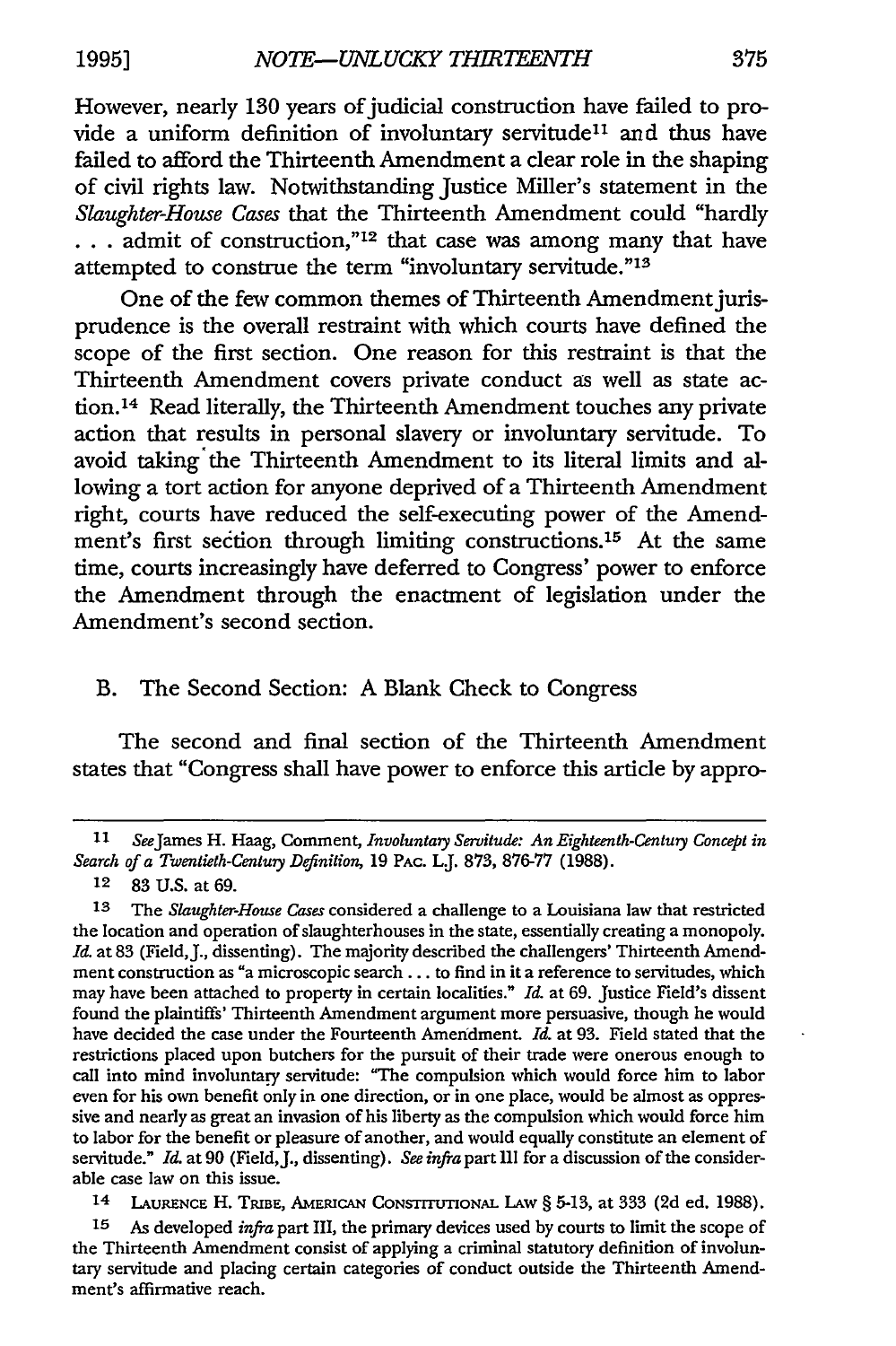priate legislation."16 In an early construction of the Amendment, the Supreme Court asserted:

This amendment... is undoubtedly self-executing without any ancillary legislation, so far as its terms are applicable to any existing state of circumstances. By its own unaided force and effect it abolished slavery, and established universal freedom. Still, legislation may be necessary and proper to meet all the various cases and circumstances to be affected by it, and to prescribe proper modes of redress for its violation in letter or spirit.<sup>17</sup>

The first section of the Amendment prohibits only conduct that falls within the narrow but nebulous territory of slavery or involuntary servitude. Under the aegis of the second section, however, Congress enforces the Thirteenth Amendment when it prohibits conduct or laws that subject individuals to the same type of degradation that slavery imposed.18 These conditions are called the "badges of slavery," or sometimes "badges of servitude."<sup>19</sup> For example, soon after the Thir-

**17** The Civil Rights Cases, 109 U.S. **3,** 20 **(1883).**

**18** Constitutional scholar Laurence Tribe calls this a grant of "affirmative authority" to Congress. TRIBE, *supra* note 14, § 5-2, at 300.

**19** The phrase "badges of slavery/servitude" entered into Thirteenth Amendment doctrine during the congressional debates over passage of the Amendment. According to Senator Trumbull, one of the Amendment's framers, "any statute which is not equal to all, and which deprives any citizen of civil rights, which are secured to other citizens, is an unjust encroachment upon his liberty; and it is in fact a *badge of servitude* which by the Constitution is prohibited." **CONG. GLOBE,** 39th Cong., 1st Sess. 474 (1866), *quoted in* Slaughter-House Cases, **83** U.S. (16 Wall.) 36, **92** (1872) (Field, J., dissenting) (emphasis added).

Use of the phrase "badge of slavery" in other contexts predates the Thirteenth Amendment. It can be found, for instance, in the defendant's brief to the Supreme Court in Williams v. Ash, 42 U.S. 1 (1843), an 1843 case declaring a former slave free pursuant to the testamentary instrument of his former owner. The defendant, who had imprisoned the former slave, stated that "[c]olour, in a slaveholding state is a badge of slavery." *Id.* at **5** (Mr. Bradley, for the defendant). In this sense, "badges" of slavery are equated with physical "indicia," rather than conditions of life.

Senator Trumbull's take on badges of slavery appeared in a Supreme Court opinion considering the Thirteenth Amendment-based Civil Rights Act of 1866. Blyew v. United States, 80 U.S. (13 Wall.) **581** (1871). In this case, the Supreme Court denied federal jurisdiction over a white defendant whose murder of several African-Americans was witnessed only by African-Americans and whose trial in state court would be subject to a Kentucky law forbidding African-Americans from giving courtroom testimony. The issue in the case was whether Kentucky's evidence rule violated the Civil Rights Act. If it did, then a

**<sup>16</sup> U.S.** CONsT. amend. XIII. Congress' first statutory enactment of the Thirteenth Amendment's grant of liberty was the Civil Rights Act of **1866,** ch. 31, § **1,** 14 Stat. 27. This Act was an immediate and important supplement to the Thirteenth Amendment. The constitutional amendment introduced only a vague ideal of liberty, the Civil Rights enactments made this ideal concrete by specifying the rights and privileges that Congress saw as essential to freedom from slavery. "The common denominator, settled in men's minds by thirty years of abolitionist proselytization . **. . ,** was thus the concept of the equal protection of the laws for men's civil, i.e., natural, rights." Jacobus tenBroek, *Thirteenth Amendment to the Constitution of the United States,* **39 CAL.** L. **REv.** 171, 185 (1951). The Fourteenth Amendment reinforced the congressional mission by providing added support for this expansive view of the attributes of freedom. *Id.* at 201-02.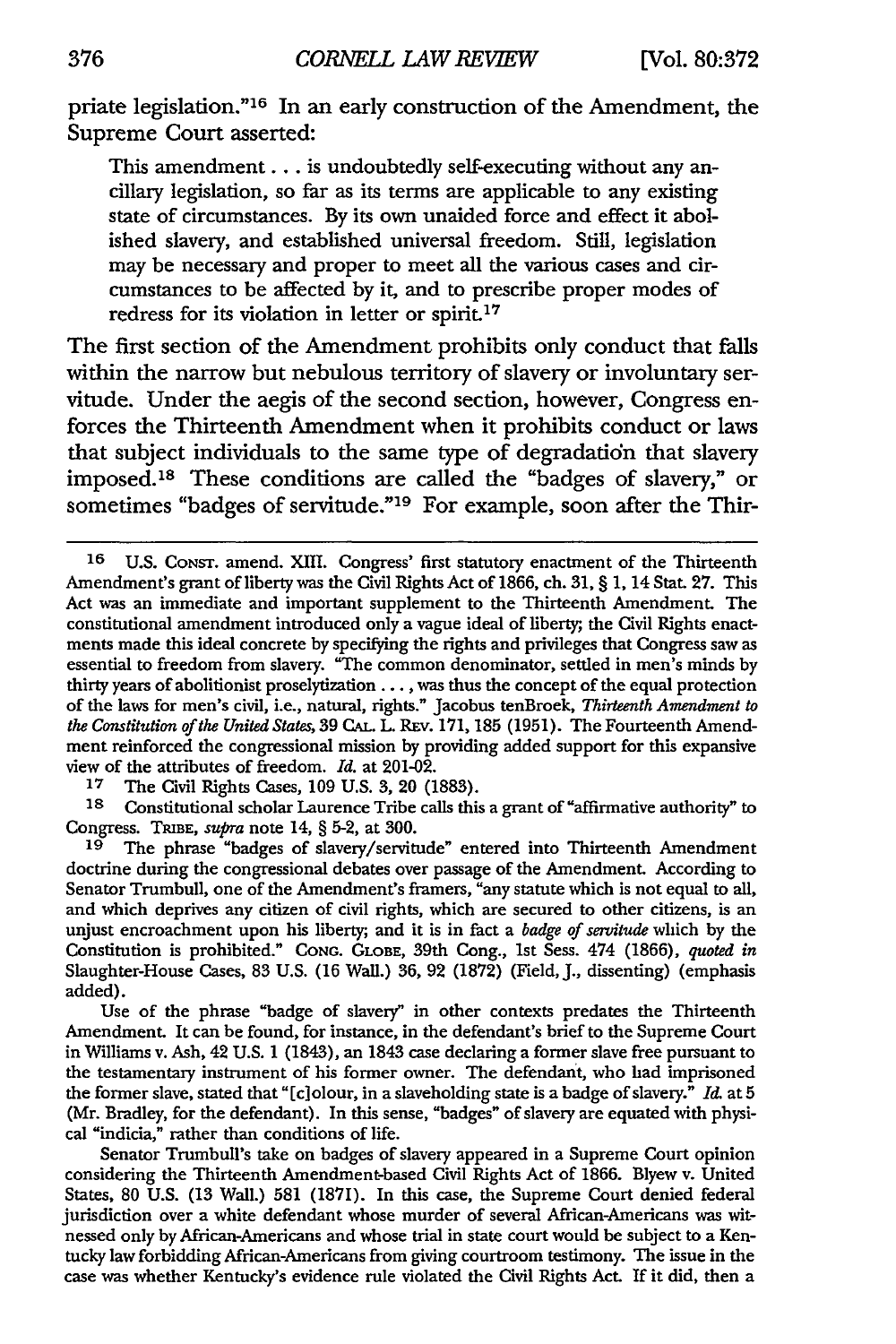teenth Amendment was passed, several southern states enacted the Black Codes, which prevented blacks from enjoying the same privileges as whites, such as owning property or suing in courts of law. Congress designated these laws "badges of slavery."20 Current examples of congressionally-defined badges of slavery include discrimination in the making or enforcement of contracts<sup>21</sup> and in the sale or lease of housing.<sup>22</sup>

In the years following ratification of the Thirteenth Amendment, the Supreme Court narrowly construed Congress' power under the second section by using a restrictive definition of the badges of slavery. In 1883, the *Civil Rights Case3s* struck down federal legislation purporting to create a claim for money damages on behalf of anyone denied equal access to "accommodations, advantages, facilities, and privileges of inns, public conveyances on land or water, theaters, and other places of public amusement."24 The Supreme Court stated that actionable conduct under the Amendment included only "the *inseparable incidents* of the institution<sup>"25</sup> of slavery, such as "[c] ompulsory service of the slave for the benefit of the master, restraint of his move-

federal court could try the case. The Supreme Court majority balked at creating a federal forum for criminal prosecutions it said were best left to the states. A dissenting Justice Bradley argued for federal jurisdiction. In Bradley's opinion, defining conduct as a badge of slavery was the first step in an expansive statutory construction. Since denial of federal jurisdiction in such a case severely affected the civil liberty of African-Americans, Justice Bradley observed that "[t]o deprive a whole class of the community of this right, to refuse their evidence and their sworn complaints, is to brand them with a *badge of* slaer, is to expose them to wanton insults and fiendish assaults; is to leave their lives, their families, and their property unprotected by law." **Id.** at 599 (Bradley, J., dissenting) (emphasis added). Justice Bradley went on to say that the majority's rule "gives unrestricted license and impunity to vindictive outlaws and felons to rush upon these helpless people and kill and slay them at will, as was done in this case.... [The majority takes] a view of the law too narrow, too technical, and too forgetful of the liberal objects it had in view." **Id-** The badge of slavery here was the denial of justice in the state courts.

20 These laws were a primary target of federal civil rights legislation passed under the Thirteenth Amendment's second section. The congressional debates over passage of the Civil Rights Act of 1866 included the following description of the Black Codes:

Since the abolition of slavery, the Legislatures which have assembled in the insurrectionary States have passed laws relating to the freedmen, and in nearly all the States they have discriminated against them. They deny them certain rights, subject them to severe penalties, and still impose upon them the very restrictions which were imposed upon them in consequence of the existence of slavery, and before it was abolished. The purpose of the bill under consideration is to destroy all these discriminations, and to carry into effect the [Thirteenth] amendment.

General Bldg. Contractors Ass'n, Inc. v. Pennsylvania, 458 U.S. 375, 387 (1982) (alteration in original) (quoting **CONG. GLOBE,** 39th Cong., 1st Sess. 474 (1866)).

- 21 *See* 42 U.S.C. § 1981 (1988).
- 22 *See* 42 U.S.C. § 1982 (1988).
- **23** 109 U.S. 3 (1883).
- 24 Civil Rights Act of 1875, ch. 114, § 2, 18 Stat. 336.
- **25** 109 U.S. at 22 (emphasis added).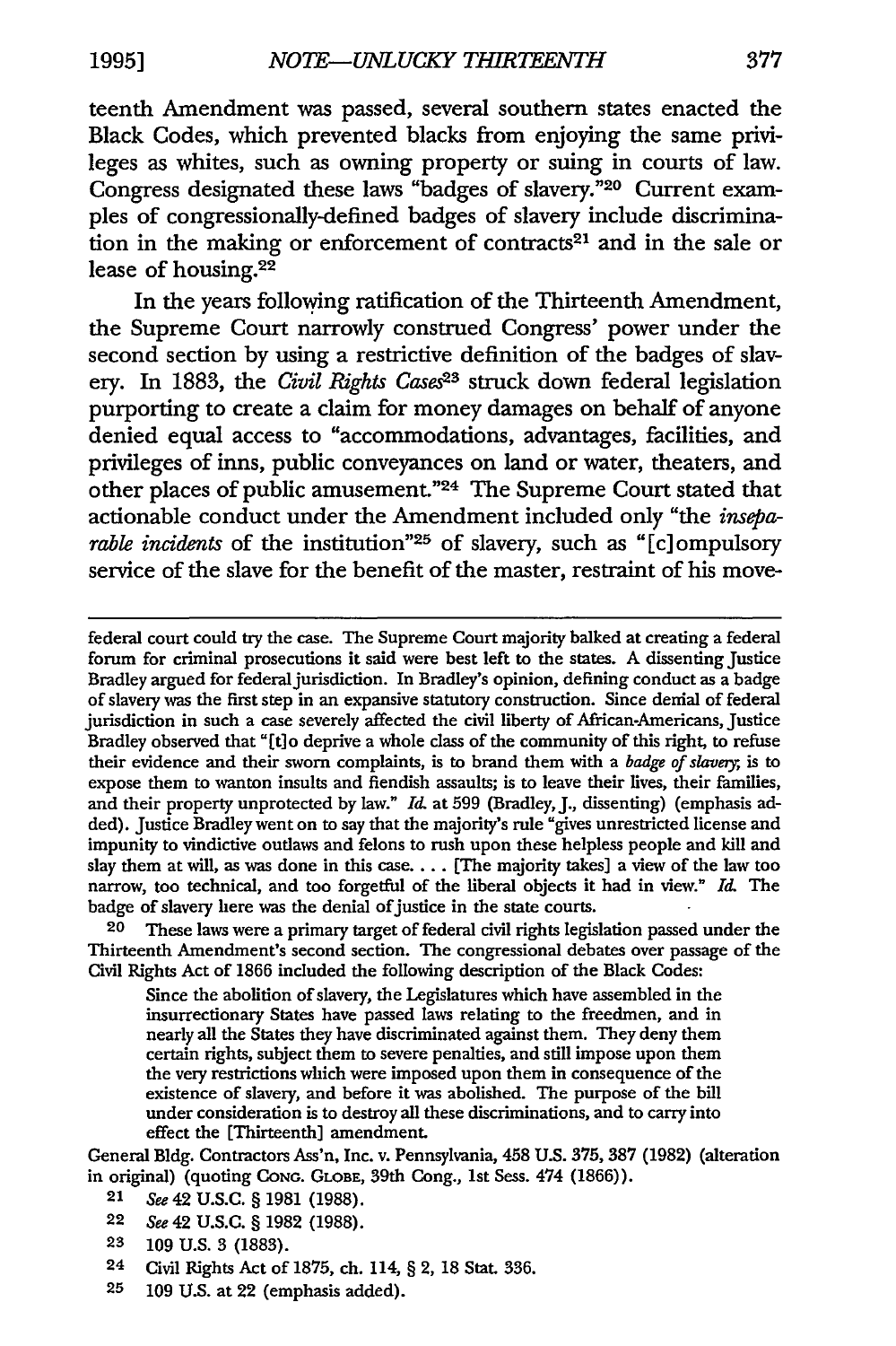ments ... [and] disability to hold property."26 The Court reserved for itself the task of delineating the incidents of slavery, and exclusion from recreational facilities did not qualify.27

The restrictive construction found in the *Civil Rights Cases* contrasts with the deference courts now pay to Congress' Thirteenth Amendment power. The 1968 case *Jones v. Alfred H. Mayer Co.28* established the modem trend when it applied a federal civil rights law passed under the Thirteenth Amendment<sup>29</sup> to a case of private discrimination in housing sales.. In *Jones,* an African-American plaintiff sued a realty company that had refused to sell him a home solely because of his race.30 The defendant challenged the constitutionality of the statute underlying the plaintiff's claim, but the Court found that the Thirteenth Amendment's second section could support federal legislation against private discrimination. Unlike the *Civil Rights Cases, Jones* credited Congress with authority to define broadly the incidents of slavery.<sup>31</sup>

#### C. Treatments of the First and Second Sections Compared

Constitutional scholar Laurence Tribe opined that "[i]f *Jones* is read literally, Congress possesses a power to protect individual rights under the Thirteenth Amendment which is as open-ended as its power to regulate interstate commerce."32 Indeed, this seems to be the case. Courts now test federal laws passed pursuant to the Thirteenth Amendment's second section using a "minimum rationality standard"33 like the one used in Commerce Clause cases. By contrast, courts have placed many restrictions on the use of the Amendment's

**30** 392 U.S. at 412.

**<sup>26</sup>** *Id.*

**<sup>27</sup>** *Id.* at 24. The Supreme Court later found segregation of private facilities reachable under Congress' power to regulate interstate commerce. *See* Heart of Atlanta Motel, Inc. v. United States, 379 U.S. 241 (1964); Katzenbach v. McClung, 379 U.S. 294 (1964).

<sup>28 392</sup> U.S. 409 (1968).

**<sup>29</sup>** Jones applied 42 U.S.C. § 1982. According to the Court, this Act originally was part of the Civil Rights Act of 1866. 392 U.S. at 422. The Civil Rights Act of 1866 was reenacted as the Enforcement Act of 1870, two years after the ratification of the Fourteenth Amendment, which reaches state action but not private action. In order to find that § 1982 reached private conduct, the Court stated that although the Fourteenth Amendment supported the re-enactment of the Civil Rights Act in 1870, it did not replace the Thirteenth Amendment as sole authority for the Act. *Id.* at 436.

**<sup>31</sup>** *Id.* at 440.

**<sup>32</sup>** TRIBE, *supra* note 14, § 5-13, at 332.

**<sup>33</sup>** Rhode Island Chapter, Ass'd Gen. Contractors of Am. v. Kreps, 450 F. Supp. 338, 364-5 (D.R.I. 1978) (upholding a federal statute requiring 10% of state labor contracts to go to minority-owned businesses on the theory that discrimination in contracting is a vestige of slavery). *See also* Runyon v. McCrary, 427 U.S. 160, 179 (1976) (finding that Congress has power to prohibit discriminatory admissions policies at private schools, so that "a dollar in the hands of a Negro will purchase the same thing as a dollar in the hands of a white man." (quoting Jones v. Mayer, 392 U.S. 409, 443  $(1968)$ ).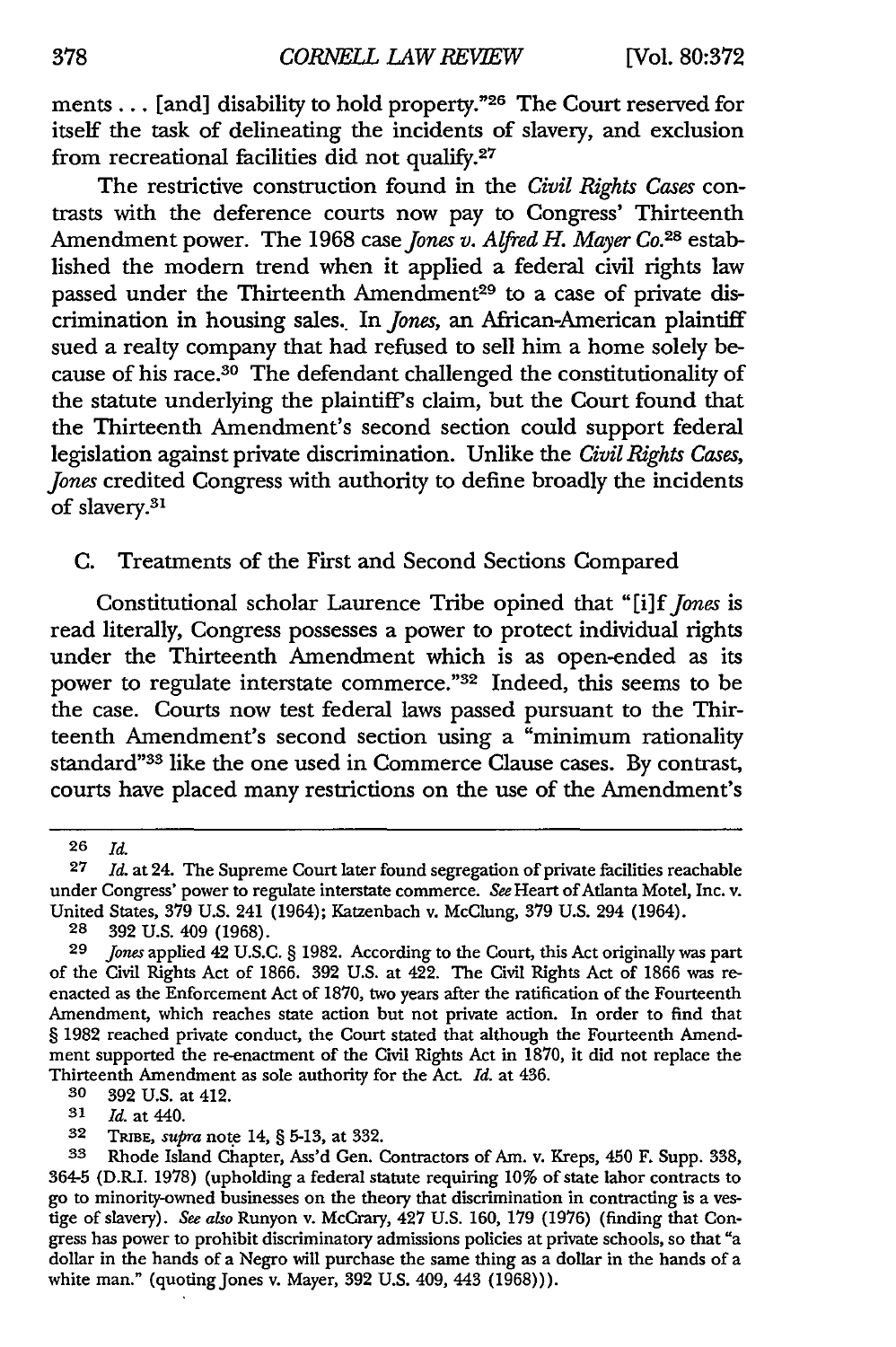self-executing first section. When individual litigants press constitutional claims based on the denial of Thirteenth Amendment rights, the courts do not ask if their experiences were "minimally related" to slavery.34

Under the enumerated powers interpretation, the first section prohibits a narrow range of conduct, while the second section lays open to congressional regulation a broad field of human rights and relations. If this is true, the two sections might as well be separate amendments. The flaw in the enumerated powers model is that the *Jones* Court agreed with Congress that private discrimination in housing sales falls within the Thirteenth Amendment's reach, saying "when racial discrimination herds men into ghettos and makes their ability to buy property turn on the color of their skin, then it too is a relic of slavery."35 If the Supreme Court in *Jones* agreed with Congress that the inability to purchase property is a clear incident of slavery, why did it not fall within the Amendment's self-executing power? A possible explanation for this is that the relationship between the first and second sections of the Amendment offers a flexible amount of judiciallydefined "give," much like an elastic waistband, subject if necessary to judicial belt-tightening.

Another view of the dichotomy between the judicial restraint in constructing the Amendment's first section and the liberal grant of power found in the second section is that the Court has abdicated its role as interpreter of the Constitution. The Court will not define involuntary servitude but will allow Congress to do so when it enforces the proscription on involuntary servitude. By allowing Congress to determine the reach of the Amendment's proscription, then, the *Jones* rule allows Congress to define its own power. Under this view, Congress may define behavior as incident to slavery even when the Court would not, and then legislate against **it.36** In effect, the Amendment's

**36** A similar anomaly arose in connection with the Fourteenth Amendment. This amendment has an enforcement provision similar in scope to § 2 of the Thirteenth. It provides: "The Congress shall have power to enforce, **by** appropriate legislation, the provisions of this article." U.S. CONsr. amend. XIV, § 5. In Katzenbach v. Morgan, 384 U.S. 641 (1966), the Supreme Court upheld congressional legislation passed pursuant to § 5 with-

**<sup>34</sup>** *See infra* part **II.**

*<sup>35</sup> Jones,* 392 U.S. at 442-43. In support of its sweeping view of the incidents of slavery, the *Jones* Court turned to the intent of the Thirteenth Amendment framers. Senator Trumbull of Illinois, identified in the opinion as a proponent of the Civil Rights Act of 1866, declared that "the trumpet of freedom that we have been blowing throughout the land has given an 'uncertain sound,' and the promised freedom is a delusion. Such was not the intention of Congress, which proposed the constitutional amendment, nor is such the fair meaning of the amendment itself." *Id.* at 440 (quoting **CONG. GLOBE,** 39th Cong., 1st Sess. 322 (1864)). As the *Jones* Court put it, "[s]urely Senator Trumbull was right. Surely Congress has the power under the Thirteenth Amendment rationally to determine what are the badges and the incidents of slavery, and the authority to translate that determination into effective legislation." *Id.* at 440.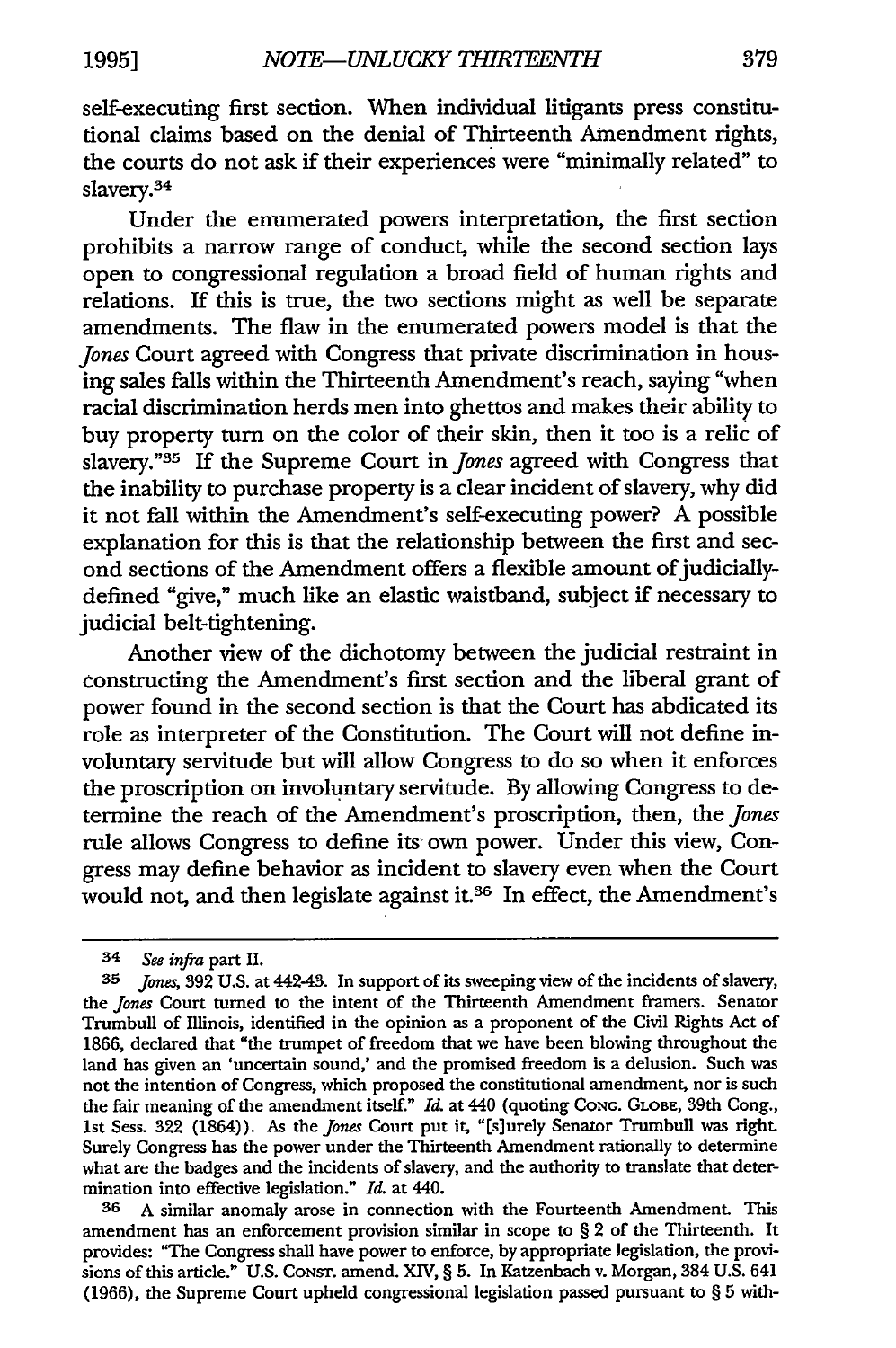prohibitive force can be tapped or left dormant by Congress. Under this view, however, behavior that Congress targets under the second section should be considered to be facially prohibited by the first section, per congressional construction. It is not clear that the *Jones* Court thought this was so.

This Note takes issue with construction of the Thirteenth Amendment as merely an enumerated power rather than a source of individual freedoms. It is true that *Jones v. Alfred H. Mayer Co.* breathed life into Thirteenth Amendment doctrine by construing liberally Congress' power under the Thirteenth Amendment. The *Jones* decision paved the way for more expansive federal statutes to remedy private discrimination. However, *Jones'* use of congressional intent as the measure of the Thirteenth Amendment's scope delegated the determination of constitutional rights to the shifting political process. Moreover, *Jones* places so much emphasis on the role of the Amendment's second section in delegating power to Congress that it essentially deprives the first section of any affirmative power.

II

RIGHTS OF RECOURSE UNDER THE THIRTEENTH AMENDMENT

**A.** Private Causes of Action Under Civil Rights Statutes

Judicial deference to Congress' role as interpreter of the Thirteenth Amendment creates a considerable barrier to plaintiffs seeking to vindicate Thirteenth Amendment-based rights. Although federal legislation may create a cause of action against conduct that Congress perceives to be a badge of slavery,<sup>37</sup> plaintiffs cannot challenge actions that they believe are badges of slavery in the absence of specific congressional authorization.<sup>38</sup> In one case, a court rejected the argument

Commentators remarked widely upon the Court's approach in *Morgan.* SeeJesse H. Choper, *Congressional Power to Expand Judicial Definitions of the Substantive Terms of the Civil Rights Amendments,* 67 MnN. L. REv. 299, 308 (1982) (citing several other scholars who saw the Court as leaving constitutional interpretation in the hands of the legislature); Daniel J. Leffell, Note, *Congressional Power to Enforce Due Process Rights,* 80 COLUM. L. REv. 1265, 1270 (1980) (explaining that, under *Morgan,* "Congress can independently apply tests formulated by the Court to invalidate practices that the Court itself might uphold").

The Supreme Court seems to have backed down somewhat from the expansive congressional power afforded by *Morgan.* Specifically, Oregon v. Mitchell, 400 U.S. 112 (1970), casts doubt on the continuing validity of *Morgan. See* Choper, *supra,* at 323-34.

*37 See, e.g.,* 42 U.S.C. §§ 1981-1982 (1988).

**38** This Note addresses the barrier to litigation that arises when courts refuse to interpret "involuntary servitude" and instead leave construction of an affirmative constitutional

out making an independent determination as to whether the conduct targeted by the statute (English literacy requirements imposed on voters by the states) actually violated the Fourteenth Amendment. The Court framed the issue: "Without regard to whether the judiciary would find that the Equal Protection Clause itself nullifies New York's English literacy requirement as so applied, could Congress prohibit the enforcement of the state law by legislating under § 5 of the Fourteenth Amendment?" *Id.* at 649.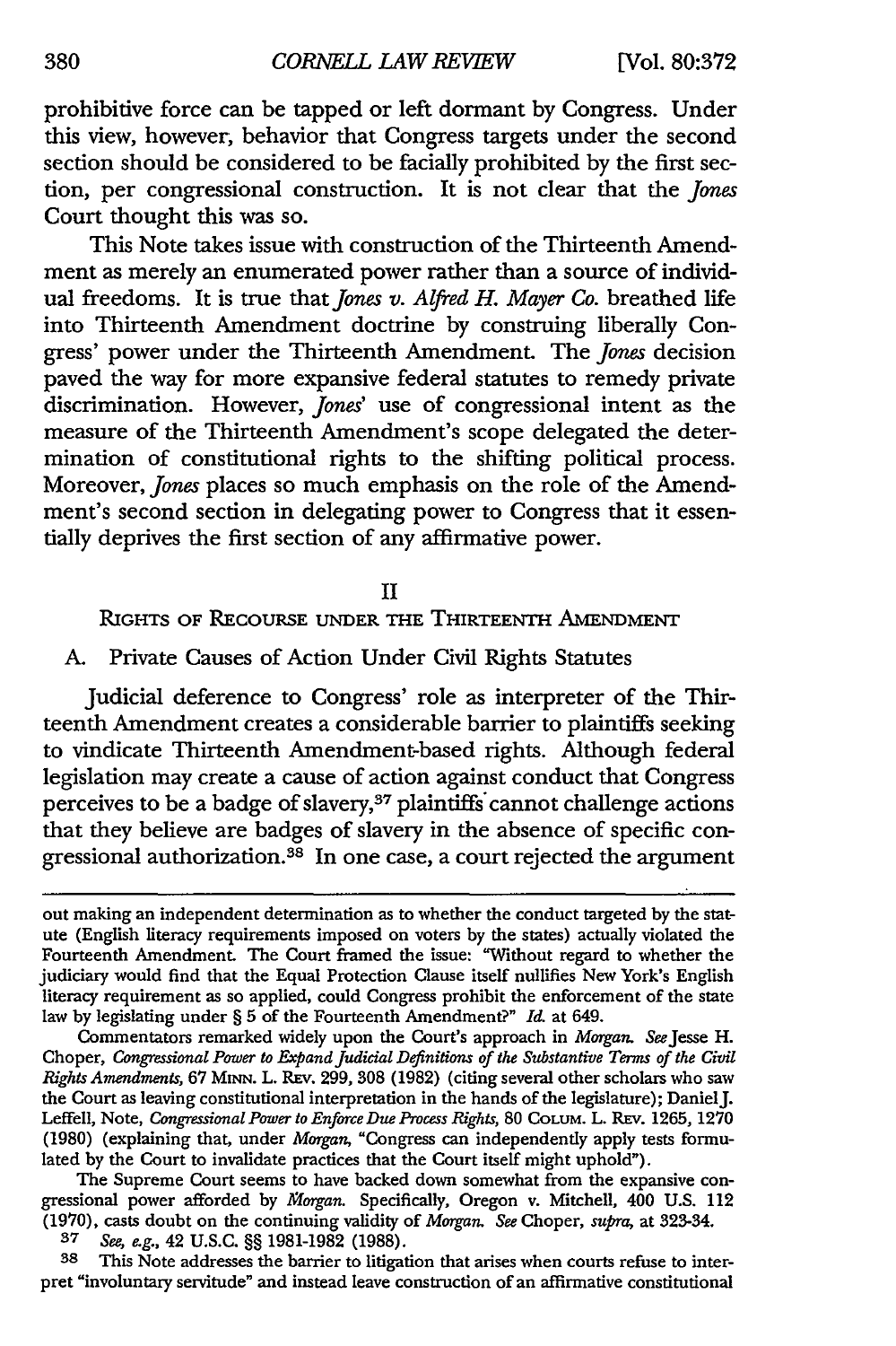that a New York law requiring adoption records to be sealed imposed an incident of slavery.39 The plaintiffs argued that, like slaves sold to strangers and separated from their families, adopted children suffer harm by not knowing their biological parents' identities.<sup>40</sup> The court did not consider the validity of the plaintiffs' perception; instead, the court stated that it could not create new categories of badges of slavery at the urging of civil claimants. <sup>41</sup>

A plaintiff who claims that she was deprived of her right to be free from involuntary servitude may sue under one of two federal statutes that create causes of action based on the deprivation of constitutional rights. First, when the deprivation occurs "under color of state law,"42 the plaintiff may sue under 42 U.S.C. § 1983.<sup>43</sup> Detailed discussion of

**39** Alma Soc'y Inc. v. Mellon, 601 F.2d 1225 (2d Cir. 1979).

**40** *Id.* at 1237.

**<sup>41</sup>***Id. See also* City of Memphis v. Green, 451 U.S. 100 (1981) (declaring constitutional the closing of a street that connected a predominantly white neighborhood with a predominantly black one); Palmer v. Thompson, 403 U.S. 217, 227 (1971) (upholding against constitutional attack a town's decision to close its municipal pools rather than desegregate them. The Court left open the question of whether the Thirteenth Amendment's second section could reach this discriminatory action, saying only that the statute involved did not intend to cover such behavior.); NAACP v. Hunt, 891 F.2d 1555, 1564 (11th Cir. 1990) (finding that even if flying the Confederate flag above Alabama's capitol dome was a badge of slavery, plaintiffs could not challenge it without a statutory basis for their action); Atta v. Sun Co., 596 F. Supp. **103** (E.D. Pa. 1984) (finding no Thirteenth Amendment cause of action in employment discrimination case and pointing out the adequacy of the statutory remedy); Rogers v. American Airlines, **527** F. Supp. 229 (S.D.N.Y. 1981) (upholding a workplace prohibition on "corn-rowed" hair, a style popular with African-Americans, and saying that the Thirteenth Amendment protects against discriminatory employment conditions only where the plaintiff is prohibited from leaving her job). Under the reasoning in *Jones,* Congress ostensibly could enact laws against the conduct involved in these cases.

42 The term "under color of state law" is treated as roughly equivalent to the state action requirement of the Fourteenth Amendment. See United States v. Price, **383** U.S. 787 (1966) (applying the "under color of law" provision of § 1983's criminal counterpart, 18 **U.S.C. §** 242 **(1988)).**

43 42 U.S.C. § 1983 (1988) provides in pertinent part:

Every person who, under color of any statute, ordinance, regulation, custom, or usage, of any State or Territory or the District of Columbia, subjects, or causes to be subjected, any citizen of the United States or other person within the jurisdiction thereof to the deprivation of any rights, privileges, or immunities secured by the Constitution and laws, shall be liable to the party injured in an action at law, suit in equity, or other proper proceeding for redress.

The doctrines of sovereign and qualified immunity limit the applicability of § 1983 in many cases. Detailed discussion of these topics lies outside the scope of this Note. Briefly stated, the sovereign immunity defense, rooted in the Eleventh Amendment, is not avail-

right to the legislative branch. This Note forgoes consideration of some procedural barriers, such as sovereign immunity and the availability of implied rights of action. For a discussion of the former issue, see Neal Kumar Katyal, Note, *Men* Who *Own Women: A Thirteenth Amendment Critique of Forced Prostitution,* **103 YALE** L.J. 791, 817-25 (1993). For an example of the latter problem, see Turner v. Unification Church, 473 F. Supp. 367 (D.R.I. 1978),  $affd$ , 602 F.2d 458 (1st Cir. 1979) (refusing to recognize an implied cause of action under the Thirteenth Amendment and dismissing plaintiff's suit against the "Moonies").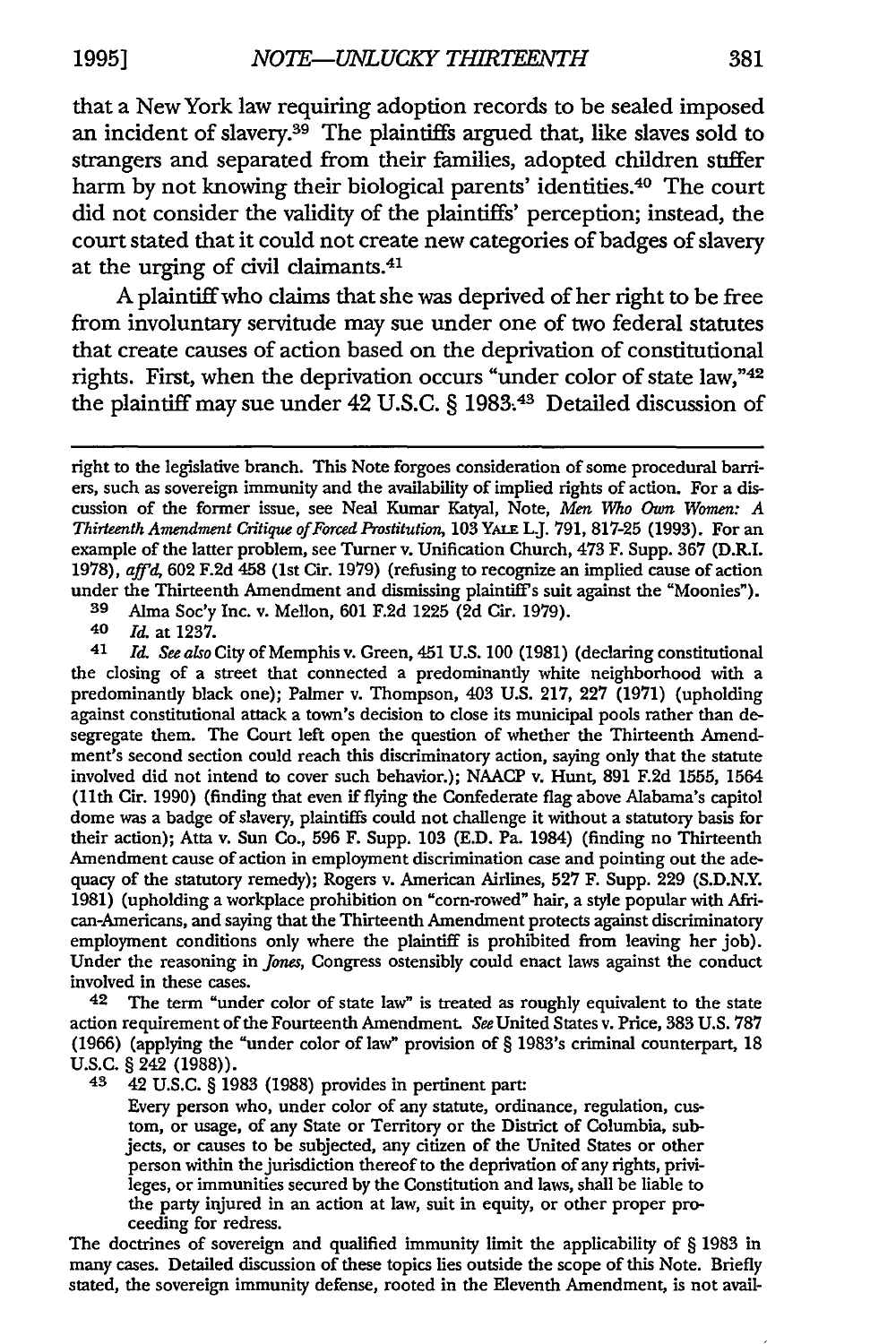these issues lies outside the scope of this Note. Alternatively, section 1985(3) of the Ku Klux Klan Act<sup>44</sup> creates a cause of action against a private defendant who deprives another of the right to be free from involuntary servitude. Unfortunately for plaintiffs seeking redress under this statute, judicial unease over a comprehensive federal tort for dignitary wrongs has prompted an intimidating list of requirements. 45 The elements of a cause of action under **§ 1985(3)** are not

able in a state court action. Howlett v. Rose, 496 U.S. 356 (1990). In federal courts, where the Eleventh Amendment is effective, sovereign immunity protects the states themselves (who are not "persons" under the statute) from suit, but § 1983 actions still may be asserted against political subdivisions of the states. Moor v. County of Alameda, 411 U.S. 693, 717-21 (1973). State officials acting in their official capacities are protected by sovereign immunity, but when acting in their individual capacities may be sued. Hafer v. Melo, 502 U.S. 21 (1991). Sovereign immunity, however, does not prevent the imposition of prospective injunctive relief. Will v. Michigan Dep't of State Police, 491 U.S. 58, 71 n.10 (1989). For a critique of the doctrine of sovereign immunity, see Akhil Reed Amar, *Of Sovereignty and Federalism,* 96 YALE L.J. 1425 (1987). Qualified immunity does not bar suits altogether but does provide a defense for a government official who did not have reason to know that she was violating a constitutional or statutory right of the plaintiff. This common law doctrine is so liberally applied that, according to one writer, "[t]he only defendants remaining unimmunized are co-conspirators (who were never state actors) and counties and municipalities (which are hard to picture as persons)." A. Allise Burris, Note, *Qualifying Immunity in Section 1983 and Bivens Actions,* 71 TEx. L. **REv.** 123, 125-26 (1992).

44 42 U.S.C. § 1985 (1988). The Ku Klux Klan Act, 42 U.S.C. § 1985 (1988) is based on the Conspiracy Act of 1861, ch. 33, 12 Stat. 284, and the Civil Rights Act of 1971, ch. 22, § 2, 17 Stat. 13. *See* Janet A. Barbiere, Note, *Conspiracies to Obstruct Justice in the Federal Courts: Defining the Scope of Section 1985(2), 50 FORDHAM L. REV. 1210, 1240 n.59 (1982).* The relevant provision, § 1985(3), states in pertinent part:

If two or more persons in any State or Territory conspire, or go in disgnise on the highway or on the premises of another, for the purpose of depriving, either directly or indirectly, any person or class of persons of the equal protection of the laws, or of equal privileges and immunities under the laws; or for the purpose or preventing or hindering the constituted authorities of any State or Territory from giving or securing to all persons within such State or Territory the equal protection of the laws; **...** in any case of conspiracy set forth in this section, if one or more persons engaged therein do, or cause to be done, any act in furtherance of the object of such conspiracy, whereby another is injured in his person or property, or deprived of having and exercising any right or privilege of a citizen of the United States, the party so injured or deprived may have an action for the recovery of damages, occasioned by such injury or deprivation, against any one or more of the conspirators.

Because the Thirteenth Amendment reaches private action, plaintiffs can sue private entities under the Ku Klux Klan Act for deprivation of Thirteenth Amendment rights.

45 State law provides a remedy for the dignitary wrong of false imprisonment. According to the RESTATEMENT (SECOND) OF TORTS § 35 (1965):

(1) An actor is subject to liability to another for false imprisonment if (a) he acts intending to confine the other or a third person within boundaries fixed by the actor, and

(b) his act directly or indirectly results in such a confinement of the other, and

(c) the other is conscious of the confinement or is harmed by it.

(2) An act which is not done with the intention stated in subsection (1) (a) does not make the actor liable to the other for a merely transitory or otherwise harmless confinement, although the act involves an unreasona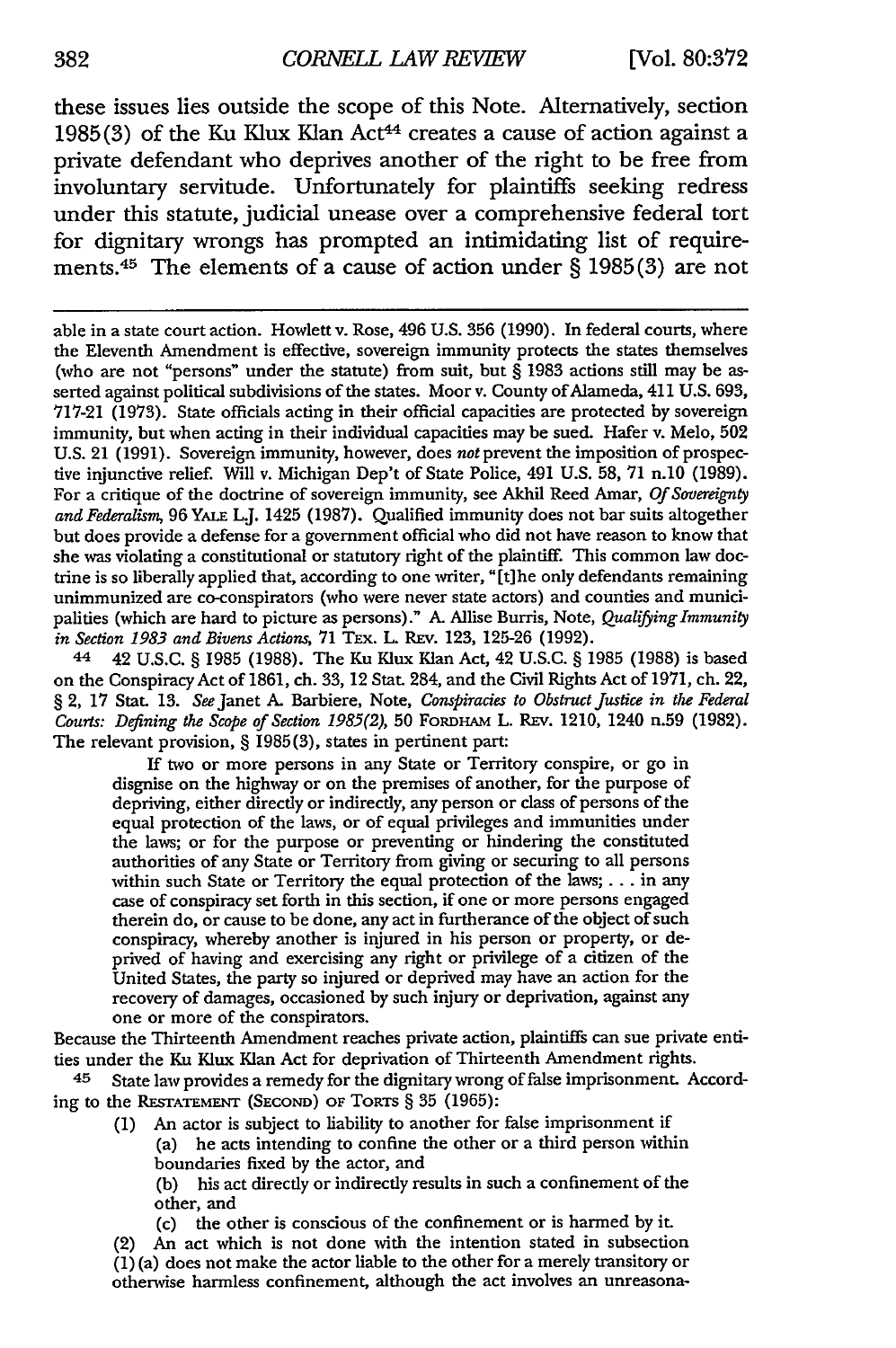set out in the statute itself but were defined by the Supreme Court in *Griffin v. Breckenridge.46*

In order to demonstrate a claim under § 1985(3), a plaintiff must show: (1) a conspiracy (2) for the purpose of depriving plaintiff of equal privileges and immunities, and (3) an act performed in furtherance of the object of the conspiracy, (4) which injured the plaintiff and/or deprived the plaintiff of a constitutional right. $47$  The Supreme Court has analogized the second requirement to Fourteenth Amendment equal protection doctrine and therefore requires proof of a "racial, or perhaps otherwise class-based, invidiously discriminatory animus"<sup>48</sup> on the part of the defendant.

The requirement of a class-based animus most clearly links the right of action to its underlying constitutional justification. *Griffin* prevented § 1985(3) from upsetting the balance between the federal and state governments by applying a limiting construction.<sup>49</sup> Only when the defendant acts out of an arbitrary class prejudice of the sort the Constitution prohibits will federal courts provide a remedy.

Subsequent case law has further limited § 1985(3) by construing narrowly the class-based animus that will satisfy Griffin's second requirement. In *Bray v. Alexandria Women's Health Clinic,50* plaintiff reproductive health clinics sought to prove that defendant protestors were motivated by a discriminatory animus towards women seeking

**47** 403 U.S. 88, 102-03 (1971). Note that only actions based on deprivation of a Thirteenth Amendment right or the right of interstate travel may be brought against private defendants, as these are the only constitutional rights protected against private encroachment. *Id.* at 105. A § 1985 plaintiff must allege state action in order to enforce other constitutional rights, such as the First Amendment right to free speech.<br><sup>48</sup> *Id.* at 102. Countervailing against these stringent requirements is

*Id.* at 102. Countervailing against these stringent requirements is the stated judicial trend to "accord (to the civil rights statutes) a sweep as broad as (their) language." Richardson v. Miller, 446 **F.2d** 1247, 1249 (3rd Cir. 1971). As this Note demonstrates, it is difficult to see how courts have paid deference to this policy in their Thirteenth Amendment-based decisions.

**49** The Court in *Griffin* stated that "[t]he constitutional shoals that would lie in the path of interpreting § 1985(3) as a general federal tort law can be avoided **by** giving full effect to the congressional purpose - by requiring, as an element of the cause of action, **... [an]** invidiously discriminatory motivation." *Id.* at 102. *But see* General Bldg. Contractors Ass'n v. Pennsylvania, 458 U.S. 375, 411-12 (1982) (Marshall, J., dissenting) (arguing that an intent requirement for § 1981 actions violates the legislative purpose of the Civil Rights Acts, which were enacted to remedy "not only flagrant, intentional discrimination, but also **...** more subtle forms of discrimination.").

**50** 113 S. Ct. **753** (1993).

ble risk of imposing it and therefore would be negligent or reckless if the risk threatened bodily harm.

**<sup>46</sup>** 403 U.S. 88 (1971). The limitations this holding imposed on § 1985(3) attempted to restrict the creation of judicial torts from the fabric of the Constitution: "That the statute was meant to reach private action does not.., mean that it was intended to apply to all tortious, conspiratorial interferences with the rights of others." *Id.* at 101. It has been suggested that this rationale is ironic, if not disingenuous, and that the test is not entirely faithful to the wording of the statute itself. *See,* e.g., Bray v. Alexandria Women's Health Clinic, **113** S. Ct. 753, 771 (1993) (Souter, J., concurring in part and dissenting in part).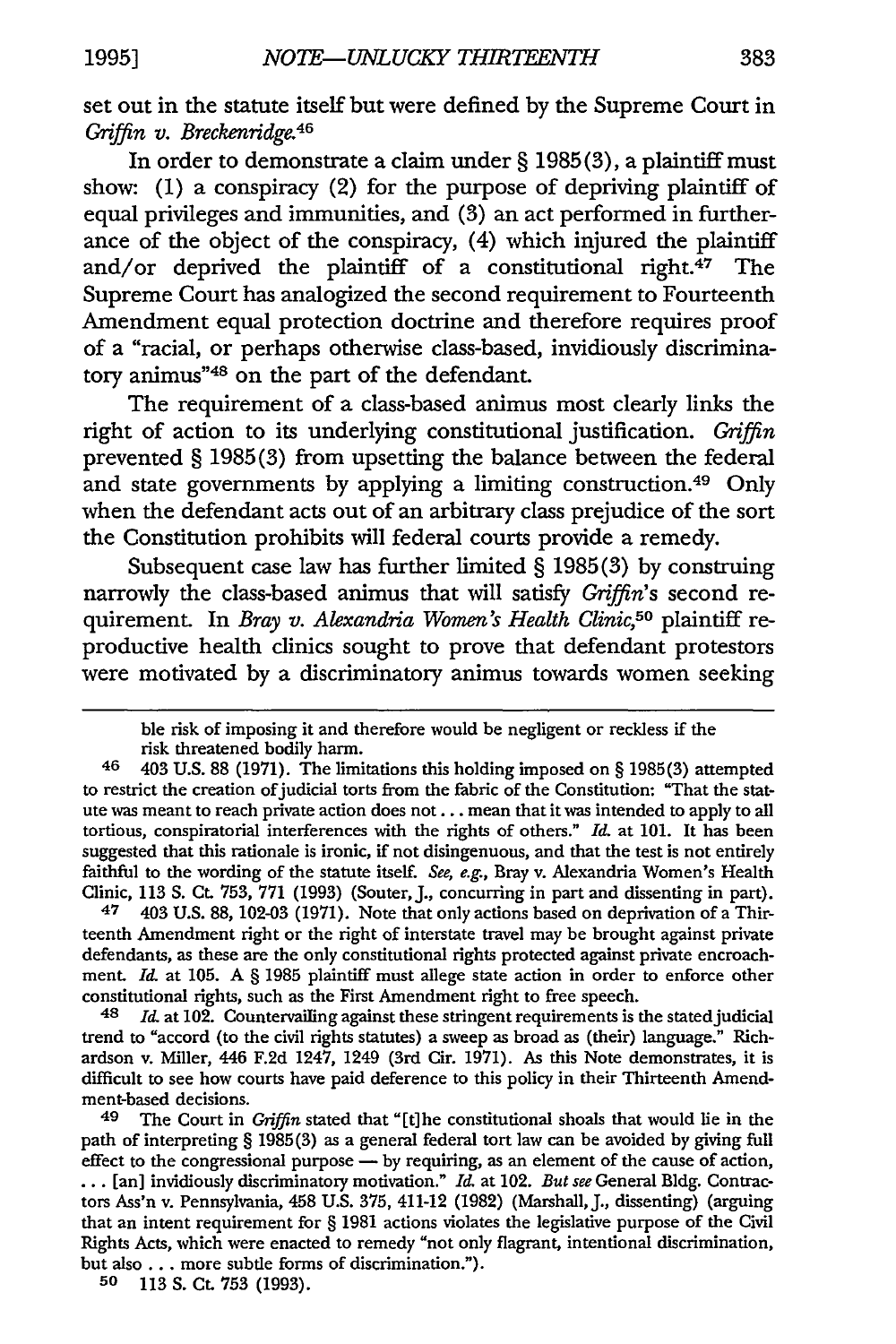abortions, or women in general.<sup>51</sup> The Court denied both these assertions, stating that pursuit of an activity opposed by the defendants cannot serve as the basis of class-designation.<sup>52</sup>

The effect of the limitations on § 1983, which applies only to state action, and § 1985(3), with its judicially-created elements, is that plaintiffs must overcome a variety of statutory hurdles to get into court with their Thirteenth Amendment claims.<sup>53</sup> This point becomes important when considered alongside the substantive hurdle confronted by litigants: the courts' narrow constructions of and broad expectations to the Thirteenth Amendment itself. This Note criticizes limiting interpretations of the Amendment when procedural devices exist to dismiss frivolous federal tort claims.

#### B. The Criminal Statutes

An analysis of the meaning of "involuntary servitude" in the civil context first requires discussion of the criminal statutes implementing the Thirteenth Amendment. The statutes codified at 18 U.S.C. §§ 1581-1588<sup>54</sup> criminalize the imposition of slavery or involuntary servitude as well as participation in the sale, seizure, or transport of slaves. Unlike § 1983 and the Ku Klux Klan Act, which offer rights of recourse for the general deprivation of constitutional rights, these criminal statutes explicitly refer to involuntary servitude.55 Therefore, it is in the criminal cases that courts most frequently are forced to decide what the Framers meant by "involuntary servitude" as used in

In his partial dissent, Justice Souter asserted that this limitation on **§ 1985(3)** reached "the point of overkill." *Id.* at **772** (Souter, **J.,** concurring in part and dissenting in part). Souter's reading of the relevant legislative history indicates that the statute was intended to reach discrimination based on such classifications as religious or political affiliation. Senator Edmunds opined that the statute could reach discrimination inflicted upon a plaintiff "because he was a Democrat, if you please, or because he was a Catholic, or because he was a Methodist, or because he was a Vermonter." Edmunds' statement refers to the Civil Rights Act of **1871,** on which § **1985(3)** is based. *Id.* at **773** (quoting **CONG. GLOBE,** 42d Cong., **1st** Sess. **567 (1871)).**

**53** *Bray's* effect can be seen in a recent case in which *Bray's* fact pattern was reversed. In Amnesty Am. v. County of Allegheny, **822** F. Supp. **297** (W.D. Pa. **1993),** plaintiffi, a group of anti-choice demonstrators, were arrested while blockading a clinic. The protestors unsuccessfully sued under **§ 1985(3)** for involuntary servitude arising from their being forced away from the premises. The court dismissed the Thirteenth Amendment claims under **§ 1985(3),** finding *Bray's* definition of classes controlling. *Id.* at **300.** The court also noted that the claims were without merit, *id.,* but the statutory requirements may fairly be said to perform a gatekeeping function.

54 **18 U.S.C. §§ 1581-1588 (1969).**

*55 But see* **18 U.S.C. §** 241 **(1988)** (making it a crime for two or more persons to conspire to deprive another of a constitutionally-secured right).

**<sup>51</sup>** *Id.* at **759.**

**<sup>52</sup>** *Id.* The Scalia opinion borrows from equal protection doctrine the purpose/impact distinction in finding no class-based animus towards women in general. Even though women are the class affected **by** abortion opponents' actions, Scalia contended that an effect on a class will not satisfy the statute's *motivational* requirement. **It.** at 761.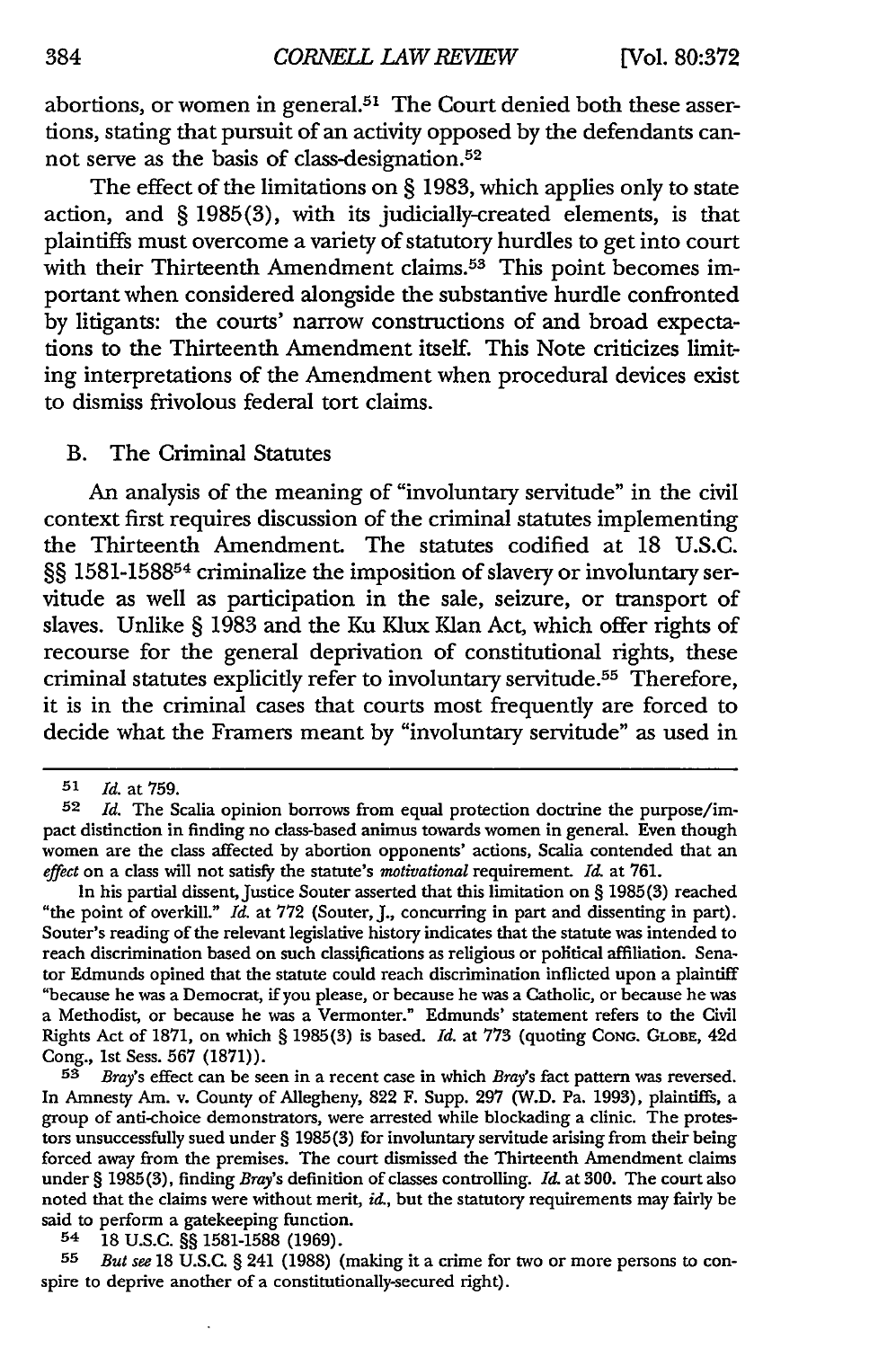the Thirteenth Amendment. Unlike courts hearing civil cases, which may invoke the strict requirements of the civil rights statutes to avoid reasoned elaboration of this crucial term, the criminal courts must look to the meaning of involuntary servitude to decide cases.

In addition to prohibiting involuntary servitude, the criminal statutes criminalize "peonage." Peonage is the compulsion of labor in payment of a debt.<sup>56</sup> Some courts have contended that the elimination of peonage was one of the goals of the Thirteenth Amendment,<sup>57</sup> and the Amendment has regularly been invoked in decisions condemning peonage.58 In fact, peonage had been forbidden at common law by the time the Amendment was ratified.<sup>59</sup> The relevance of the Thirteenth Amendment to peonage cases, besides providing a convenient basis for congressional and judicial rulemaking power, is that it provides a standard by which to determine the voluntariness of labor performed pursuant to a debt. $60$  This standard is potentially useful in fleshing out the meaning of involuntary servitude. The next section discusses the standard of voluntariness by which criminal courts have analyzed imposed servitudes.

<sup>56</sup> BLACK's LAW DICTIONARY 1135 (6th ed. 1990). *See also* 42 U.S.C. § 1994 (1988) (declaring null and void all contracts effecting peonage).

**<sup>57</sup>** Plessy v. Ferguson, 163 U.S. 537 (1896). This infamous case that sanctioned "separate but equal" accommodations for African-Americans counted among the Amendment's targets "Mexican peonage [and) the Chinese coolie trade." *Id.* at 542.

**<sup>58</sup>** *See, e.g.,* Pollock v. Williams, 322 U.S. 4 (1944); Bailey v. Alabama, 219 U.S. 219 (1911); Clyatt v. United States, 197 U.S. 207 (1905).

**<sup>59</sup>** Debtors' prisons were already a thing of the past when the Thirteenth Amendment was ratified, and specific performance was not allowed as a remedy for breach of a personal service contract. *See generally* American Broadcasting Co. v. Wolf, 420 N.E.2d 363, 366 (N.Y. 1981) (discussing courts' longstanding refusal to compel labor in fulfillment of a legal obligation).

**<sup>60</sup>** The Thirteenth Amendment's mandate for "free and voluntary labor," *Pollock,* 322 U.S. at 17, supports the outcomes in cases striking down state laws imposing peonage. The distinction between peonage and voluntary labor in payment of a debt lies in the existence of a *choice* "In the latter case the debtor, though contracting to pay his indebtedness by labor or service, and subject, like any other contractor, to an action for damages for breach of that contract, can elect at any time to break it, and no law or force compels performance or a continuance of the service." *Clyatt*, 197 U.S. at 215-16.

One logically challenging aspect of the relationship between the Thirteenth Amendment and peonage doctrine is that the Amendment permits the compulsion of labor on the part of an individual who has been duly convicted of a crime. Thus, an early (and ironic) argument was that the Thirteenth Amendment could support the imposition of peonage. Under this argument, if a state criminalizes the failure to honor contracts, convictions under the applicable law would justify the imposition of mandatory performance as punishment. The Supreme Court has rejected this argument: "The State may impose involuntary servitude as a punishment for crime, but it may not compel one man to labor for another in payment of a debt, by punishing him as a criminal if he does not perform the service or pay the debt." *Bailey,* 219 U.S. at 244. Under *Bailey,* state peonage statutes are unconstitutional under the Thirteenth Amendment. This case and the voluntariness rationale show that peonage and involuntary servitude may coincide on the continuum between slavery and valid employment.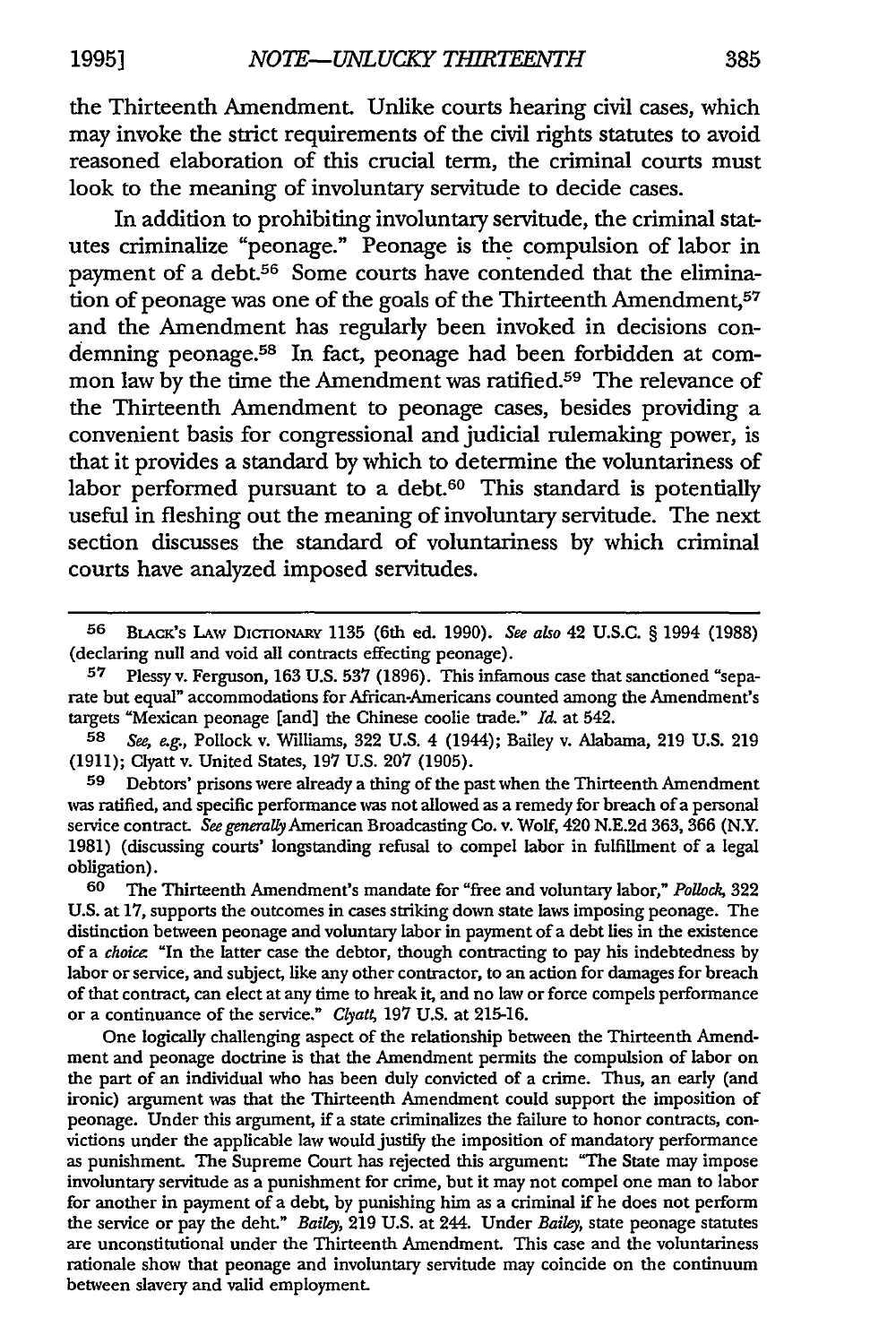# JUDICIAL CONSTRUCTIONS OF INVOLUNTARY SERVITUDE

# A. The Criminal Standard

Courts assessing criminal violations of the Thirteenth Amendment have shifted over time from examination of the conditions imposed to inquiry into the methods used to secure the services involved. A criminal case from 1947, *United States v. Ingalls,61* quoted several dictionary definitions of "slavery" and "servitude" before finding the defendant guilty of imposing involuntary servitude. 62 The court did not rely on the methods used by the defendant; the definitional approach depended upon the conditions imposed. Later cases found the central issue to be whether the service performed was voluntary, but disagreed over what forms of coercion were necessary to show that the defendant had deprived the victim of choice.<sup>63</sup> In 1988

**62** *Ingalls,* 73 F. Supp. at 79.

*63 See* United States v. Shackney, 333 F.2d 475 (2d Cir. 1964), which considered the criminal conviction of a chicken farmer who arranged for a Mexican family to immigrate to the United States to work on his farm. In a case that seems to have straddled the line between peonage and involuntary servitude, the defendant, Shackney, made Luis Oros sign promissory notes amounting to \$1200 in order to cover Shackney's expenses in bringing the Oros family to Connecticut and providing their food and lodging. Shackney told Oros that he could arrange for the family's deportation if they sought to leave the farm. He claimed to possess the power and money to make sure the Oros's would never return to the United States.

Shackney was prosecuted under 18 U.S.C. § 1581(a) (making it a crime to subject an individual to peonage) and 18 U.S.C. § 1584 (1969) (making it a crime to place an individual in involuntary servitude). The district court convicted Shackney, but the circuit court reversed, finding that the methods used to retain the Oros family's services did not implicate the Thirteenth Amendment. The criminal context demanded a clear definition of what behavior could be punished. The court stated that whatever behavior might satisfy this demand, the threat of deportation as a means of coercing continued service did not. Such "psychological coercion" was too vague to form the basis of a criminal conviction. 333 F.2d at 486.

*Compare* United States v. Mussry, 726 F.2d 1448 (9th Cir. 1984), where defendants enticed Indonesian immigrants to come to the United States and work in exploitative situations. They were prosecuted under 18 U.S.C. § 1581 (1969) (criminalizing holding in peonage), § 1583 (1969) (criminalizing enticing into involuntary servitude), and § 1584 (1969) (criminalizing holding in involuntary servitude). The district court dismissed the case but the circuit court reversed and remanded, defining involuntariness as encompassing psychological coercion. 776 F.2d at 1453. The circuit court used an intent-based test, which asked whether the defendant intended to subjugate the will of the victim, and

**<sup>61</sup>** 73 F. Supp. 76 (S.D. Cal. 1947). This case involved the criminal prosecution of a woman who held a 17-year-old girl in servitude. The girl, Dora Jones, was seduced, or perhaps raped, by the defendant Ingalls's husband, and the defendant pressured Jones into having an abortion. Over the next 25 years, Ingalls subjected Jones to increasingly abusive conditions, oppressive working hours, and, eventually, no pay. Jones was prevented from leaving Ingalls's employ by Ingalls's constant threat to turn Jones over to the authorities and to reveal Jones's participation in the adultery and abortion, both of which were illegal at the time. The district court convicted Ingalls under the then-current federal statute making it a crime to subject another to involuntary servitude. 18 U.S.C. § 443 (1940).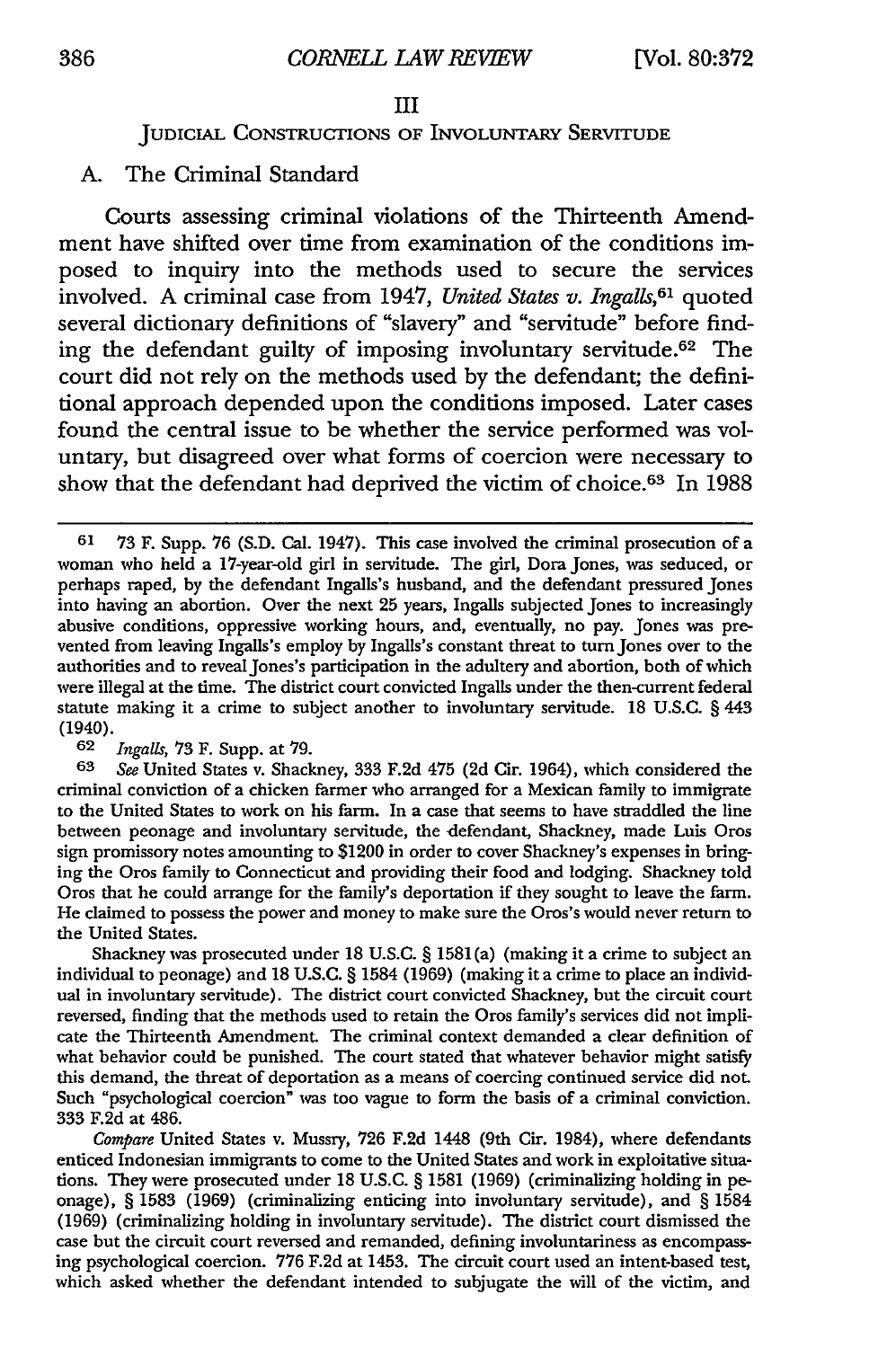the Supreme Court handed down a decision that set the standard for involuntary servitude in the criminal context.

*United States v. Kozminski5* involved a Michigan farm family that kept two unpaid laborers in involuntary servitude. The laborers, Robert Fulmer and Louis Molitaris, were both in their sixties, but were mentally and emotionally at the level of persons eight to ten years old. While on the defendants' farm, they received inadequate food, housing, clothing, and medical care and worked sixteen hour days, seven days a week. They were prevented from leaving the defendants' property, cut off from friends and relatives, and regularly beaten. The Supreme Court found that this treatment constituted involuntary servitude under the relevant federal criminal statutes.<sup>65</sup>

Justice O'Connor's majority opinion creates a bright-line rule that finds criminal involuntary servitude only when the victim is forced to work by a threat of either physical force or legal sanction.<sup>66</sup>

According to the reasoning in *Kozminski,* the requirements of the two statutes are the same. Section 241, by criminalizing a deprivation of constitutional rights, depends upon the interpretation of the constitutional provision involved, in this case the Thirteenth Amendment. 487 U.S. at 941. Section 1584, by using the language of the Thirteenth Amendment itself, relies for its application on the construction of the Amendment *Id.* at 945.

18 U.S.C. § 241 (1988) states in pertinent part:

If two or more persons conspire to injure, oppress, threaten, or intimidate any inhabitant of any State, Territory, or District in the free exercise or enjoyment of any right or privilege secured to him by the Constitution or laws of the United States, or because of his having so exercised the same;

They shall be fined not more than \$10,000 or imprisoned not more than ten years, or both; and if death results, they shall be subject to imprisonment for any term of years or for life.

18 U.S.C. § 1584 (1988) states:

Whoever knowingly and willfully holds to involuntary servitude or sells into any condition of involuntary servitude, any other person for any term, or brings within the United States any person so held, shall be fined not more than \$5,000 or imprisoned not more than five years, or both.

**66** 487 U.S. at 952. The district court convicted the Kozminskis, citing their psychological coercion of the two men. *See id.* at **936-37** (describing lower court opinion). The court of appeals reversed, finding the test of psychological coercion too broad. Nonetheless, the Sixth Circuit focused on the victims' states of mind, finding that if they were "incapable of making a rational choice," their condition would amount to involuntary servitude. 821 F.2d 1186, 1212-13 (6th Cir. 1987). The Supreme Court,'affirming the circuit court's reversal of the convictions but disagreeing with its test, focused on the defendants' actions.

whether a reasonable person in the victim's situation would believe that she or he had no choice but to do the defandant's bidding. *Id.* It was critical in this case that the victims spoke no English and that the defendants paid less than minimum wage. *Id.*

<sup>64 487</sup> U.S. 931 (1988).

**<sup>65</sup>** The Kozminskis were prosecuted under 18 U.S.C. §§ 241 and 1584 (1988). Section 241 makes it a crime to deprive an individual of his or her constitutional rights, while section 1584 directly implements the Thirteenth Amendment by making it a crime to subject another to involuntary servitude.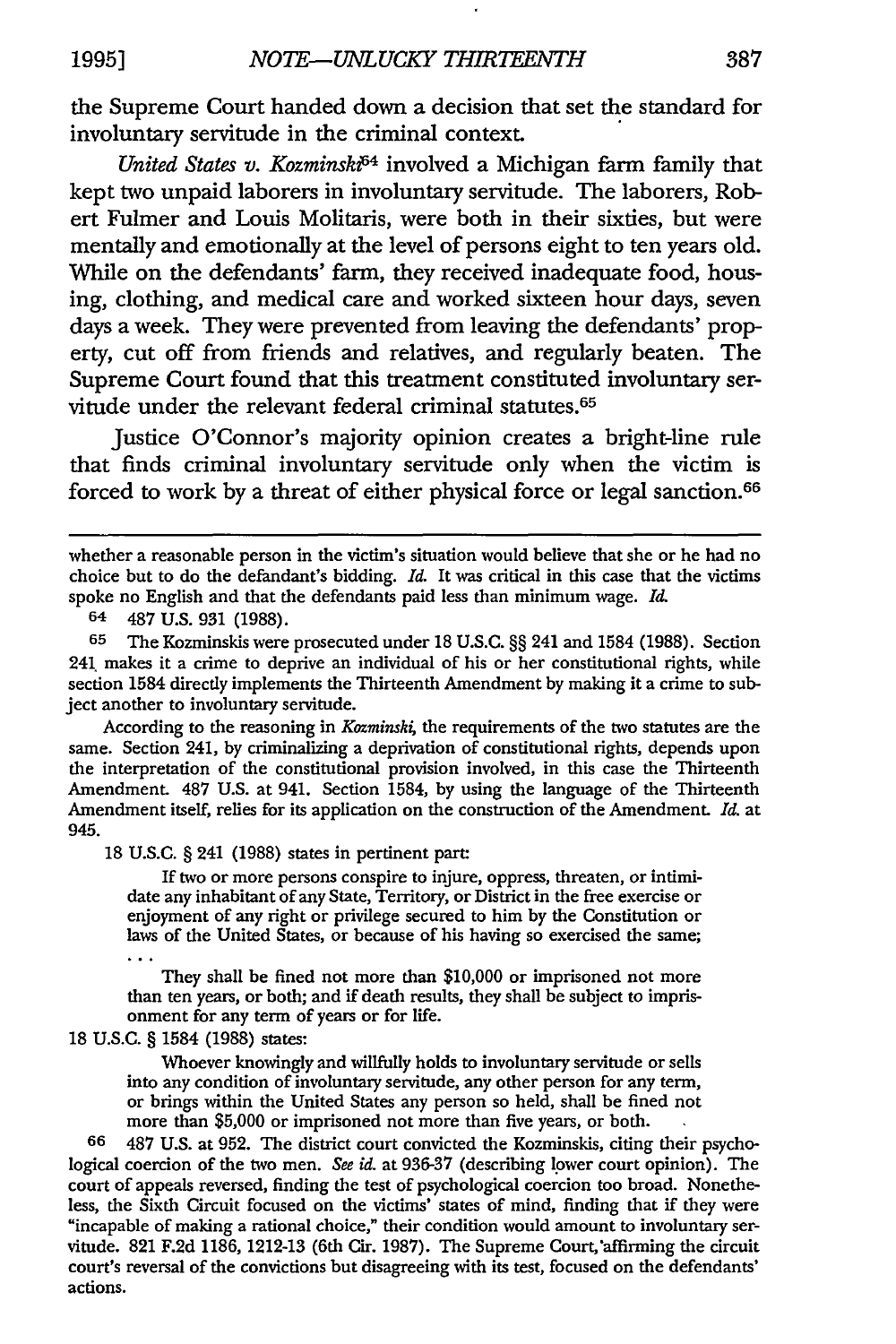The Court stated that "psychological coercion"<sup>67</sup> was not a criminal act under the statutes; such an interpretation "would delegate to prosecutors and juries the inherently legislative task of determining what type of coercive activities are so morally reprehensible that they should be punished as crimes."68 Only physical or legal threats manifest the requisite criminal mindset under these statutes.

The most important rationale for Kozminski's narrow meaning of involuntary servitude was the case's criminal context.69 The Court noted that the Due Process Clause requires clear notice of what behavior will subject the actor to criminal liability.70 "Case-by-case"71 determination of criminal sanctions would not satisfy this constitutional notice requirement. Because the standards for criminal statutes must be constant, the Court reasoned that the term "involuntary servitude" must carry a fixed and predictable meaning when applied in criminal actions.

*Kozminski* did not purport to limit the reach of the Thirteenth Amendment itself. The opinion "draw[s] no conclusions . . . about the potential scope of the Thirteenth Amendment,"72 in its interpreta-

These hypotheticals blur the majority's supposedly bright line by expanding the definitions of "physical" and "legal." Furthermore, the hypotheticals look at the victim's, rather than the defendant's, mental state. By focusing on the mental state of someone other than the defendant, the majority ignored its own criminal context rationale. Finally, the idea that a threat may be too "implausible" to impose involuntary servitude introduces a clearly psychological element into the coercion involved, since the believability of a threat may be enhanced through mental and emotional manipulation. Justice Brennan's concurrence takes advantage of these inconsistencies. **Of** the "dark and strange neighborhood" hypothetical, Brennan wrote: "[L]abeling such coercion 'physical' is at best strained **and...** accomplishes little but the elimination of whatever certainty the 'physical or legal coercion' test would otherwise provide." *Id.* at **958** n.5 (Brennan, J., concurring).

**68** *Id.* at 949.

**69** *Kozminski* also cited several precedents in which the elements of physical coercion or threat of imprisonment were present. *Id.* at 943 (citing Pollock v. Williams, 322 U.S. 4 (1944); Taylor v. Georgia, 315 U.S. 25 (1942); United States v. Reynolds, **235** U.S. 133 (1914); Bailey v. Alabama, 219 U.S. 219 (1911); Clyatt v. United States, **197** U.S. 207 (1905)). **A** case note written soon after the *Kozminski* opinion took exception with this use of precedent. Kenneth T. Koonce,Jr., Note, United States v. Kozminski: *On the Threshold of Involuntary Servitude, 16 PEPP. L. REV. 689 (1989). The cases <i>Kozminski* cited were decided in the absence of an authoritative definition of the criminal standard; they explicitly awaited a Supreme Court decision defining the standard. Therefore, the Supreme Court's reliance on *their* decisions effects a rather ironic circularity. *Id.*

**70** *Kozminski,* 487 U.S. at 949.

**71** *Id.* at 951.

**72** *Id.* at 944.

**<sup>67 487</sup> U.S.** at 944. It is unclear exactly how the Court defines psychological coercion, especially in light of the fact that the majority standard takes into account the particular vulnerabilities of the victim. For example, the majority opinion hypothesizes that "a child who is told he can go home late at night in the dark through a strange area may be subject to physical coercion that results in his staying, although a competent adult plainly would not be." *Id.* at 948. The majority opinion goes on to say that threatening to deport an immigrant laborer could be considered a threat of legal action, "even though such a threat made to... [a citizen] would be too implausible to produce involuntary servitude." *Id.*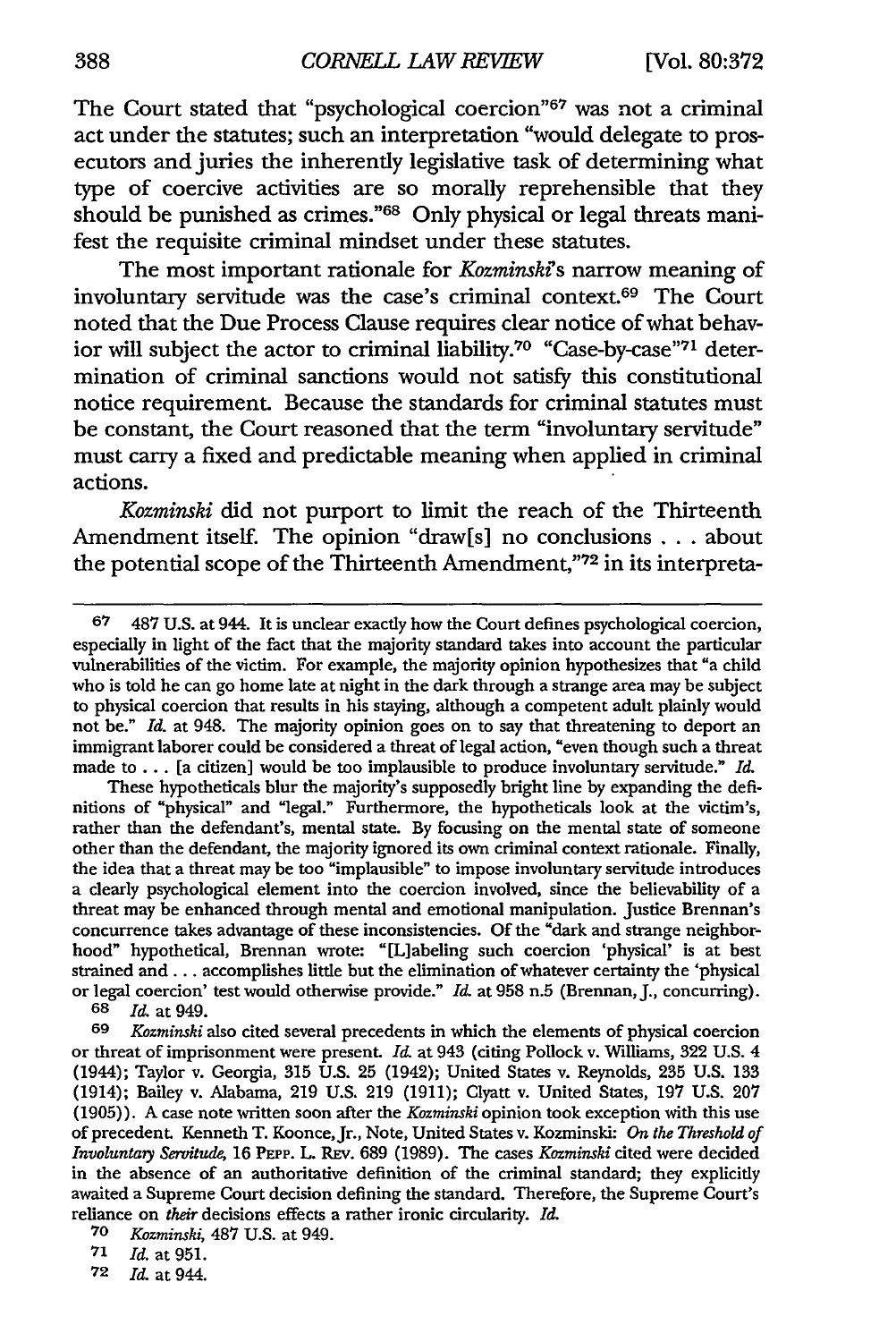tion of the enforcing criminal statutes.73 The Court never attempted to define involuntary servitude in its *constitutional* sense, though the opinion does reprint the often-quoted description of involuntary servitude as "labor akin to African slavery which in practical operation would tend to produce like undesirable results."74 This description of the Amendment imputes to it no limitation on the possible methods of coercion. In fact, *Kozminski* explicitly granted to Congress the power to redraw the statutes according to a more expansive view of the Amendment's scope.<sup>75</sup>

Although the judgment of the Court was unanimous, the reasoning and bright-line rule espoused by the majority drew support from only five Justices.<sup>76</sup> Justice Brennan's concurrence takes issue with the majority's narrow reading of the criminal statutes, 77 pointing out that neither the Amendment nor the statute limited the methods by which involuntary servitude may be imposed. Brennan's opinion, joined by Justice Marshall, defines servitude with reference to the conditions imposed rather than the defendant's chosen strategy in imposing them: "Congress clearly intended to encompass coercion of any form that actually succeeds in reducing the victim to a condition of servitude resembling that in which slaves were held before the Civil War."78 In other words, Brennan focused on the nature of the servitude rather than the form of coercion.<sup>79</sup>

*Id.* at 951.

**77** Brennan concurred with the result reached by the Court because he agreed that the test used by the district court was too broad, but he did not agree with the test put forth **by** the majority. *Id.* at 953 (Brennan, J., concurring).

**78** *Id.* at 962 (Brennan, J., concurring).

**79** Yet another concurring opinion, filed by Justice Stevens and joined by Justice Blackmun, eschews the use of"hypothetical cases that are not before the Court." *Id.* at 967 (Stevens, **J.,** concurring). The Stevens concurrence recommends a "totality of the circumstances" approach. *Id.* at 970 (Stevens,J., concurring). Stevens defended case-by-case analysis, since the majority's special attention to the circumstances of the victim would amount to this anyway. *Id.* at 968 n.1 (Stevens, J., concurring). Like Brennan, Stevens found the limitation of methods of coercion unjustified by either the statute or precedent. "The statute applies equally to 'physical or mental restraint,' ... and I would not distinguish between the two kinds of compulsion." *Id.* at 969 (Stevens, **J.,** concurring) (citing Chatwin v. United States, 326 U.S. 455 (1946)) (citation omitted).

**<sup>73</sup>** In its own words, the Court was compelled to interpret "the Amendment **. . .** through the narrow window that is appropriate in applying § 241." *Id.*

**<sup>74</sup>** *Id.* at 942 (quoting Butler v. Perry, 240 U.S. 328, 333 (1916)).

**<sup>75</sup>** [W]e have no indication that Congress thought that conditions maintained by means other than by the use or threatened use of physical or legal coercion were 'slavelike.' Whether other conditions are so intolerable that they, too, should be deemed to be involuntary is a value judgment that we think is best left for Congress.

**<sup>76</sup>** Justices Rehnquist, White, Scalia, and Kennedy joined O'Connor's majority opinion; Marshall joined Brennan's concurrence; and Blackmunjoined Stevens' concurrence.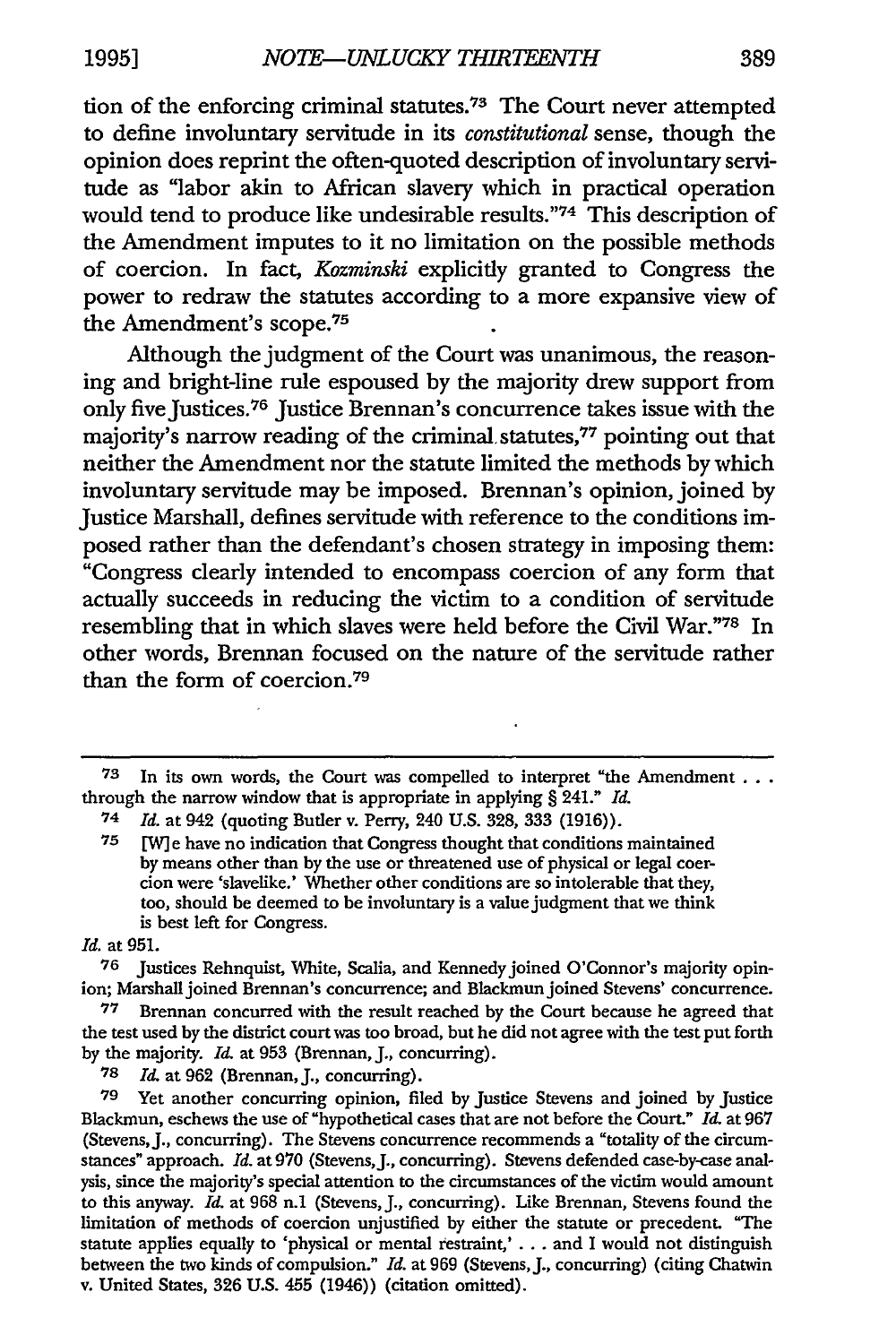#### B. The *Kozminski* Standard Applied in Civil Cases

Regardless of the tenuous support for the majority's rule and the unique nature of the criminal law requiring such a rule, lower federal courts frequently use the *Kozminski* standard in civil cases.80 The use of the criminal standard in federal tort cases achieves the same effect as the stringent requirements for bringing civil rights actions under § 1985 (3): it limits the availability of a constitutional tort. The apparent ease of application and recent vintage of the *Kozminski* rule make it an attractive tool for limiting litigation.<sup>81</sup>

Courts find the criminal standard especially attractive in cases involving employees challenging restrictions placed upon them by their employers.82 Remember that in *Kozminski,* the defendants were found

**81** Even before *Kozminsk4* courts applied the criminal standard in civil cases. *See, e.g.,* Flood v. Kuhn, 443 F.2d 264 (2d Cir. 1971), *affid* 407 U.S. 258 (1972). In *Flood,* plaintiff baseball player who took issue with Major League Baseball's league-wide practice obligating draft picks to play for the first club to choose them (and, if necessary, to play for teams to which the player may be traded). The court cited a *pre-Kozminski* criminal case in reaching the conclusion that "inasmuch as plaintiff retains the option not to play baseball at all, his Thirteenth Amendment argument is foreclosed." 443 F.2d at 268 (citing United States v. Shackney, 333 F.2d 475 (2d Cir. 1964)). For a discussion of *Shackney, see supra* note 67.

**82** *See, e.g.,* United States v. Martin, **710** F. Supp. 271 (C.D. Cal. 1989) (concluding that the Thirteenth Amendment did not invalidate defendant's contract with plaintiff National Health Service Corps, which loaned him tuition and living expenses for three years of medical school in exchange for his agreement to serve as a practitioner in an underserved region for three years after medical school; plaintiff had the option of invoking the contract's payback provision-allowing repayment of the loan at three times the original amount plus interest instead of serving); Apperson v. Ampad, 641 F. Supp. 747 (N.D. Ill. 1986) (upholding a restrictive covenant that prohibited the plaintiff from working in the paper goods supply business after leaving the defendant company, since plaintiff could choose to work in another business altogether); Audet v. Board of Regents, **606** F. Supp. 423 (D.R.I. 1985) (holding that plaintiffs transfer from his position as guidance counselor to position as science teacher in defendant school was not involuntary servitude, even though plaintiff attempted to revoke his certification as a science teacher prior to transfer, plaintiff could find work at another school if he wished to remain a guidance counselor); Keeler v. Consolidated Rail Corp., 582 F. Supp. 1546 (Special Court, Regional Rail Reorganization Act 1984) (noting that federal statute's pre-emption of collective bargaining agreement between rail workers' union and state regulatory committee did not subject workers to involuntary servitude by depriving them of established method of redressing hazardous conditions; alternate method of avoiding safety hazards existed, and plaintiffi were not compelled to stay in their jobs); Cummings v. Virginia Sch. of Cosmetology, 466 F. Supp. **780** (E.D. Va. 1979) (finding no involuntary servitude in the issuance of tuition credits by defendant school for plaintiffs' performing hairdressing services to those who agreed to have hair styled by students); Sellers v. Philip's Barber Shop, **217** A.2d 121 (N.J. 1966) (finding that court order requiring barber to cut hair of African-Americans did not subject him to involuntary servitude; plaintiff had the option of quitting the barber profession).

*<sup>80</sup> See, e.g.,* Brogan v. San Mateo County, 901 F.2d 762 (9th Cir. 1990) (upholding a county vocational rehabilitation program against attack by a participant who alleged that the program's requirement of work in exchange for welfare eligibility violated the Thirteenth Amendment); Kaveney v. Miller, 1993 WL 298718 (E.D. Pa. 1993) (refusing to nul**lify** an agreement whereby plaintiff performed labor for residential hotel in exchange for credit towards rent because plaintiff's agreement was voluntary under *Kozminski*).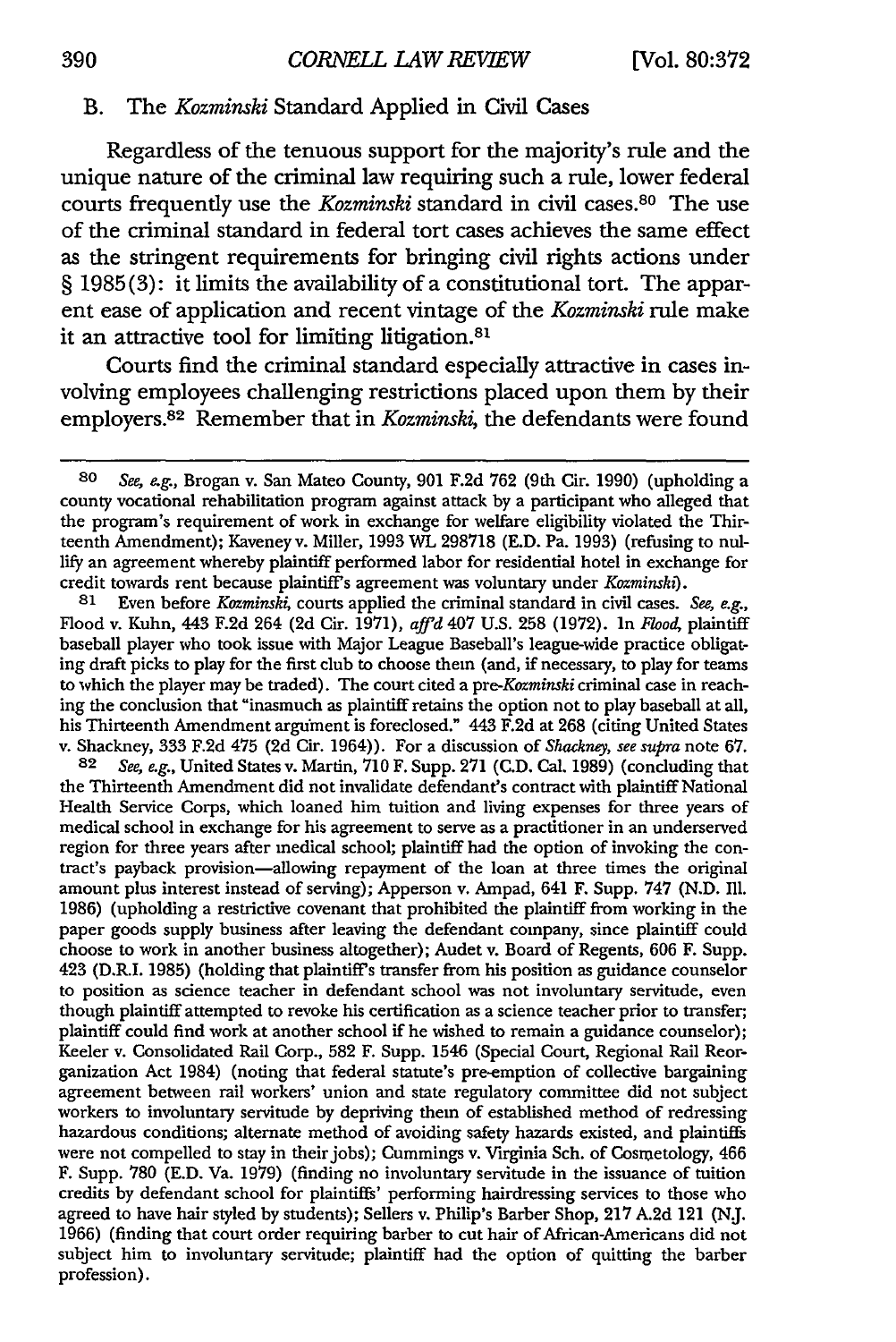guilty because they deprived their workers of the fundamental option of leaving. Similarly, the general rule in the employment context is that "a claim under the Thirteenth Amendment cannot be sustained unless the plaintiff has *no option to work elsewhere."83* When employees feel bound to their jobs because of social conditions such as poverty or a tight job market, courts will not hold employers liable for the "involuntariness" that employees perceive.<sup>84</sup> Employment cases focus on the level and types of control exerted by the employers over their employees.

Perhaps in an effort to draw a parallel between employment and education, the Third Circuit Court in *Steirer v. Bethlehem Area School District<sup>65</sup>* used *Kozminski's* criminal standard in its analysis of the plaintiffs' claim. As discussed in the introduction of this Note, *Steirer* involved a suit by high school students Lisa Ann Steirer and David Moralis against their public high school. The students challenged the school district's mandatory community service program, which required each student to perform sixty hours of community service between the ninth and twelfth grades in order to graduate.<sup>86</sup> Both Steirer and Moralis believed that volunteerism should be truly voluntary and that the program impinged upon their right, guaranteed by the Thirteenth Amendment, to be free from involuntary servitude.<sup>87</sup>

Neither the district court nor the court of appeals agreed with the students' construction of the Thirteenth Amendment guarantee. The appellate opinion utilized *Kozminski's* definition of involuntariness to determine that the community service was not "coerced."88 Under this rule, "the critical factor **...** is that the victim's only choice is between performing the labor on the one hand and physical and/or legal sanctions on the other."89

**87** In fact, Lisa Ann Steirer claimed that she performed and enjoyed a variety of community service activities *until* her high school mandated such work: "I cringe at doing anything now... I don't get any enjoyment out of it if I'm forced." Lisa Ann Steirer, *quoted in* Aaron Epstein, *School Service Requirements Debated,* DETorr **FREE** PRESS, Sept. 8, 1993, at **5A.** For other articles discussing student reactions to community service requirements, see Student Balks at School's Foreed Community Service, CHI. TRIB., Nov. 13, 1994, at 23; Dennis Kelly, *Students Contest Civic Duty Mandates,* USA TODAY, Apr. 19, 1994, at **ID.**

**88** 987 F.2d at 998. The court neglected to explain why the criminal rule should be binding in the civil context, though the parties apparently discussed this issue. 789 F. Supp. at 1343, n.4.

**89** 987 F.2d at 999.

**<sup>83</sup>** *Apperson,* 641 F. Supp. at 751 (emphasis added).

<sup>84</sup> *See supra* note 82.

**<sup>85</sup>** 789 F. Supp. 1337 (E.D. Pa.), *affid,* 987 F.2d 989 (3d Cir. 1992), *cert. denied,* 114 S. **CL** 85 (1993).

**<sup>86</sup>** 789 F. Supp. at 1338. Too recently to be discussed here, another case denied a Thirteenth Amendment-based challenged to a high school community service requirement. Immediato v. Rye Neck Sch. Dist., No. 94 Civ. 2831, 1995 WL 32016 (S.D.N.Y.Jan. 19, 1995). A third case on this issue is pending. Herdon Chapel Hill-Carrboro City Bd. of Educ., No. 1:94-CV-00196 (M.D.N.C. filed Apr. 19, 1994).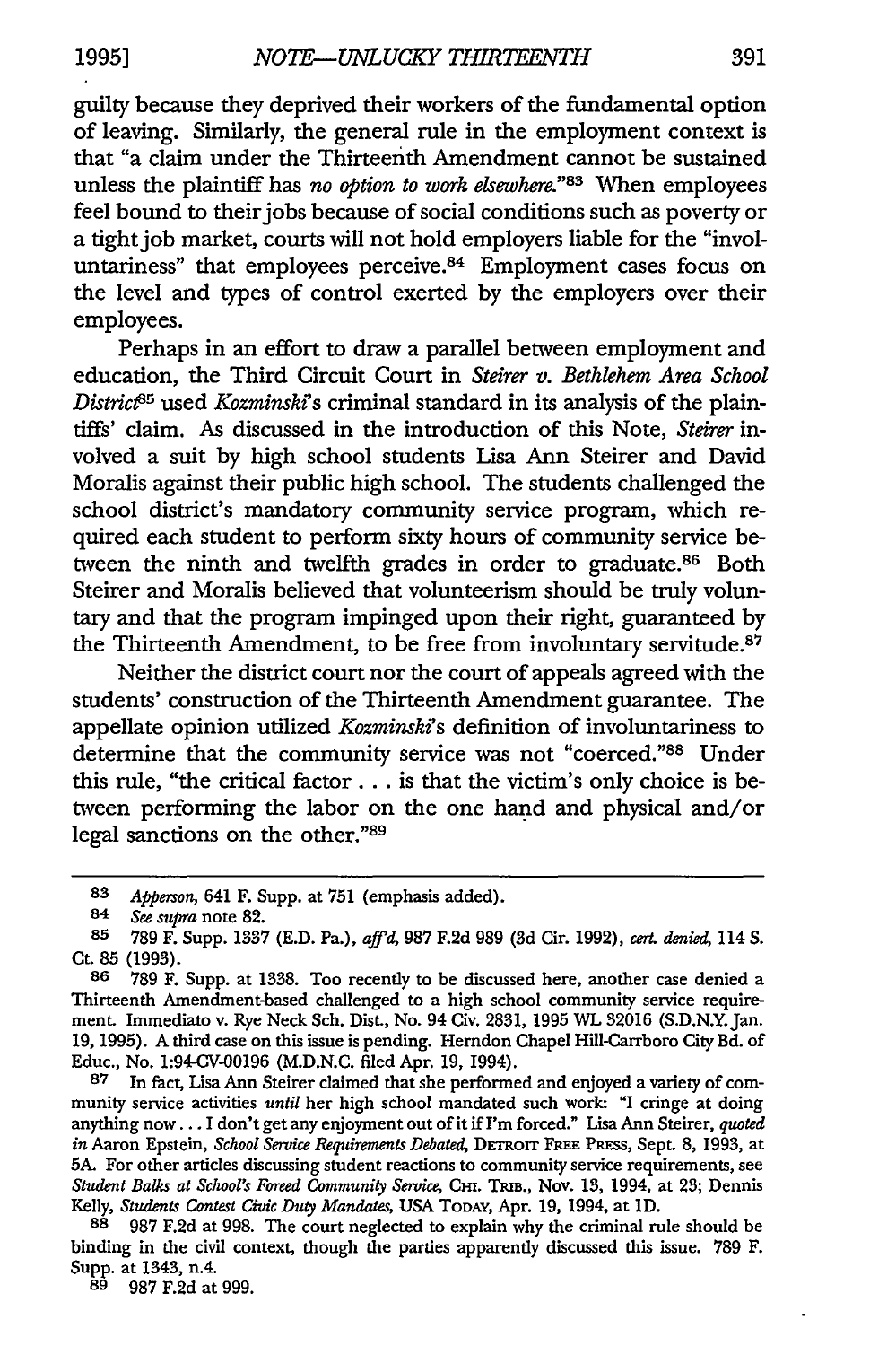The key to the *Steirer* decision was the existence of a choice. Plaintiffs had several options from which to choose, including: attending private school; taking a high school equivalency diploma in place of graduation; or foregoing high school altogether.90 "The fact that these choices may not be appealing does not make the required labor involuntary servitude."91 The court concluded that, as a matter of law, plaintiffs were not subjected to involuntary servitude by their required participation in the community service program.

**C.** Case Law Exceptions to the Thirteenth Arnendment

The use of the *Kozminski* standard, as illustrated by *Steirer,* is just one way courts confront tort claims for involuntary servitude. In the past, courts have discussed Thirteenth Amendment claims in the following contexts: the military draft;<sup>92</sup> civil conscription of able-bodied men onto road crews;<sup>93</sup> sailors' contracts to work on seagoing vessels;<sup>94</sup> injunctions;<sup>95</sup> taxes;<sup>96</sup> and services "attached to land," such as landlord statutory obligations.<sup>97</sup> These are judicially-created exceptions to the Thirteenth Amendment. While these situations arguably involve involuntary servitude, courts have simply declared that the Thirteenth Amendment was not intended to reach the conduct being challenged.

These decisions focus on the type of servitude alleged, rather than whether the service was voluntary, to reach their decisions. In effect, they limit the facial scope of the Thirteenth Amendment by placing entire categories of conduct beyond its reach. The rationale behind the traditional exceptions, when offered, is that the conditions being litigated were so well-accepted at the time of ratification that the Framers could not have intended to displace them.<sup>98</sup>

When courts consider servitudes that did not exist at the time of ratification, they often employ an *analogy to* the traditional exceptions.

**<sup>90</sup>** 789 F. Supp. at 1344.

**<sup>91</sup>** 987 F.2d at 1000.

<sup>92</sup> Arver v. United States, 245 U.S. 366 (1918) (upholding United States draft system). **93** Butler v. Perry, 240 U.S. 328 (1916) (upholding Florida statute requiring roadwork from all able-bodied male citizens and punishing noncompliance as a misdemeanor).

<sup>94</sup> Robertson v. Baldwin, 165 U.S. 275 (1897) (finding that the Thirteenth Amendment does not prohibit criminalizing desertion of a vessel on which sailor is contractually obligated to work).

**<sup>95</sup>** *See* Robert **S.** Stevens, *Involuntaty Servitude by Injunction,* 6 CoRNELL **L.Q.** 235 (1921). **96** Abney v. Campbell, 206 F.2d 836, 841 (5th Cir. 1953), *cert. denied,* 346 U.S. 924 (1954).

**<sup>97</sup>** Marcus Brown Holding Co. v. Feldman, 256 U.S. 170 (1921) (denying landlord's Thirteenth Amendment claim against a public emergency statute requiring temporary amnesty for holdover tenants).

**<sup>98</sup>** These opinions overlook the irony of their own rationales-an irony that seems striking when one considers how well-established both slavery and racial prejudice (the "incidents" of slavery) were in 1865.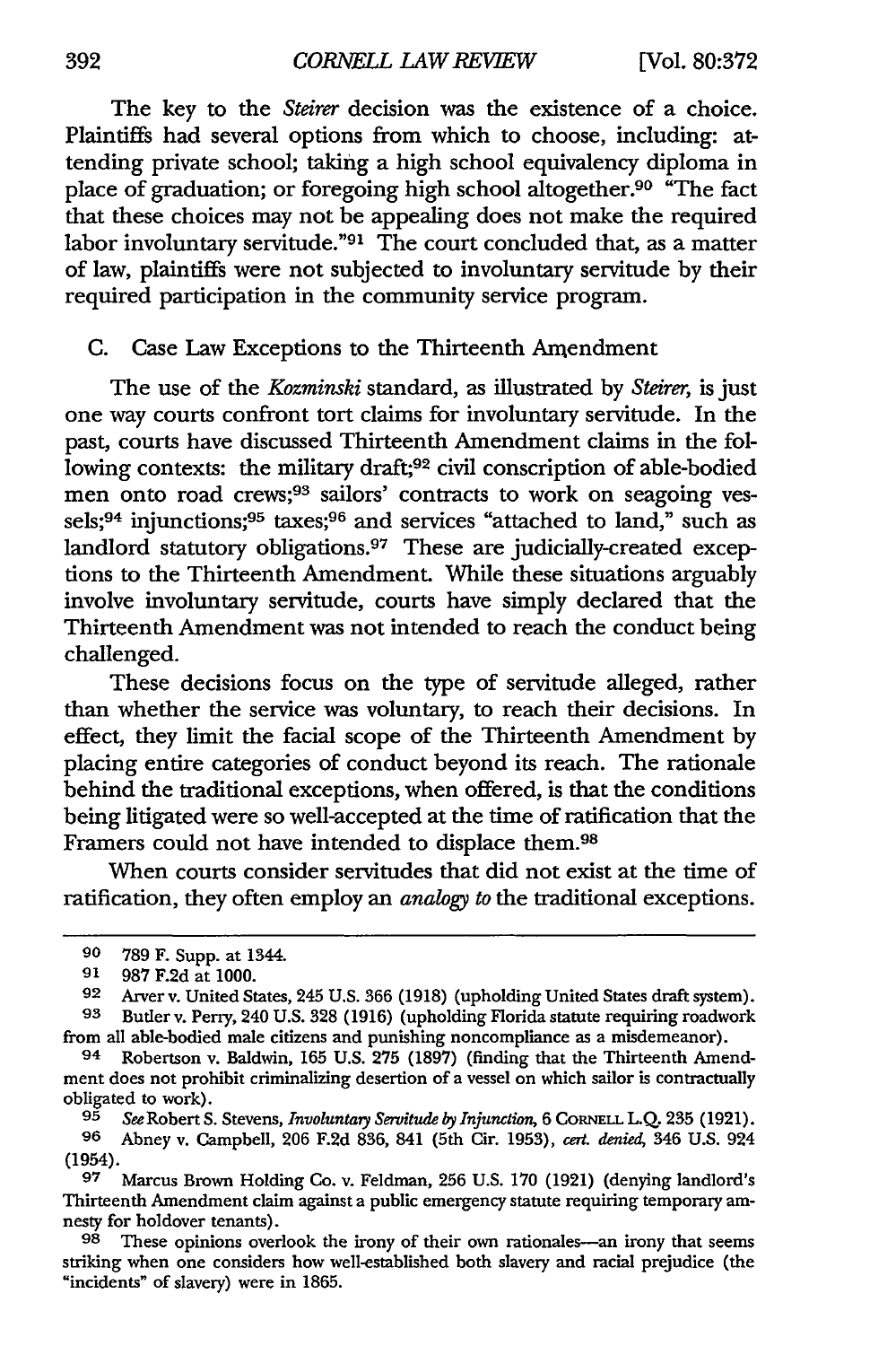Recent cases have used this rationale to uphold mandatory pro bono services for indigent criminal defendants<sup>99</sup> and incarceration of material witnesses in a federal case.100 The argument in these cases consists of enumerating tradition-based precedents and an implied assertion that the case at hand bears sufficient similarity to the traditional exceptions to merit exemption from the Amendment's rule.<sup>101</sup>

Sometimes courts create exceptions to the Thirteenth Amendment by citing the public need. These public need exceptions are similar in nature to the traditional exceptions. In fact, one may regard the traditional exceptions as implicitly relying upon a public need rationale.<sup>102</sup> Public need justifies many servitudes that might otherwise fall within the reach of the Thirteenth Amendment, such as: compelled child support payment;<sup>103</sup> pollution-control laws;<sup>104</sup> and police roadblocks.<sup>105</sup>

The public need cases depend upon the public benefit of the service rendered. One case, *Williams v. Arkansas*,<sup>106</sup> held that a police officer's arrest of a bystander who refused to assist in apprehending a suspect did not violate the Thirteenth Amendment. According to the Arkansas court, "the responsibilities of a citizen in this republic have

*101 See also* Myers v. Garff, **655** F. Supp. 1021 **(D.** Utah **1987),** *aff'd in part, rev'd in part,* **876 F.2d 79** (10th Cir. **1989)** (indicating in dicta that traditional exceptions might cover community service required of a man in debt to the state agency that cared for his child).

*102 See, e.g.,* Wilson v. Sandstrom, **317** So. **2d 732** (Fla.), *cert. denied sub noa.* Alder **v.** Sandstrom, 423 **U.S. 1053 (1975)** (denying kennel owner's challenge to a court order requiring him to supply greyhounds to racetrack. Although the court cited the traditional exception for injunctions, one rationale given for the exception was the state's reliance on parimutuel revenues.).

**104** United States v. Tivian Labs, **589 F.2d** 49 (1st Cir. **1978),** *cert. denied,* 442 **U.S.** 942 **(1979)** (upholding federal Water and **Air** Pollution Prevention and Control Acts against Thirteenth Amendment attack **by** chemical company required to produce company records to Environmental Protection Agency).

**105** Boyle v. City of Liberty, **833** F. Supp. 1436 (W.D. Mo. **1993)** (stating that public need justifies roadblock requiring motorists to stop and answer questions; roadblock was part of effort to capture criminal suspect).

**106** 490 **S.W.2d 117** (Ark. **1973).**

**<sup>99</sup>** Sharp v. Kansas, **783 P.2d** 343 (1989), *cert. denied,* 498 U.S. 822 (1990) (requiring attorneys to represent indigent criminal defendants).

**<sup>100</sup>** In Hurtado v. United States, 410 **U.S. 578 (1973),** the Supreme Court rejected the Thirteenth Amendment claim asserted **by** a group of illegal immigrants subpoenaed **by** the prosecution for the case against their United States employers. Unable to post the bond required **by** Federal Rules of Civil Procedure 46(b), the witnesses were held in prison and paid one dollar per day until trial. In their separate action the witnesses contested both the incarceration and the daily rate. The Supreme Court found "no substance" to their arguments. *Id.* at **589-90 n.11.**

*<sup>103</sup> Sep e.g.,* Knight v. Knight, No. **92-35173, 1993** WL **210667** (9th Cir.), *cert. denied,* 114 **S. Ct.** 473 **(1993)** (denying plaintiff's claim for an injunction against the Washington State Attorney General and upholding Washington's child support statute, **WASH. REV. CODE** §§ **26.18-.19);** Hicks v. Hicks, **387** So.2d **207** (Ala. Civ. **App.)** *writ denied sub nom,* Ex Parte Hicks, **387** So. **2d 209** (Ala. **1980)** (upholding award of defendant's property to plaintiff exwife in divorce proceeding).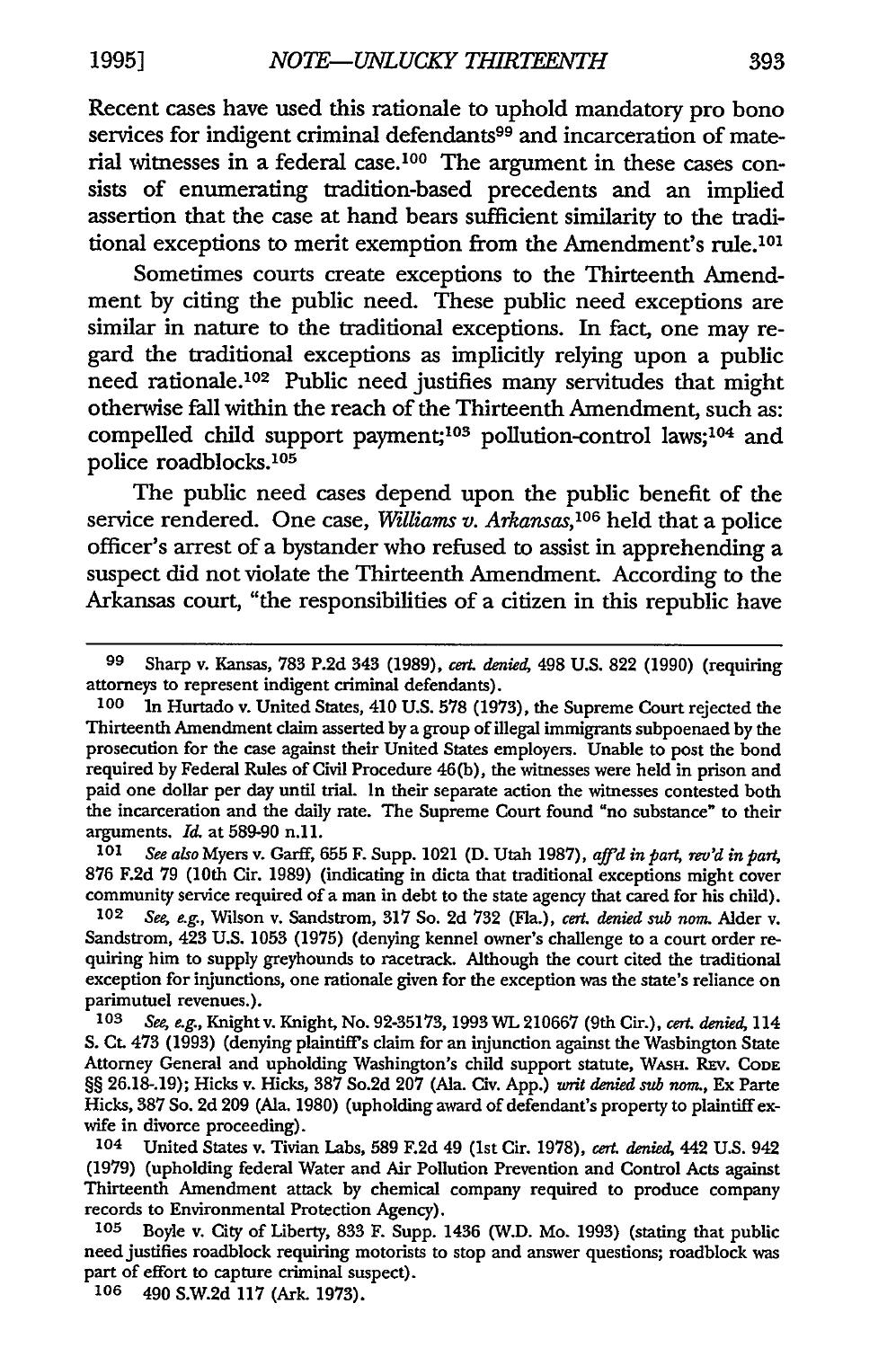not been so diminished and diluted"<sup>107</sup> that forced participation in law enforcement may be seen as involuntary servitude.

Another case, *Crews v. Lundquist*,<sup>108</sup> justified the service involved by referring to the purpose of the Thirteenth Amendment: the protection of individual liberty.<sup>109</sup> The court interpreted a state statute that required public administrators to perform uncompensated estate services for deceased United States war veterans<sup>110</sup> as furthering the liberty of all citizens by making the government more "effective."<sup>111</sup> The court declared that, as a rule, the Thirteenth Amendment does not apply to laws requiring citizens to perform services for the benefit of the state. $112$ 

The focus on the servitude itself and the public need for it distinguishes these cases from both the *Steirer* circuit court opinion and the criminal cases, which looked at whether the service was involuntary. The criminal rule does not operate well when a state statute is challenged because a statute by its nature poses a threat of legal sanction for non-compliance, thus automatically satisfying *Kozminski's* involuntariness test. Therefore, the cases considering whether a statute imposes involuntary servitude necessarily focus on the servitude rather than the involuntariness.

When courts look to the categorical exceptions described in this section and find that specific servitudes fall outside the reach of the Thirteenth Amendment, in reality, they are employing implicit balancing techniques. Reference to public need illustrates this hidden balancing. Some courts have utilized an explicit balancing test to determine whether conduct violates the Thirteenth Amendment. Balancing is more flexible than the *Kozminski* criminal standard or the categorical exceptions approach.

#### D. Balancing Test: A Focus on Servitudes

Several courts have implemented balancing tests to determine whether specific servitudes should be actionable. These tests vary in methodology, but most take into account the identity of the plaintiff and the nature of the service rendered. As with courts analyzing involuntary servitude under the *Kozminski* standard or the traditional exceptions, courts that use a balancing test attempt to limit recovery to situations that offend the ascertainable goals of the Thirteenth

**<sup>107</sup>** *Id.* at 122.

**<sup>108</sup>** 197 N.E. 768 (Ill. 1935).

**<sup>109</sup>** *Id.* at 772.

**<sup>110</sup>** Section 133 of the Administrative Act, ILL. **ANN. STAT.** ch. 3, para. 135 (Smith-Hurd 1933).

**<sup>111</sup>** 197 N.E. at 772.

<sup>112</sup> *Id.* The court also noted that the plaintiff was free to leave his job.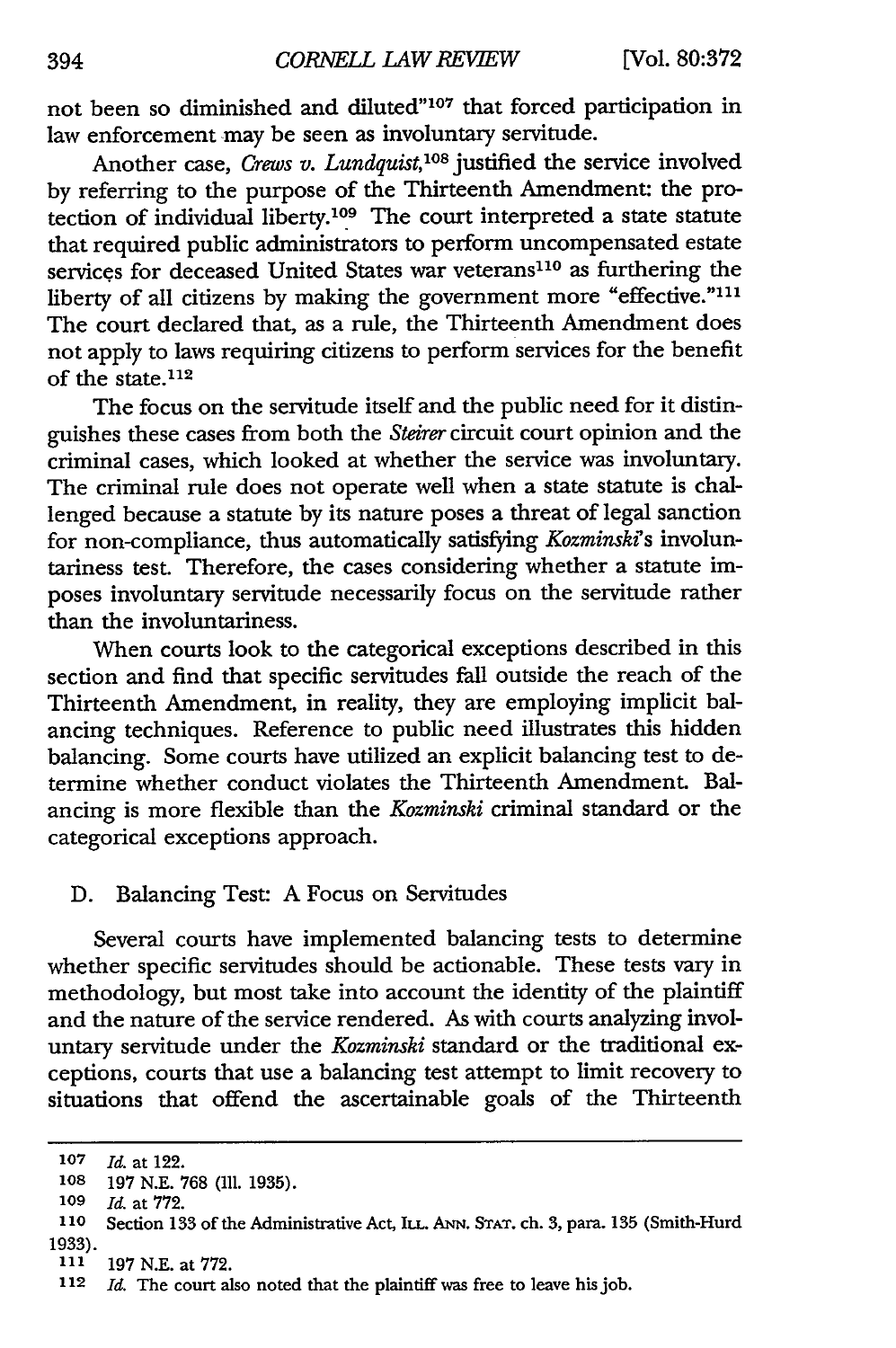Amendment. However, rather than attempting to harness the meaning of an intentionally vague constitutional provision within a strict standard or a narrow exception, these cases present holistic and policy-based analyses.

*Jobson v. Henne13* may well be the progenitor of the balancing test. This *pre-Kozminski* case concerned Warren Jobson, who had spent most of his life as an inmate at the New York State Newark School for Mental Defectives when, at age forty, he sued the school. Jobson claimed that the requirement that he perform chores at the institution constituted involuntary servitude. In determining that the plaintiff had stated a cause of action, the court of appeals did not use coercion as the touchstone for relief. Rather, "whether an institution's required program in any given case constitutes involuntary servitude would seem to depend on the nature of the tasks that are required of the inmate." $1\hat{4}$  One of the determinative factors for the *Jobson* court in analyzing the program was whether it offered any genuine therapeutic value.<sup>115</sup>

The *Jobson* test remains popular in cases concerning mental patients and juveniles. For example, in *Bobilin v. Board of Education*,<sup>116</sup> public school students sued a Hawaii school board over mandatory cafeteria duty. The court determined that less judicial scrutiny is appropriate in the school context than in the mental home context and proceeded to weigh the competing interests with reference to the plaintiffs' identities.<sup>117</sup> The *Bobilin* court balanced the educational value of the duty required<sup>118</sup> against the fact that the benefit of the costs saved by the school was a public rather than private gain. <sup>119</sup>

The *Steirer* district court opinion follows the *Bobilin* balancing test<sup>120</sup> and comes out, like the circuit court opinion, in favor of the

**116** 403 F. Supp. 1095 (D. Haw. 1975).

**117** Because children spend only part of their day in school, while menial patients live at the hospital, and because parents and other adults are more likely to intervene on behalf of childrens' rights, the court afforded greater deference to the school's defense of their program. The court also noted the existence of legislative and administrative bodies concerned with regulating school programs and implied deference to these bodies. *Id.* at 1100.

**118** *Id.* at 1098-99. The importance of this factor appears to be that education is a traditional exception to the Thirteenth Amendment. *Id.* at 1103-04.

**119** *Id.* at 1104. The public benefit factor relates this test to the "public need" exceptions cases. *See* supra notes 103-13 and accompanying text.

**120** 789 F. Supp. at 1345 ("The Court concludes that the reasoning of *Bobilin* is persuasive."). However, on appeal, the circuit court considered *Bobilin's* test but was "unprepared, at least at this time, to accept the proposition that the Thirteenth Amendment is

**<sup>113 355</sup>** F.2d **129 (2d** Cir. 1966).

<sup>114</sup> *Id.* at 132 n.3.

**<sup>115</sup>** *Id.* at 131. The fact that the patients' performance of the labor reduced the financial burden on the State was not really a factor. The court stated that normal housekeeping chores reasonably could be expected of the inmates if they contributed to the inmates' own upkeep. *Id.* at 131-32.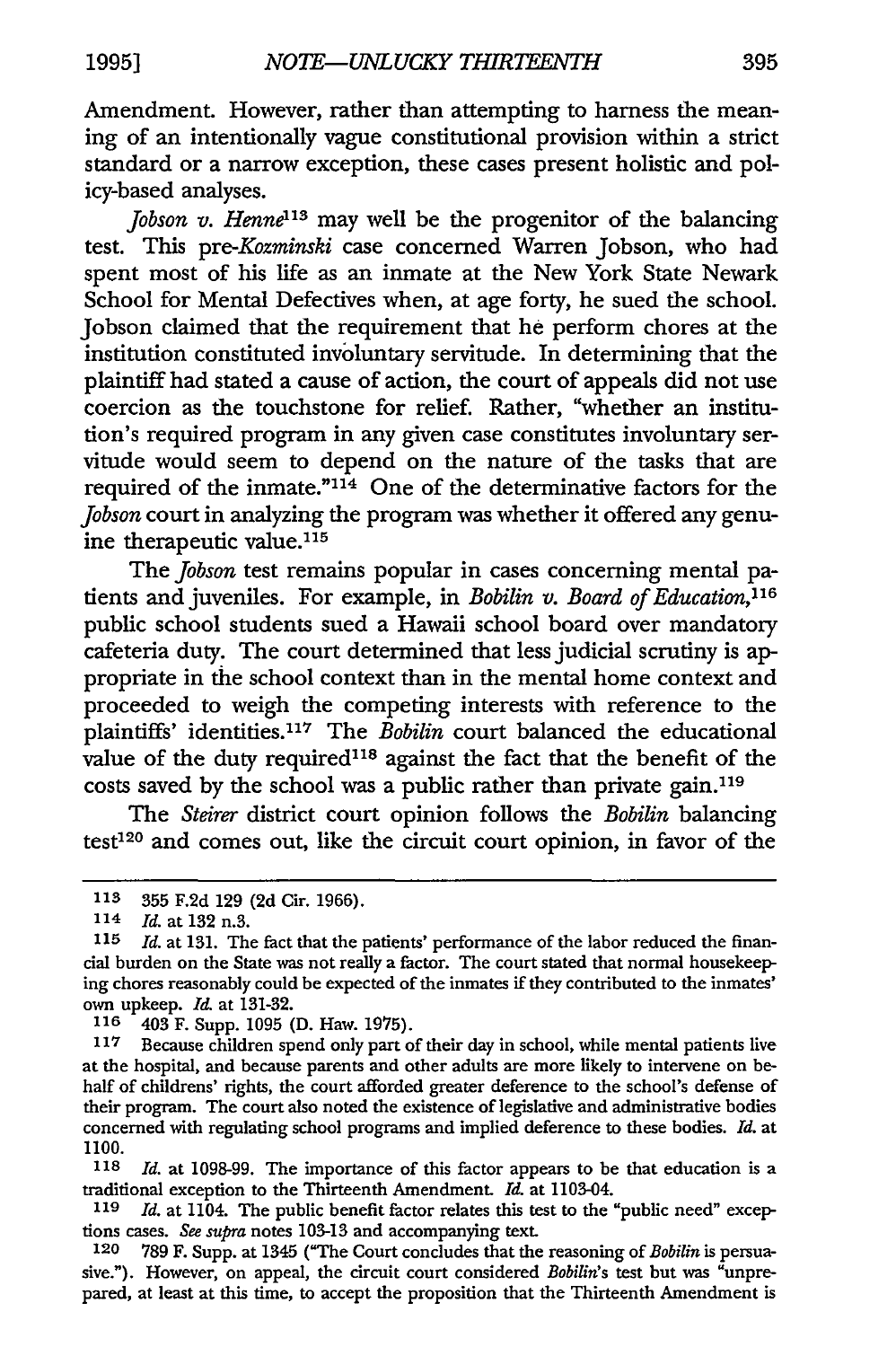defendant school district. The court interpreted the term "involuntary servitude" in light of "the realities of modem life," 121 pointing out that "the contours of slavery have shifted since the enactment of the Thirteenth Amendment."<sup>122</sup> The court's application of the test asked whether the plaintiff performed the type of service reachable under the Amendment and found that under the *Bobilin's* factors the service involved in this case was not "servitude" under the Thirteenth Amendment.<sup>123</sup> Key factors included the educational value of the community service program<sup>124</sup> and the public benefit it conferred.<sup>125</sup>

In a case in which mental patients contested an institutional work program, *Weidenfeller v. Kidulis*,<sup>126</sup> the district court bifurcated its inquiry with a test that looked at involuntariness as well as the servitude involved. The court considered first whether there was coercion involved, and then whether the state interest in and therapeutic value of the program overcame the burden it imposed on the patients.<sup>127</sup>

The more common balancing test focuses only on the servitude. *King v. Carey,128* a case in which juveniles civilly committed to a youth rehabilitation center challenged the center's work program, balanced the "therapeutic and cost-saving purposes" against any excessive or non-therapeutic aspects of the program. <sup>129</sup>

When courts use a balancing test to determine whether a servitude falls within the intended reach of the Thirteenth Amendment, many question whether the service required is "akin to African slavery."<sup>130</sup> For example, in *United States v. Bertoli*,<sup>131</sup> the Third Circuit upheld a district court order requiring a law firm to provide "standby services" to a former client who had decided to continue his case  $\mathit{pro}$ 

124 *Id.* at 1345.

**126 380** F. Supp. 445 (E.D. Wis. 1974).

inapplicable merely because the mandatory service requirement provides a public benefit **by** saving taxpayers money." **987** F.2d at 998. In fact, the public benefit is only a small part of the *Bobilin* test.

**<sup>121</sup>** 789 F. Supp. at 1342 (citing United States v. Lewis, 644 F. Supp. **1391,** 1401 (W.D. Mich. 1986)).

**<sup>122</sup>** *Id.*

**<sup>123</sup>** *Id* at 1343.

**<sup>125</sup>** *Id.* A more recent case considering whether community service requirements impose involuntary servitude applied both the balancing text and *Kozminski* to deny the plaintiffs' claim. Immediato v. Rye Neck Sch. Dist., No. 94 Civ. 2831, 1995 WL 32016, at \*4-5 (S.D.N.Y. Jan. 19, 1995).

**<sup>127</sup>** *Id.* at 450.

**<sup>128</sup>** 405 F. Supp. 41 (W.D.N.Y. 1975).

**<sup>129</sup>** *Id.* at 44 (quotingJobson v. Henne, **355** F.2d 129, **132** (2d Cir. 1966)). Because the plaintiffs in Kingwere not criminally convicted according to the requirements of due process, *id.,* they did not fall into the Amendment's built-in exception of "punishment for crime whereof the party shall have been duly convicted." U.S. CoNsr. amend. XIII.

**<sup>130</sup>** Butler v. Perry, 240 U.S. 328, **832** (1916). *Kozminski* also adopted this description of the Amendment's reach. *See supra* note 78 and accompanying text.

**<sup>131</sup>** 994 F.2d 1002 **(3d** Cir. 1993).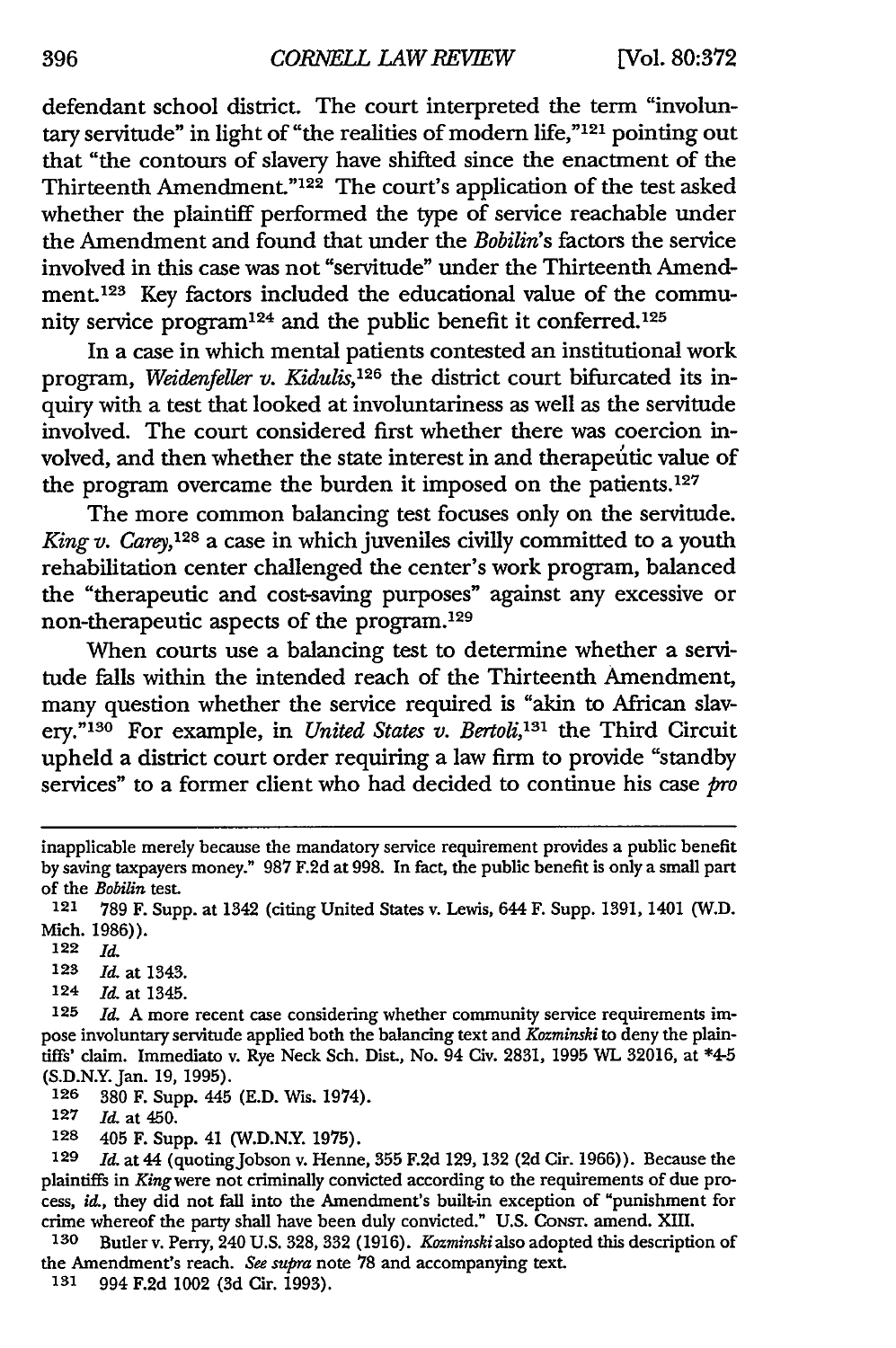*se.* There, the court adopted a "contextual" approach to find that the service rendered "does not evoke in our minds the burdens endured by the African slaves in the cotton fields or kitchens of the antebellum south."<sup>132</sup> The court in *Jane L. v. Bangerter*<sup>133</sup> ruled against a plaintiff who challenged Utah's restrictive abortion law by claiming that the limited availability of abortion services effectively forced her to carry her child to term, thus imposing involuntary servitude. The *Jane L.* court also compared the labor involved to African slavery and found that the Thirteenth Amendment analogy in this situation "strains credulity."134

Reference to the servitude involved implicates an important aspect of the Thirteenth Amendment: its labor vision. Cases that construe "servitude" situate the Amendment's purpose first among relevant factors.<sup>135</sup> Rather than emphasizing the methods used by a particular defendant to secure the plaintiff's services, these cases analyze the plaintiff's situation with reference to the specific degradations that servitude implies. *United States v. Shackney,13 <sup>6</sup>*a *pre-Kozminski* criminal case, described the Amendment's primary purpose as the elimination of "practices whereby subjection having some of the incidents of slavery was legally enforced." 137 Another case, *Bailey v. Alabama,138* described the Amendment as "a charter of universal civil freedom for all persons, of whatever race, color or estate, under the flag.'139

**138 219 U.S. 219 (1911).**

**139** *Id.* at 241.

**<sup>132</sup>** *Id.* at 1022.

**<sup>133</sup>** 794 F. Supp. **1537 (D.** Utah **1992).**

<sup>134</sup> *Id.* at 1549. In a traditionalist argument, the court noted that abortion was illegal in most enacting states when the Thirteenth Amendment was adopted in **1865.** *Id,* at 1548. The court also cited *Kozminskis* involuntariness rule in its comment that the women challenging the law were free to travel to other states to obtain abortions. *Id.* at 1549 n.16. Although this court saw no merit in the plaintiff's claim that restrictions on the right to control one's reproductive system violates the prohibition of involuntary servitude, some scholars have adopted the plaintiff's argument. *See,* e.g., Andrew Koppeman, *Forced Labor A* Thirteenth *Amendment Defense of Abortion,* 84 Nw. **U.** L REv. 480 **(1990).**

**<sup>135</sup>** Another reason for the focus on servitudes in traditional exception, public need, and balancing cases is that many of these cases challenged statutes, which **by** definition pose a threat of legal sanction. **If** courts used the criminal standard to analyze challenges to statutes, the statutes often, but not always, would be found to violate the Thirteenth Amendment on this basis. Unable to rely on the criminal standard to deny a claim, courts turn instead to rationales such as traditionalism or public need and necessarily look at the servitude imposed.

**<sup>136 333</sup> F.2d** 475 **(2d** Cir. 1964). For a discussion of the facts of *Shachney, see supra* note **67.**

**<sup>137</sup>** *Id.* at 485. This description seems to equate involuntary servitude with badges of slavery. Interestingly, *Shackney* attributed to Congress the same freedom in defining the reach of the Thirteenth Amendment that the badges of servitude cases do: "Whether or not the Thirteenth Amendment would permit passing this line, we are not convinced Congress has done so." *Id.* at **487.**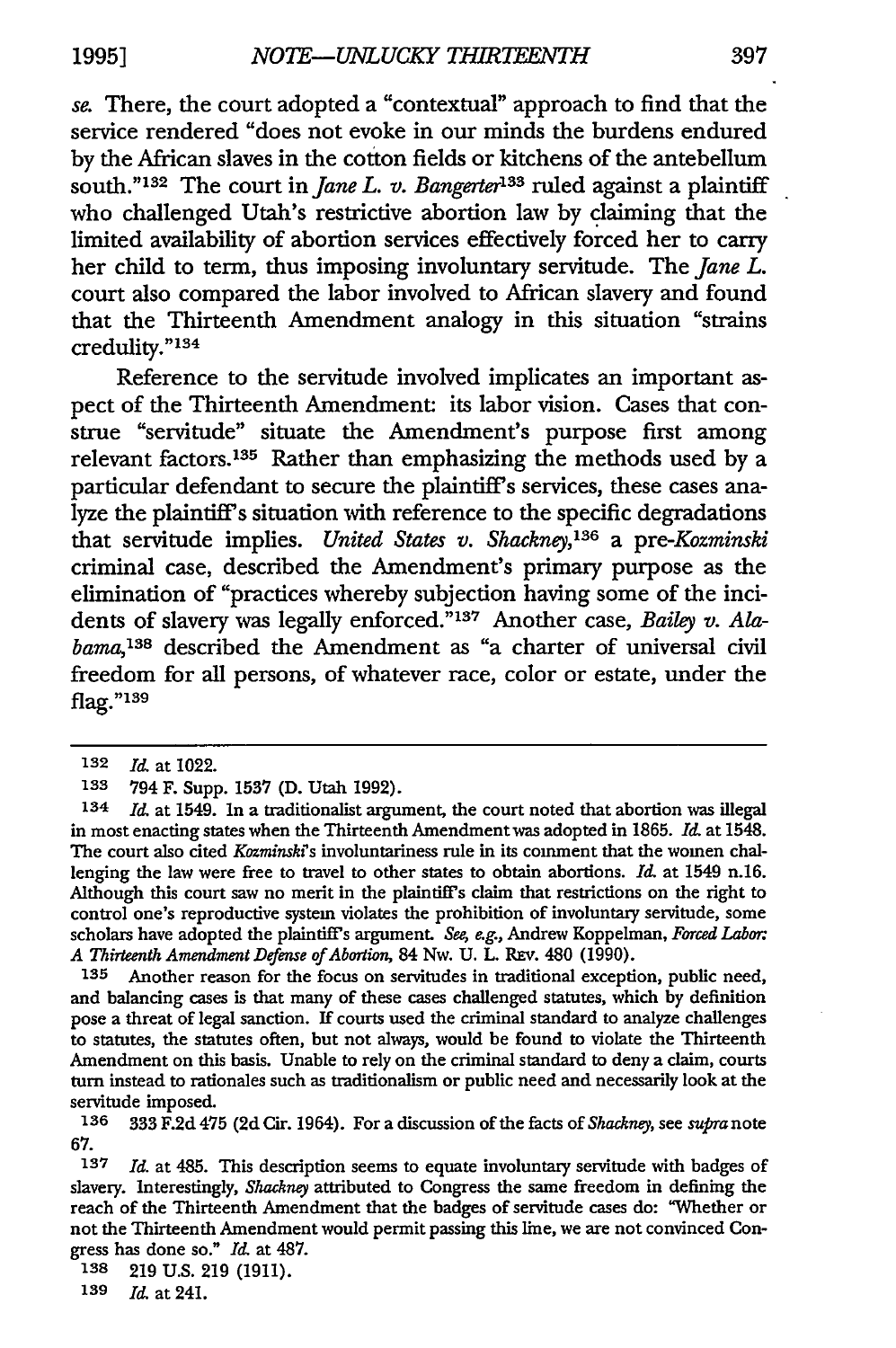The balancing test responds to these definitions. The *Jobson-Bobilin* test uses factors that highlight specific aspects of the slave experience, such as private economic benefit flowing from the labor,<sup>140</sup> absence of therapeutic benefit to the laborer,<sup>141</sup> and the physical demands and conditions of the labor.142 The analyses in *Bertoli* and *Bangerter* take a less structured approach, looking at whether the complainant suffered a loss of personal freedom of the type suffered by the slaves. The next section explores how the different standards for involuntary servitude relate to the Amendment's purpose and how they succeed in effectuating it.143

#### IV

#### **ANALYSIS**

#### A. A Variety of Devices Limits Constitutional Torts

The preceding survey of Thirteenth Amendment jurisprudence depicts a variety of devices rather than a consistent methodology for denying civil causes of action. The dichotomy between the first and second sections of the Thirteenth Amendment limits litigation by reserving for Congress the job of determining exactly what conduct is prohibited by the Amendment in addition to actual slaveholding. The stringent requirements for accessing the federal tort statutes also limit Thirteenth Amendment litigation. A plaintiff who is able to surpass these obstacles and bring a claim for an alleged Thirteenth Amendment violation must then confront the categorical exceptions, which limit the substantive reach of the Amendment. If a court does not apply one of the exceptions, it can either perform the balancing test or apply the criminal standard. A court deciding an involuntary servitude case should choose the former: a uniform balancing test is more suitable to civil cases than the criminal standard.

#### B. The Criminal Rule Should Not Apply in Civil Cases

The *Steirer* circuit court opinion is significant in that it may represent the entrenchment of the *Kozminski* criminal standard in civil cases. The rule of *Kozminski* may be necessary in criminal cases because due process requires a rule that focuses on the defendant's con-

**<sup>140</sup>** Bobilin v. Board of Educ., 403 F. Supp. **1095,** 1104 (D. Haw. 1975).

<sup>141</sup> King v. Carey, 405 F. Supp. 41, 44 (W.D.N.Y. 1975).

<sup>142</sup> Jobson v. Henne, 355 **F.2d** 129, 132 (2d Cir. 1966).

<sup>143</sup> An interesting postscript to this section on the importance of "servitude" is the case of NewJersey v. Marchand, 545 A.2d 819 (N.J. Super. Ct. 1988). The case involved the prosecution of a Drug Enforcement Agency agent who kidnapped a suspect's girlfriend and held her captive for several hours in an effort to get information about the suspect's whereabouts. The court found the state's criminal involuntary servitude statute to be inapplicable because there was no service or labor at all. *Id.* at 821 (applying N.J. **STAT. ANN.** § 2C:13-2(2) (West 1982)).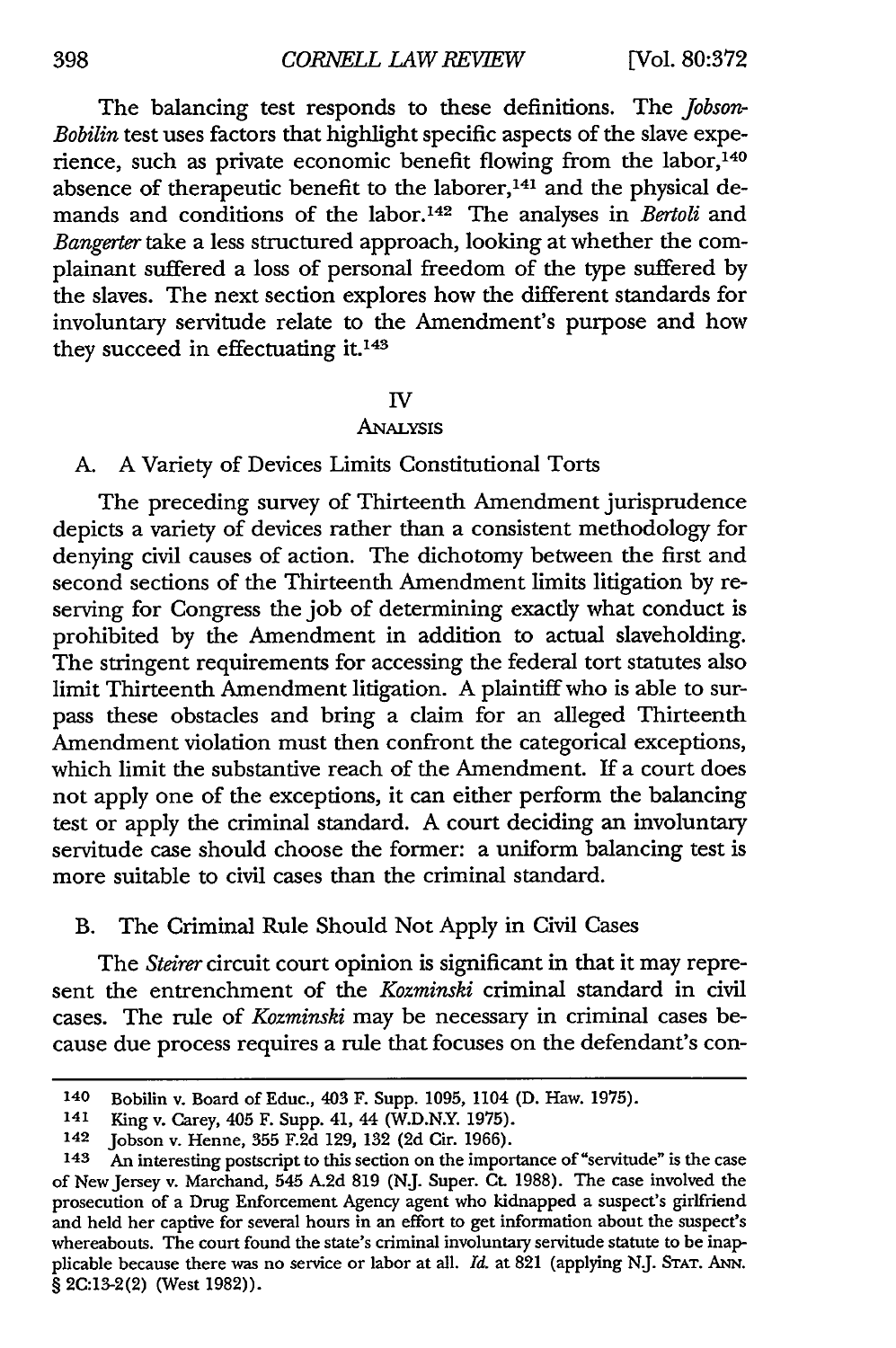duct and provides adequate notice of prosecutable conduct. Furthermore, *Kozminski* seems destined to remain the rule in the criminal context, since the Supreme Court is unlikely to overrule its recent *Kozminski* decision. However, courts trying civil cases are not bound to follow *Kozminski* and should read before they sign.

The primary reason why *Kozminski* should not apply to civil cases is that, by its own terms, its holding is limited to the statutory construction of the criminal statutes involved, 18 U.S.C. §§ 241 and 1584.144 The *Kozminski* court was defining involuntary servitude "through the narrow window that is appropriate in applying § 241."<sup>145</sup> In its construction of § 1584, the Court focused not on the history of the Thirteenth Amendment but on the history of § 1584's statutory precursors.146 These federal criminal laws took into account a variety of factors not relevant to either the construction of the constitutional amendment or the wisdom of a private cause of action. Tort cases should not look to *Kozminski's* analysis of the reach of these criminal statutes in order to discover the scope of the Thirteenth Amendment.

A second reason for courts in civil cases to bypass the criminal rule is that *Kozminski's* central rationale was the need for clarity and notice in the criminal context. The Court interpreted and applied the relevant statutes by considering the requirements of due process.147 In fact, *Kozminski* is cited most often for its espousal of a clear rule in criminal cases, not for its involuntariness test.<sup>148</sup> The narrow scope of the *Kozminski* rule thus supports the confinement of its standard to prosecutions for criminal involuntary servitude.

In addition, *Kozminskis* rule is unpersuasive because of the special difficulties it presents in tort cases. *Kozminski's* most glaring problem is that it purports to provide a bright-line rule, but nevertheless carves out a broad exception for cases in which the victim is a child or suffers from mental disability. When the victim is especially vulnerable, as in these cases, the involuntariness standard shifts its focus from

<sup>144</sup> The *Kozminski* court cited "sound principles of *statutory construction"* as the rationale for its definition of involuntary servitude. 487 U.S. at 951 (emphasis added). *See* supra note 69 for a discussion of these statutes.

**<sup>145</sup>** *Id.* at 944.

<sup>146</sup> According to the *Kozminski* opinion, § 1584 was based in part on the Slave Trade statute, formerly 18 U.S.C. § 423 (1940) (criminalizing participation in the slave market), and in part on the Padrone statute, formerly 18 U.S.C. § 446 (1940) (prohibiting the exploitative trade in young Italian boys as "apprentices"). *Id.* at 945-48.

<sup>147</sup> *Id.* at 949-52.

<sup>148</sup> *See, e.g.,* United States v. Chen, 913 F.2d 183, 188-89 (5th Cir. 1990); United States v. Palmer, 864 F.2d 524, 527-28 (7th Cir. 1988), *cert. denied,* 490 U.S. 1110 (1989); United States v. Waitt, 761 F. Supp. 108, 109 (D. Kan.), *vacated,* 1991 WL 261710 (D. Kan. 1991); NewJersey v. Dixon, 553 A.2d 1, 4 (NJ. 1988). According to these and other *cases,,Kozminski* stands for the proposition that "criminal statutes should be resolved in favor of lenity." *Dixon,* **553** A.2d at 4.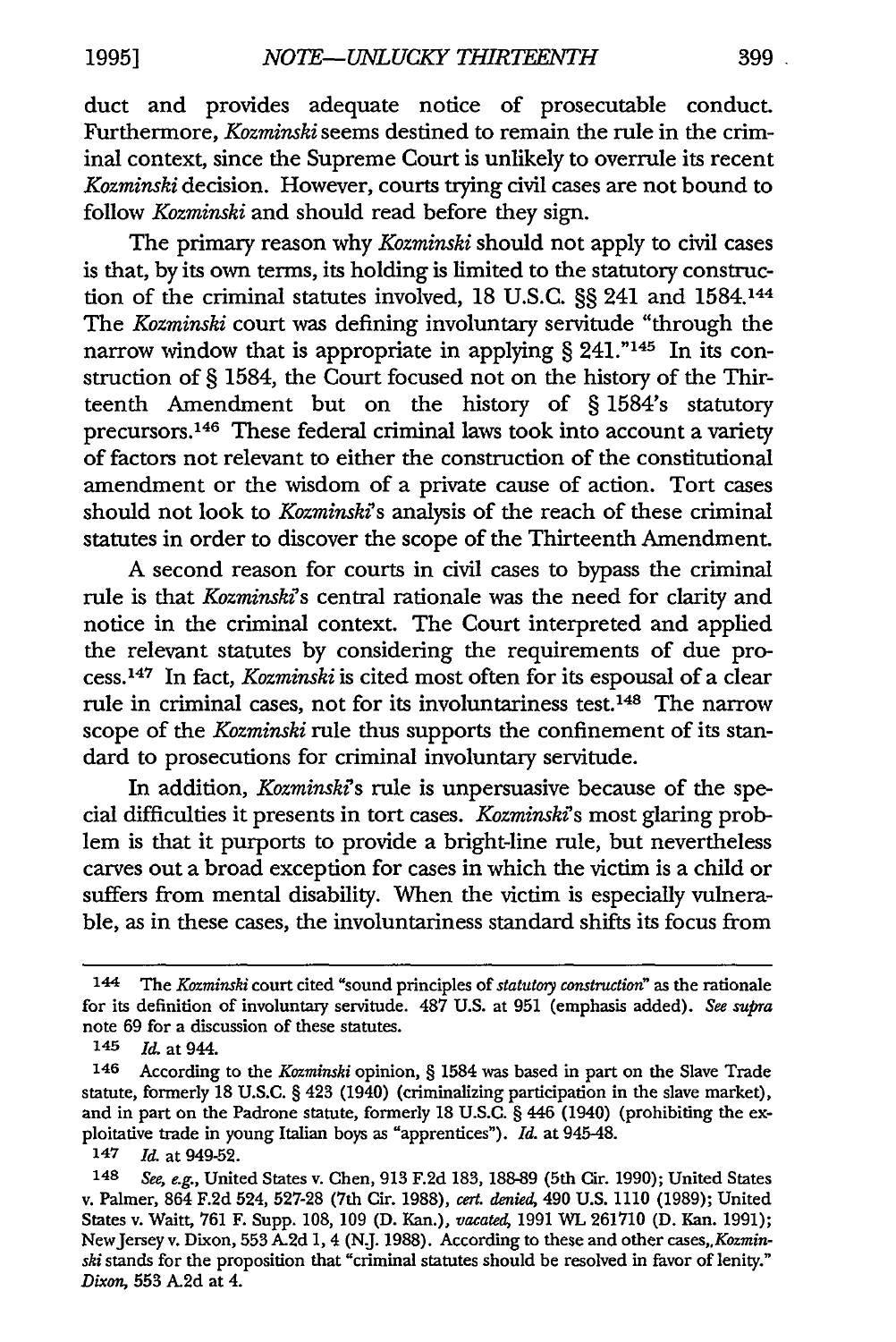the defendant's actions to the victim's state of mind.149 Ironically, it is precisely a focus on the victim's state of mind that the *Kozminski* majority saw as violative of due process.<sup>150</sup> As *Kozminski*'s concurring Justices pointed out, this caveat could convert the majority standard into a case-by-case rule. 151 Because courts often will be forced to engage in case-by-case analysis anyway, a test designed for the civil context is more appropriate.

*Kozminski* also presents special problems in civil cases as a result of its focus on the method of coercion utilized rather than on the servitude imposed. A second look at the balancing cases, *Jobson v. Henne* and *Bobilin v. Board of Education,* illustrates this point. As discussed above, *Jobson* found that a cause of action would lie for mental patients forced to perform unreasonable amounts of labor, while *Bobilin* found no cause of action arising from the routine cafeteria duty imposed on grade schoolers. The courts looked at the duties and inquired whether they were reasonable. Contextual details, such as the nature of the duties and their value to the plaintiffs, guided the courts in determining whether the claims should be heard. If the courts instead had followed *Kozminski,* their deliberations would have focused on whether the institution's administrators threatened the patients or children with physical abuse or legal sanction. The fact that the mental patients could go to a private institution and that the children could attend private school would counsel strongly against the existence of a claim in either case. It would not matter how many hours per day the plaintiffs worked or whether the work benefitted the plaintiffs. This focus seems counterintuitive. An observer would surely see the conditions imposed as determinative and reach the same conclusions as the courts-that cafeteria duty is an acceptable part of the school curriculum but that forcing residential mental patients to perform maintenance chores may be unreasonable.

<sup>149 487</sup> U.S. at 948. Note that in several of the cases discussed herein, such as *Steirer,* Jobson, Bobilin, Weidenfeller, and King, the plaintiffs were either juveniles or mentally disabled persons. All of these cases, excluding the appellate opinion in *Steirer,* adopted a balancing test. Perhaps the courts' choices were motivated by the fact that the *Kozminski* standard would not have been as useful in light of its exception based on the special attributes of the plaintiff. **150** [A]s the Government would interpret the statutes, the type of coercion pro-

hibited would depend entirely upon the victim's state of mind. Under such a view, the statutes would provide almost no objective indication of the conduct or condition they prohibit, and thus would fail to provide fair notice to ordinary people who are required to conform their conduct to the law.

<sup>487</sup> U.S. at 949-50.

**<sup>151</sup>** *See supra* note **73.** Such a standard is found also in rape law, in which criminal liability depends upon the victim's perception of the use or threatened use of force as well as the defendant's perception of consent, and consent may depend upon factors such as the age of the victim and whether the victim is married to the defendant.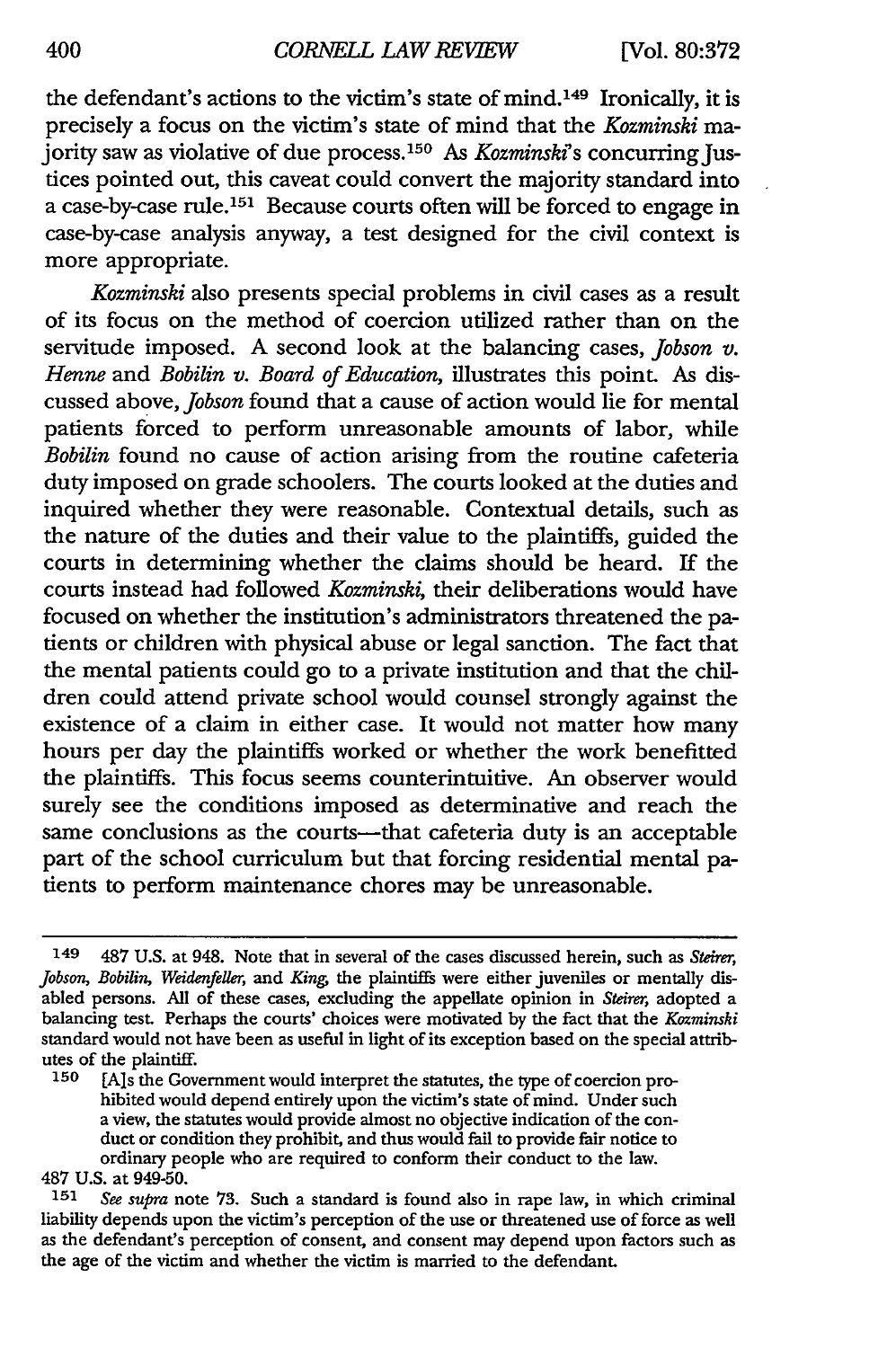The final problem with the *Kozminski* rule is that its focus on voluntariness shortchanges the purpose and ambitions of the Thirteenth Amendment. The *Kozminski* approach mirrors contract methodologies, which probe the respective bargaining positions of players in a private exchange system but generally do not look at the substantive content of their dealings. In order for contract-based exchange systems to function efficiently, the participants must possess sufficient bargaining power to influence the market. A market model of the Thirteenth Amendment operates the same way, for "[wihen the master can compel and the laborer cannot escape the obligation to go on, there is no power below to redress and no incentive above to relieve ... unwholesome conditions of work."<sup>152</sup> Voluntariness is essential to a properly-functioning market, in which employers seek the best workers and the best workers seek the fairest and most rewarding employers.<sup>153</sup> Kozminski's restrained interpretation of "involuntary servitude" follows this market model by using coercion as its touchstone.

The *Kozminski* standard may collapse the phrase "involuntary servitude" into the single criterion of involuntariness because it presupposes a view of "servitude" that is confined to that used in the market model for contracts cases.<sup>154</sup> That is, only labor with an established market value qualifies for Thirteenth Amendment protection. This characterization of "servitude" reflects an idea espoused by many of the Amendment's framers,<sup>155</sup> who envisioned not just freedom for the slaves but, prospectively, a genuinely free market for labor.<sup>156</sup> The Thirteenth Amendment provides the opportunity for every citizen "to till the soil, to earn his bread by the sweat of his brow and to enjoy the

**<sup>152</sup>** Pollock v. Williams, 322 **U.S.** 4, **18** (1944).

**<sup>153</sup>** As one court put *it,* "the defense against oppressive hours, pay, working conditions, or treatment is the right to change employers." Audet v. Board of Regents, 606 F. Supp. 423, 433 (D.R.I. 1985).

**<sup>154</sup>** *Kozminski* epitomizes the view that "[t]he essence of slavery or involuntary servitude is that the worker must labor against his will for the benefit of another." Beltran v. Cohen, 303 F. Supp. 889, **893** (N.D. Cal. 1969) (holding that a levy on a taxpayer's wages to pay back taxes is not involuntary servitude; the taxpayer had the option of quitting her job).

**<sup>155</sup>** *See* Lea S. Vanderwelde, *The Labor Vision of the Thirteenth Amendment,* **138** U. PA. L REV. 437, 453 (1989) (After abolition, "the entire spectrum of debate changed, as bondage dropped from view and the focus shifted to labor autonomy, the positive object."); ten-Broek, *supra* note **16,** at **176-83.**

**<sup>156</sup>** Some Civil War era politicians complained that slavery impeded interstate commerce by creating different labor markets in slave and non-slave states. "Slavery was essentiaily a monopoly of labor, and as such locked the states where it prevailed against the incoming of free industry. Where labor was the property of the capitalist, the white man was excluded from employment." Letter from President Andrew Johnson to Congress (Dec. 4, 1865), *quoted in* **G.** Sidney Buchanan, *The Quest for Freedom: A Legal Histoy of the Thirteenth Amendment* (pt. 1), 12 Hous. L. REV. 1, 5 (1974).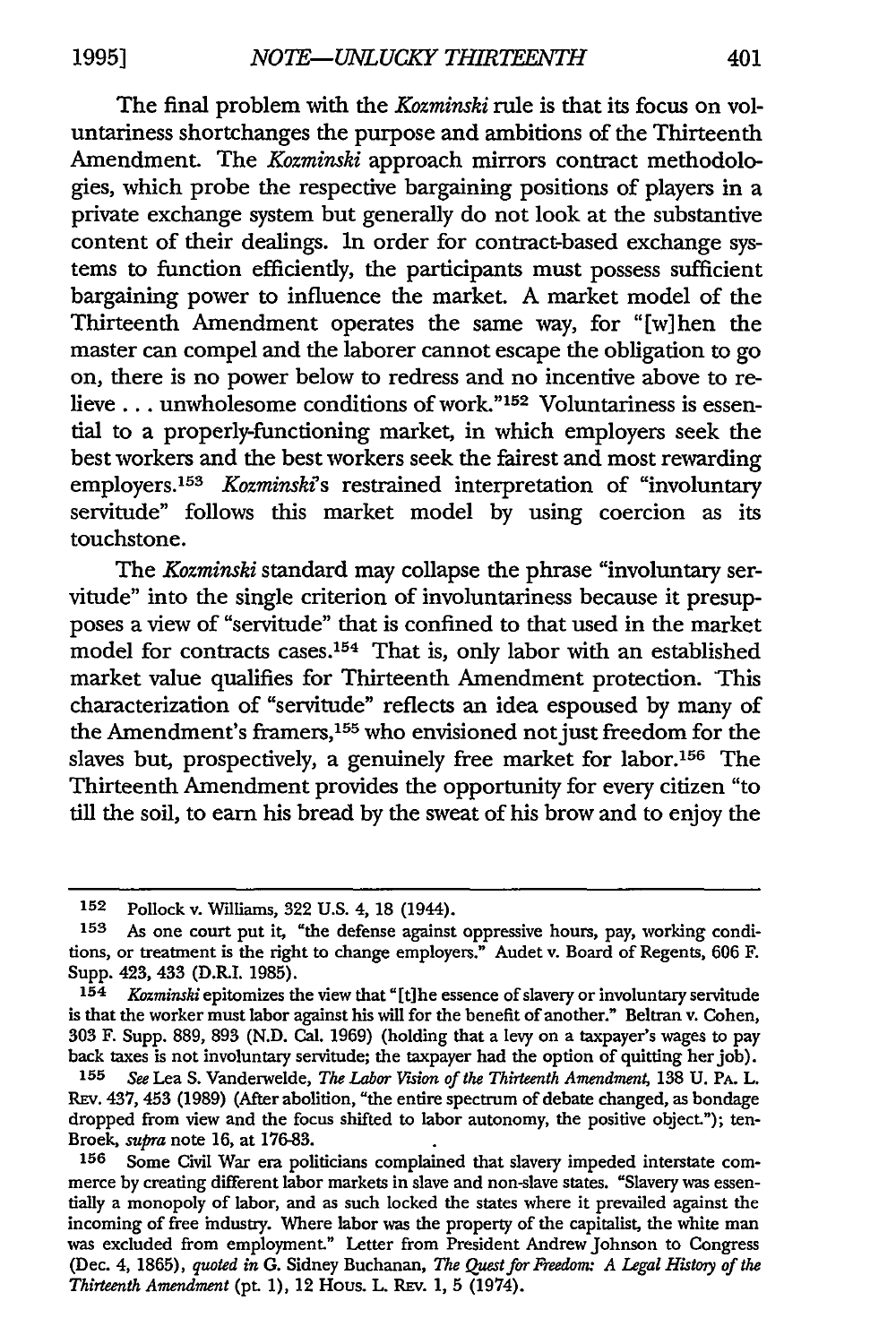rewards of his own labor."<sup>157</sup> Thus, under this view, the Thirteenth Amendment is a constitutional mandate for paid, voluntary labor.<sup>158</sup>

The *Kozminski* standard works in labor cases, such as those involving migrant worker camps and employment contracts. 159 In these cases, courts can focus on voluntariness because the "servitude" is labor carrying a market value.<sup>160</sup> In a sense, the servitude already matches *Kozminski's* vision. Furthermore, *Kozminski's* contracts model serves well in the criminal context because defendants generally are private actors whose power over their victims can be assessed in terms of bargaining position. However, criminal and employment cases do not define the entire spectrum of Thirteenth Amendment applications; the blanket use of the *Kozminski* standard in all Thirteenth Amendment cases would be unduly confining as it would preclude Thirteenth Amendment protection for personal freedoms not carrying market value. For persons traditionally excluded from positions of power in the marketplace and in situations that do not follow patterns of bargaining, Thirteenth Amendment doctrine must take a more flexible approach.

#### C. The Correct Standard Should Focus on Servitude

The *Kozminski* definition of involuntary servitude presents a narrow view of the Thirteenth Amendment's purpose and effect. Analysis of the servitude involved, rather than of whether the service was coerced according to a narrow criminal standard, forces courts to confront the Thirteenth Amendment's broader significance. Rather than presupposing a market model, as under the *Kozminski* rule, courts instead may look to the attributes of the institution of slavery to give meaning to the term "involuntary servitude." Only by delving into the effects of slavery on personal liberty can courts appreciate the breadth of the liberty assured by the constitutional Amendment that abolished slavery.

The categorical exception cases and the balancing cases look at servitudes. The use of the categorical exceptions is unfortunate, however, because it goes against the plain meaning of the Thirteenth

**<sup>157</sup>**Rep. **E.C.** Ingersoll of Illinois. **CoNG.** GLOBE, 38th Cong., 1st Sess. 2989-90 (1864).

**<sup>158</sup>** The purpose of the Thirteenth Amendment was "to make labor free, by prohibiting that control by which the personal service of one man is disposed of or coerced for another's benefit, which is the essence of involuntary servitude." Bailey v. Alabama, 219 U.S. 219, 241 (1911).

**<sup>159</sup>** *See supra* notes 86-87 and accompanying text.

**<sup>160</sup>** *See, e.g.,* Arnold v. Board of Educ., 880 F.2d 305, **315** (11th Cir. 1989) (finding no involuntary servitude on part of student who performed odd jobs for school officials in order to fund the abortion they urged his girlfriend to obtain; even if the school officials influenced the girl enough to obtain the abortion, this did not render involuntary the labor performed to pay for the abortion).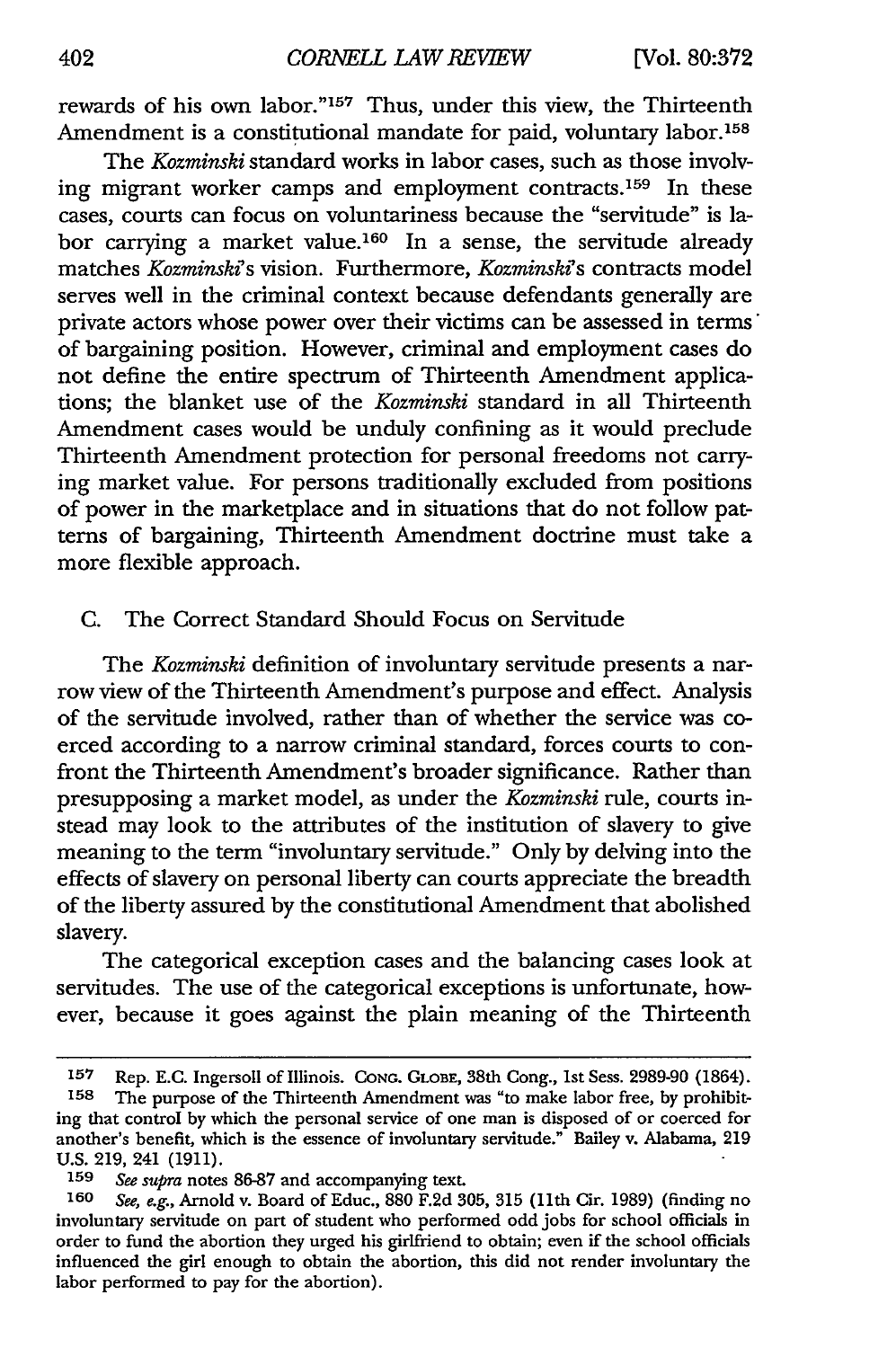Amendment, thus alienating the text from its accepted legal meaning. It effectively rewrites the Amendment without a genuine rationale. The idea that the Thirteenth Amendment was not intended to reach certain conduct that was traditional at the time the Amendment was drafted is almost humorous. As two commentators quite aptly put it, "the Amendment was designed to challenge long-standing institutions and practices that violated its core values of personhood and dignity. Any exception to the Amendment's reach must be limited to those historic practices that are consistent with the Amendment's central thrust<sup>"161</sup>

The exception cases are more plausible when they invoke public need as a rationale, for then the carving out of exceptions is actually covert balancing. For example, the case finding that conscription of civilians onto road crews does not impose involuntary servitude <sup>162</sup> could hardly have found that the labor was voluntary. Instead, the Court decided that the specific form of labor required was acceptable under the Thirteenth Amendment. Finding the labor to be outside the scope of the Constitution is a daring example of judicial legislation and hardly seems justified. The only meaningful explanation for this rule is that the service required was permissible when the public need was balanced against the personal liberty promised by the Thirteenth Amendment. Ostensibly, the Court would not have been willing to uphold a law that required conscripted civilians to run in the Boston Marathon. Such a *servitude* would be unreasonable.

The balancing test, with its attention to where the benefit flows, the value of the work to the plaintiff, and the nature of the work involved, explains the meaning of servitude in more detail. It reaches rational results without the aid of inappropriate criminal rules or judicial alteration of the Amendment's scope. Furthermore, the balancing test takes a more complete look at the Thirteenth Amendment than does *Kozminski.* The slave experience encompassed more than the lack of bargaining power in the labor market: slaves endured sexual and reproductive exploitation, 163 legalized physical abuse, <sup>164</sup> and the loss of personal autonomy in all aspects of their lives. These nonmarket servitudes are recognized by the balancing test.

One might argue that the framers of the Thirteenth Amendment did not intend non-market servitudes to fall within its reach. How-

**<sup>161</sup>** Akhil Reed Amar **&** Daniel Widawsky, Commentary, *Child Abuse as Slavery: A Thirteenth Amendment Response to* DeShaney, 105 HARv. L. REv. 1359, 1374 (1992).

**<sup>162</sup>** Butler v. Perry, 240 U.S. 328 (1916).

*<sup>163</sup> See* Joyce E. McConnell, *Battered Women, Involuntary Servitude and the Thirteenth Amendment* 4YALEJ.L. **& FEMINISM** 207 (1992);Judith *K.* Shafer, *Sexual Cruelty to Slaves: The Unreported Case of* Humphrey v. Utz, 68 Cm.-KErr L. REv. 1313 (1993); Katyal, *supra* note 38.

<sup>164</sup> Amar **&** Widawsky, *supra* note 161.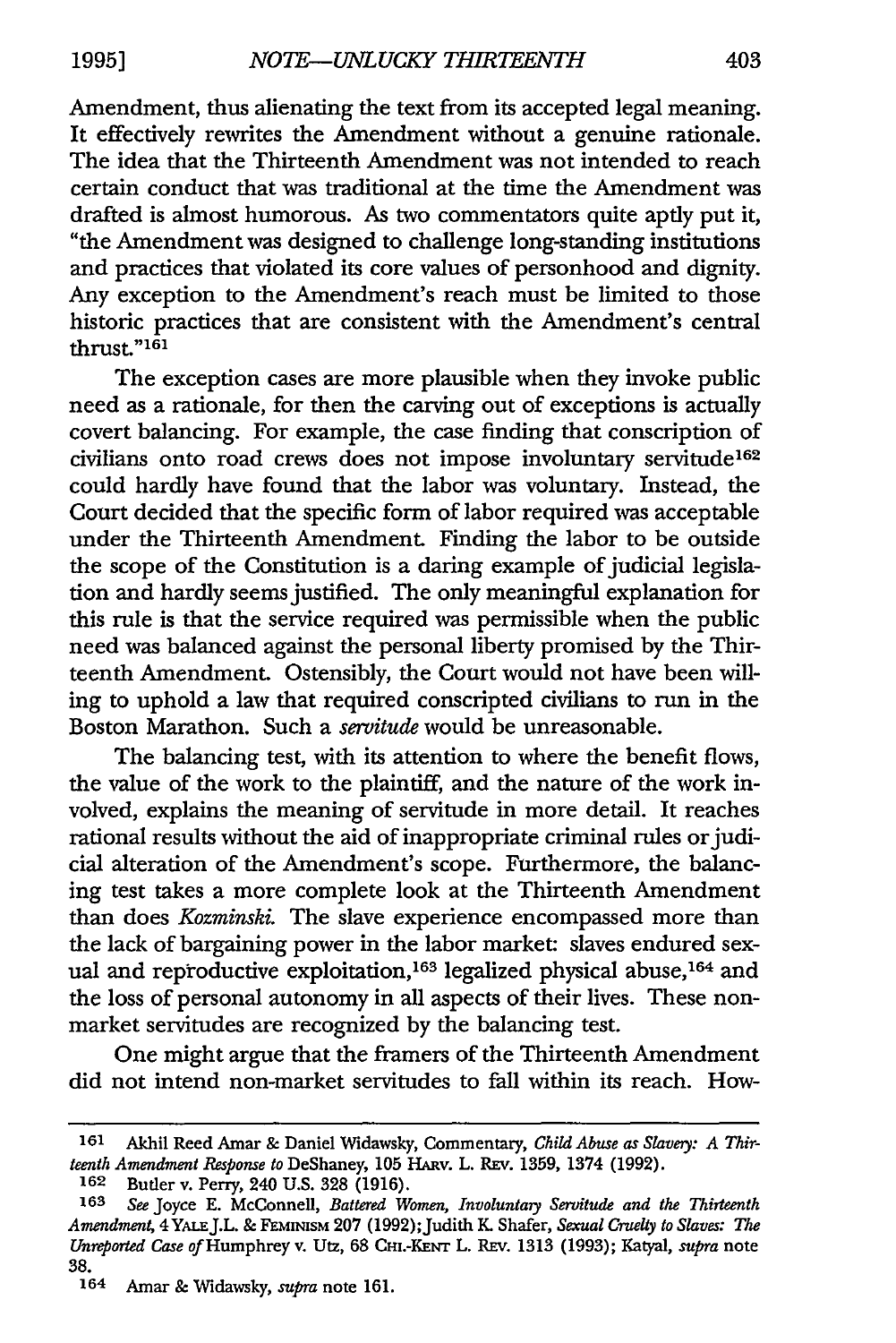ever, the framers acknowledged such harms in their conception of freedom from slavery. Ratification-era opinions predicted that the Thirteenth Amendment would "bring the Constitution into avowed harmony with the Declaration of Independence"<sup>165</sup> and provide "an express guarantee of personal liberty and an express prohibition against its invasion anywhere."<sup>166</sup> In the years following ratification, Justice Harlan of the Supreme Court outspokenly supported a construction of the Thirteenth Amendment that would reflect its framers' concept of undiluted rights. In his dissent in the *Civil Rights Cases,167* Justice Harlan criticized the majority's restrictive view of the Amendment's scope: "My brethren admit that [the Amendment] established and decreed universal *civil freedom* throughout the United States. But did the freedom thus established involve nothing more than exemption from actual slavery? Was nothing more intended than to forbid one man from owning another as property?"<sup>168</sup>

Today, several commentators argue for expansive views of the Amendment. For example, Professor Akhil Reed Amar espouses a view of the Thirteenth Amendment as a guarantee of "minimal entitlements"169 such as food and shelter, on the model of the Freedman's Bureau promise of "forty acres and a mule."170 Other writers have suggested the Thirteenth Amendment as: an express justification for the right to an abortion;<sup>171</sup> a tool to punish domestic violence;<sup>172</sup> a cause of action against police departments that refuse to prosecute pimps for forced prostitution;<sup>173</sup> and a mandate for state service agencies to protect the children they have treated from later abuse.<sup>174</sup>

**<sup>165</sup> CONG.** GLOBE, 38th Cong., 2d Sess. 154 (1865), *quoted in* tenBroek, *supra* note **16,** at 179.

**<sup>166</sup> CONG. GLOBE,** 38th Cong., 1st Sess. 1480-81 (1864), *quoted in* Buchanan, *supra* note 156, at **13.**

**<sup>167</sup>** 109 U.S. 3 (1883).

**<sup>168</sup>** *Id.* at 34 (Harlan, J., dissenting).

**<sup>169</sup>** Akhil Reed Amar, *Forty Acres and a Mule: A Republican Theoy of Minimal Entitlements,* 10 H v. J.L. **& PUB.** *POL'v* 37 (1990).

**<sup>170</sup>** *Id.* at 39. Amar's thesis depends on the proposition that democracy will not work unless each voting citizen has a stake in the system, and that minimal entitlement to property guarantees such a stake. Slavery purposely disenfranchised and disempowered those who lacked an economic stake in the system because power is dangerous in the hands of those who have no economic incentive to preserve the status quo. *Id.* at 38.

**<sup>171</sup>**Andrew Koppelman, *Forced Labor A Thirteenth Amendment Defense of Abortion,* 84 Nw. U. L. Rev. 480 (1990).

**<sup>172</sup>** *See* McConnell, supra note 163.

<sup>173</sup> See Katyal, *supra* note 38. See also Charles H. Jones, Jr., An Argument for Federal Protection Against Racially Motivated Crimes, 21 HARV. C.R.-C.L. L. REV. 689, 705-33 (1986) (proposing the use of the Thirteenth Amendment and its criminal implementing statutes to punish hate crimes).

<sup>174</sup> *See* Amar & Widawsky, *supra* note 161.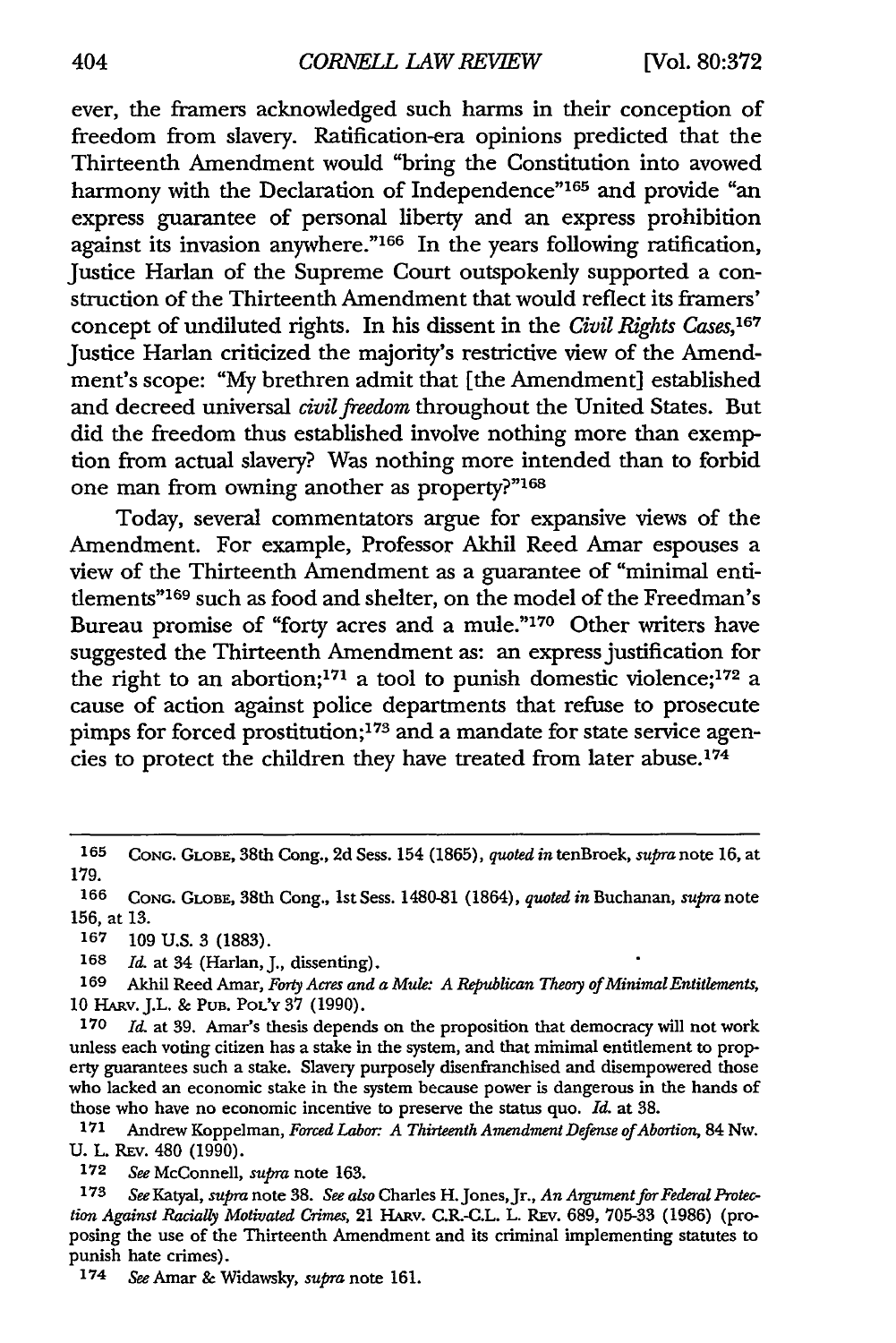D. The Badges of Slavery Should Not Swallow Up Involuntary Servitude

As discussed in Parts I.B and C, the "badges of slavery" are those forms of discrimination that Congress can prohibit through legislation, pursuant to the second section of the Thirteenth Amendment.<sup>175</sup> Since *Jones v. Alfred H. Mayer Co.* interprets this second section as a virtual blank check for Congress,<sup>176</sup> the badges of slavery are potentially a source of expansive individual liberty. However, this freedom is not available to individuals in the absence of specific legislation. Conduct that Congress could target as violative of the Thirteenth Amendment may not be so defined by individual litigants in civil rights cases. <sup>177</sup>

Commentators who support innovative applications of the Thirteenth Amendment call for more expansive definitions of involuntary servitude in the first section of the Thirteenth Amendment.<sup>178</sup> Based on the text and legislative history of the Amendment and studies of life under slavery, they find several harms of modem life-such as prostitution or continuous abuse-to be like slavery or actual slavery, and thus directly violative of the Amendment.<sup>179</sup> They do not call for congressional legislation, under the Amendment's second section, to remedy these harms; they do not, as the courts have, see legislative enforcement as the only way to expand the Amendment's scope.

By contrast, cases such as the *Steirer* circuit court opinion refuse to apply the Thirteenth Amendment's first section to conduct that does not fit the narrow *Kozminski* standard for involuntary servitude. The Amendment's potential for vast civil reform has been relegated to the second section's grant of enforcement power to Congress. Thus, the reigning judicial definition of involuntary servitude departs drastically from the expansive definition lurking within the phrase "badges of slavery." **A** more reasoned interpretation of the Amendment would confine the *Kozminski* model of involuntary servitude to the criminal statutes and place the constitutional right to be free from involuntary servitude along a continuum with the flexible badges of slavery.

This Note argues for the use of a balancing test for Thirteenth Amendment civil claims. This test emphasizes not involuntariness but servitude, thus allowing a broader interpretation of the types of conduct reachable under the Amendment. This approach situates invol-

**<sup>175</sup>** *See supra* notes **16-33** and accompanying text.

**<sup>176</sup>** Courts may test legislative enactments under the Amendment **with** a standard similar to that used for the Commerce Clause: the statute must be rationally related to the prohibition of slavery. *See supra* note **33** and accompanying text.

**<sup>177</sup>** *See supra* notes **47-57** and accompanying text.

**<sup>178</sup>** *See supra* note **170** and accompanying text.

**<sup>179</sup>** *See supra* note **170** and accompanying text.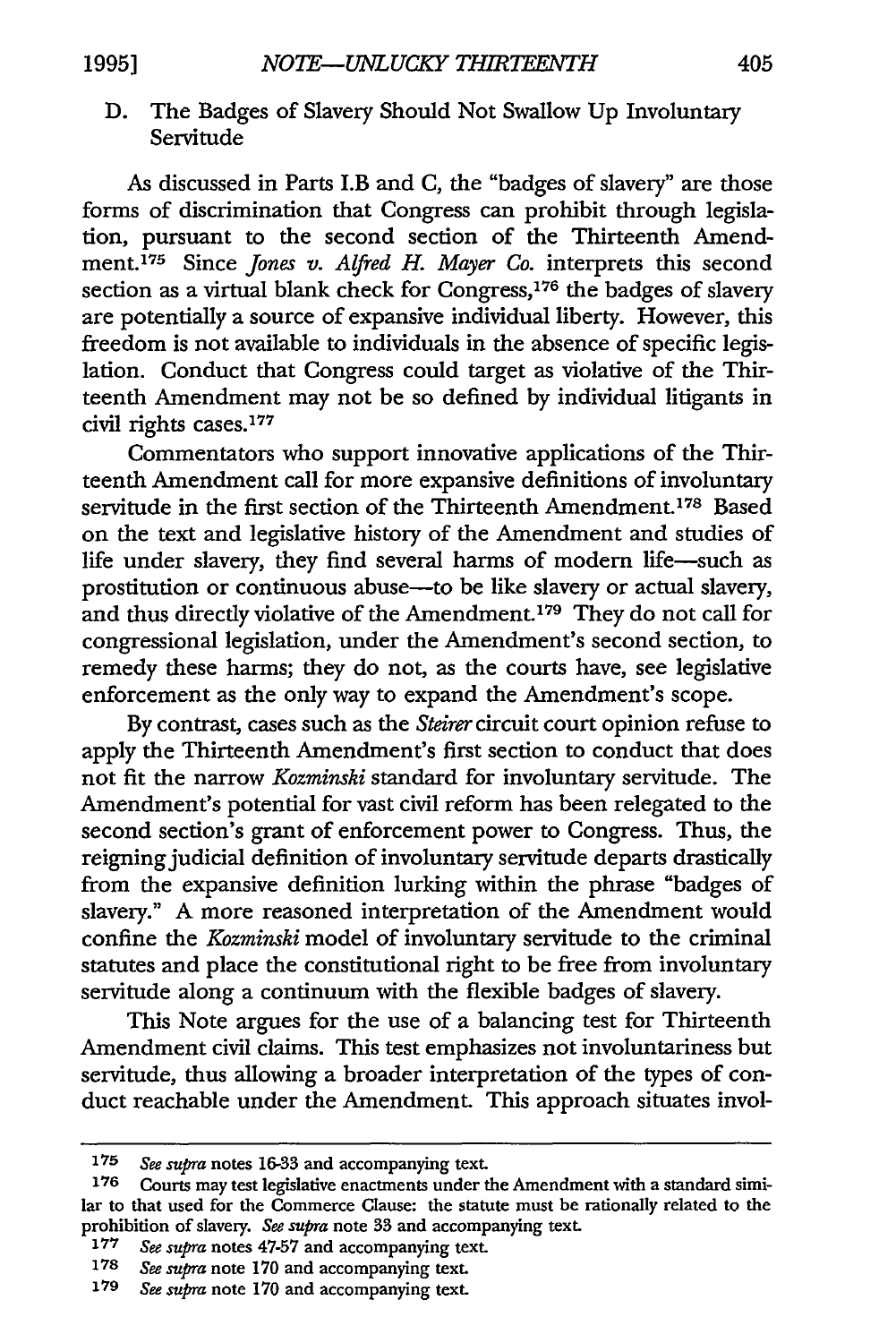untary servitude and the badges of slavery on a continuum. The former characterizes situations that are like slavery, such as the invasive and exploitative use of another's body. The latter should designate the forces and conduct often used to reinforce slavery or recreate its effects, such as devices that allow attorneys to strike minorities from juries<sup>180</sup> and arbitrary job requirements that prevent targeted groups from obtaining valuable employment. Alternatively, one might view slavery and involuntary servitude as the core of the Thirteenth Amendment prohibition, with the badges of slavery forming a penumbra in which only Congress may operate.

An over-expansive interpretation of involuntary servitude could upset this structure and transform the Thirteenth Amendment into a source of substantive due process rights enforceable against individuals. However, courts now engage in too sparing an interpretation of involuntary servitude, leaving too much of the work of enforcing the Constitution to Congress' discretion. To borrow from one writer, the Thirteenth Amendment's prohibition of involuntary servitude represents an "underenforced constitutional norm."181 That is, judicial applications of the doctrine draw not on the logical boundaries of the language but on notions of federalism and institutional settlement.<sup>182</sup> Furthermore, this doctrine leaves the definition of constitutional freedoms to the majoritarian process.

Illustrative of the usefulness of a broader view of involuntary servitude is the case challenging a Utah law restricting women's abortion rights. In *Jane L. v. Bangerter*,<sup>183</sup> the district court scoffed at the idea that lack of reproductive choice makes women "akin to African slave **[s]."184** In asserting that preventing women from choosing not to bear children does not make them like slaves, the court ignored the

#### *Id.* at 1221.

184 *Id.* at 1549.

*<sup>180</sup> See* Douglas L. Colbert, *Challenging the Challenge: Thirteenth Amendment as a Prohibi*tion Against the Racial Use of Peremptory Challenges, 76 CORNELL L. REv. 1 (1990).

**<sup>181</sup>** Lawrence Gene Sager, *Fair Measure: The Legal Status of Underenforced Constitutional Norms*, 91 HARV. L. REV. 1212 (1978).

**<sup>182</sup>** Sager described the underenforcement of the Fourteenth Amendment's Equal Protection Clause as occasioned by considerations similar to those of statutory construction:

Where a federal judicial construct is found not to extend to certain official behavior because of institutional concerns rather than analytical perceptions, it seems strange to regard the resulting decision as a statement about the meaning of the constitutional norm in question. After all, what the members of the federal tribunal have actually determined is that there are good reasons for stopping short of exhausting the content of the constitutional concept with which they are dealing; the limited judicial construct which they have fashioned or accepted is occasioned **by** this determination and does not derive from a judgment about the scope of the constitutional concept itself.

**<sup>188</sup>** 794 F. Supp. 1537 (D. Utah 1992). *See supra* notes 140-41 and accompanying text.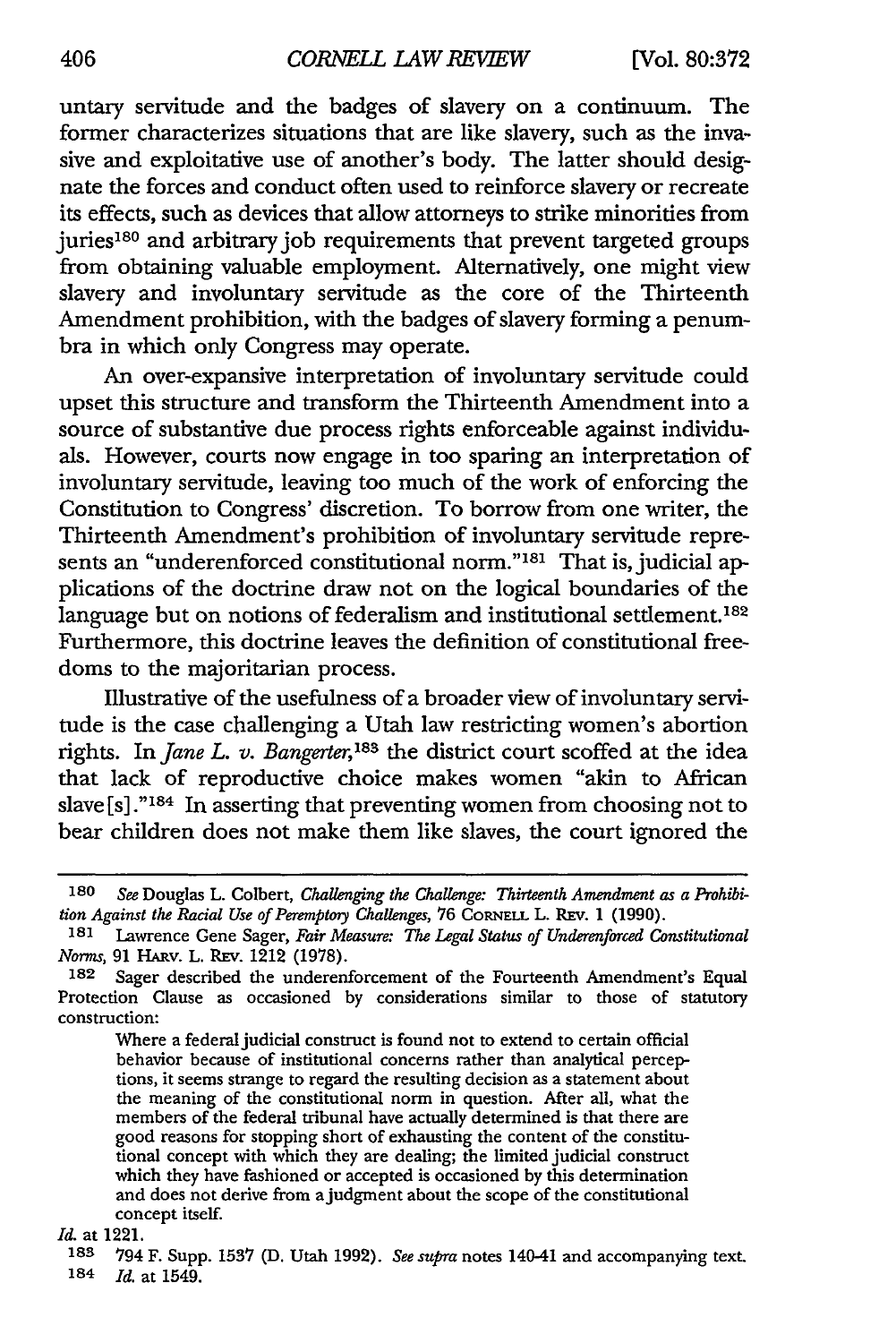fact that the breeding and rape of female slaves were established elements of the slave system.<sup>185</sup> Perhaps the court meant only that the Thirteenth Amendment's ratifiers did not have this specific situation in mind. After all, a nineteenth-century, exclusively-male Congress could hardly have been expected to be motivated by exclusively-female concerns such as reproductive choice. Nonetheless, a view of the Thirteenth Amendment that ignores the experiences of women under slavery is unworkably narrow.<sup>186</sup>

The position taken by the plaintiff in *Jane L.* is strengthened by the fact that the ratifiers did foresee the extension of the Amendment's protections to women. One senator perceptively noted that, after ratification, "I suppose before the law a woman would be equal to a man, would be as free as a man. A wife would be equal to her husband and as free as her husband before the law."<sup>187</sup> Whether such a notion was palatable to every man in the room is a separate issue from whether the legislative history of the Amendment supports its application to servitudes beyond the market model.

#### E. A Proposal for a New Standard

The narrow interpretation of involuntary servitude and subsequent delegation to Congress of the real power under the Amendment weakens what might otherwise be a potent right of recourse. The Amendment's inclusion of private conduct within its prohibition gives rise to the fear that an expansive definition of involuntary servitude will create a broad basis for federal jurisdiction over ordinary tort actions. 188 As a result, courts ignore the purpose and language of the Amendment and look to a chaotic mix of devices to limit litigation. These devices, such as the categorical exceptions and the use of the

**<sup>185</sup>** *See* McConnell, *supra* note 163, at **218-20.**

**<sup>186</sup>** Even if Congress explicitly rejected the idea that the Amendment would reach the uniquely damaging aspect of slavery for women as a class, such a limitation on the charter of freedom could not stand up to current equal protection norms. The prospective and intentionally-vague wording of the Thirteenth Amendment assures its continuing relevance and consciously permits evolutive interpretations. *See* Guyora Binder, *Did the Slaves* Author the Thirteenth Amendment? An Essay in Redemptive History, 5 YALE J.L. & HUMAN. 471, 493 (1993) ("Legal interpretation is not an alternative to majority will, but a means equally indispensable to enforcing majority will or resisting it."); William N. Eskridge, Jr. & Philip P. Frickey, *Statutory Interpretation as Practical Reasoning*, 42 SrAN. L. REV. 321, 375-78 (1990) (criticizing *Kozminski's* statutory interpretation and proposing "the case-by-case evolution of the statute to meet new problems and societal circumstances, and to meet new understandings of those problems and circumstances.").

**<sup>187</sup>** Buchanan, supra note 156, at 9 (quoting **CONG.** GLOBE, 38th Cong., 1st Sess. 1488 (1864) (statement of Senator Howard)).

**<sup>188</sup>** *See, e.g.,* Turner v. Unification Church, 473 F. Supp. 367, 374 (DR.I. 1978) (implying cause of action would "constitutionalize" much of state tort law), *af'd,* 602 F.2d 458 (1st Cir. 1979).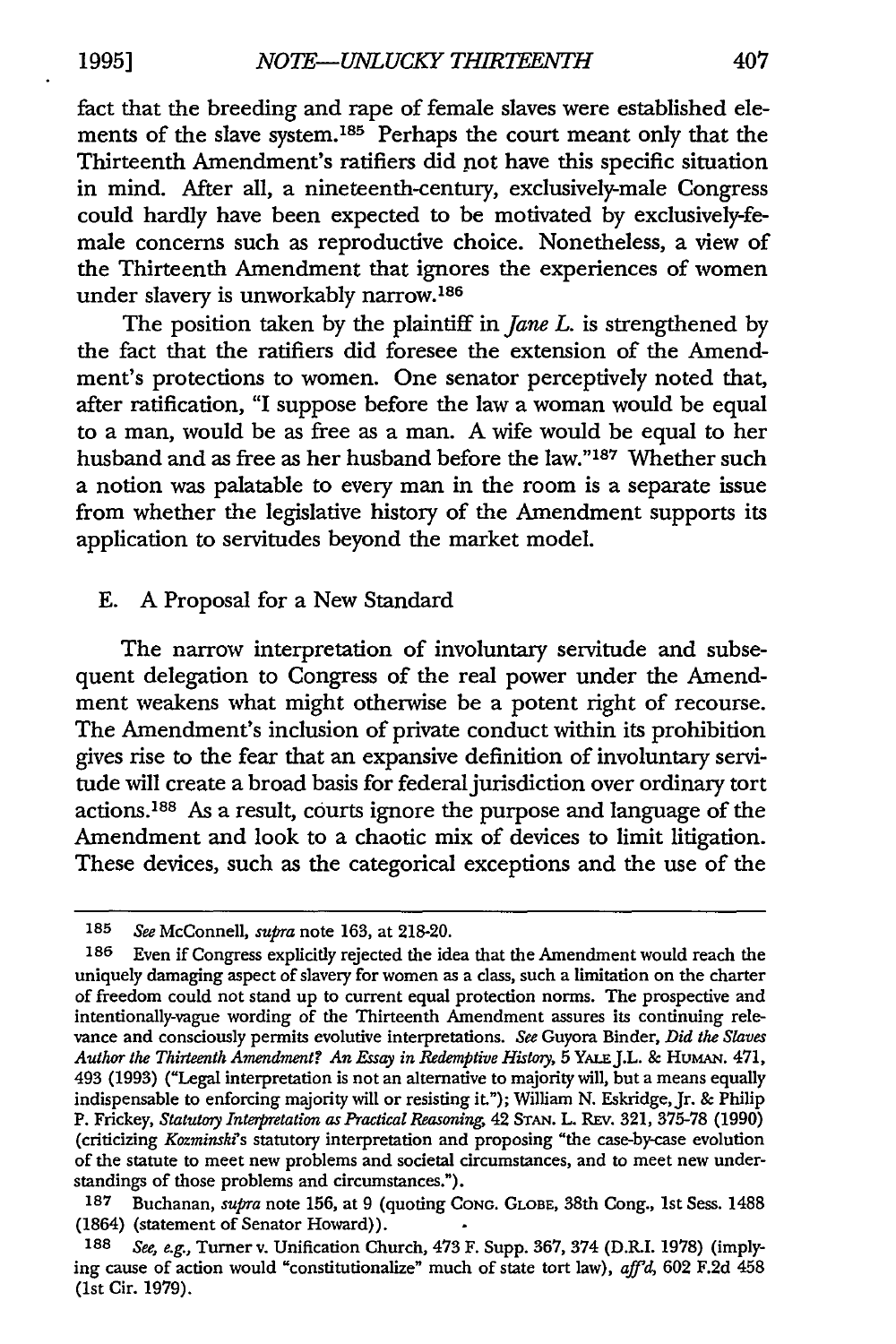criminal standard in civil cases, rob the Thirteenth Amendment of much of its force.

Rather than use artificial methods to limit the scope of the constitutional text, courts should rely on the statutes implementing the Amendment to ensure that litigation under the Thirteenth Amendment does not spiral out of control. This Note proposes expanding the definition of involuntary servitude while leaving in place the statutory hurdles to bringing a tort claim against a private actor. Under the proposed system, plaintiffs would be better able to obtain relief against state practices that violate the liberty ensured **by** the Thirteenth Amendment, but the adjudication of ordinary dignitary wrongs would continue to be under state laws.

#### *1. Federal Tort Claims*

A strong test for civil actions under the Thirteenth Amendment discerns those claims worthy of protection without unduly limiting the reach of the Amendment. Specifically, the requirement of a classbased motivation on the part of the defendant distinguishes constitutional torts from those that should be left to state law. 189 When a **de**fendant imposes involuntary servitude upon a plaintiff, the initial determination that the defendant's motivation consisted of class prejudice against the plaintiff should suffice to bring the claim within reach of the federal law. Once this is established, the plaintiff will have stated a claim even if Congress has not targeted the specific conduct involved.<sup>190</sup>

#### *2. Challenges to State Laws*

A broad definition of involuntary servitude would ease the burden on plaintiffs who challenge state laws that threaten the liberty assured by the Amendment. When plaintiffs sue state agencies, as in *Steirer or Jane L.,* courts should engage in greater scrutiny of the challenged programs. The real usefulness of a more potent Thirteenth

**<sup>189</sup>** *See supra* notes **46-53** and accompanying text. This author agrees with the proposition in Jennifer Grace Redmond, Note, *Redefining Race in* **St.** Francis College v. Ali-Khazraji *and* Shaare Tefila Congregation v. Cobb: *Using Dictionaries Instead of the Thirteenth Amend*ment, 42 VAND. L. REV. 209, 213 (1989) (supporting current doctrine that sees the classifica**tions** relevant to discrimination law in terms of sociopolitical affiliation rather than biology).

**<sup>190</sup>** According to one interpretation, Thirteenth Amendment actions yield only injunctions, habeas corpus writs, or declaratory judgments, not money damages. *See* Bayh v. Sonnenburg, **573 N.E.2d 398,** 411 **(Ind. 1991),** *cert. denied,* 112 **S.** Ct. **1170 (1992)** (not apparent that Thirteenth Amendment would support an action for damages). This further erodes the idea that adjudication of Thirteenth Amendment claims will result in an eruption of federal tort claims.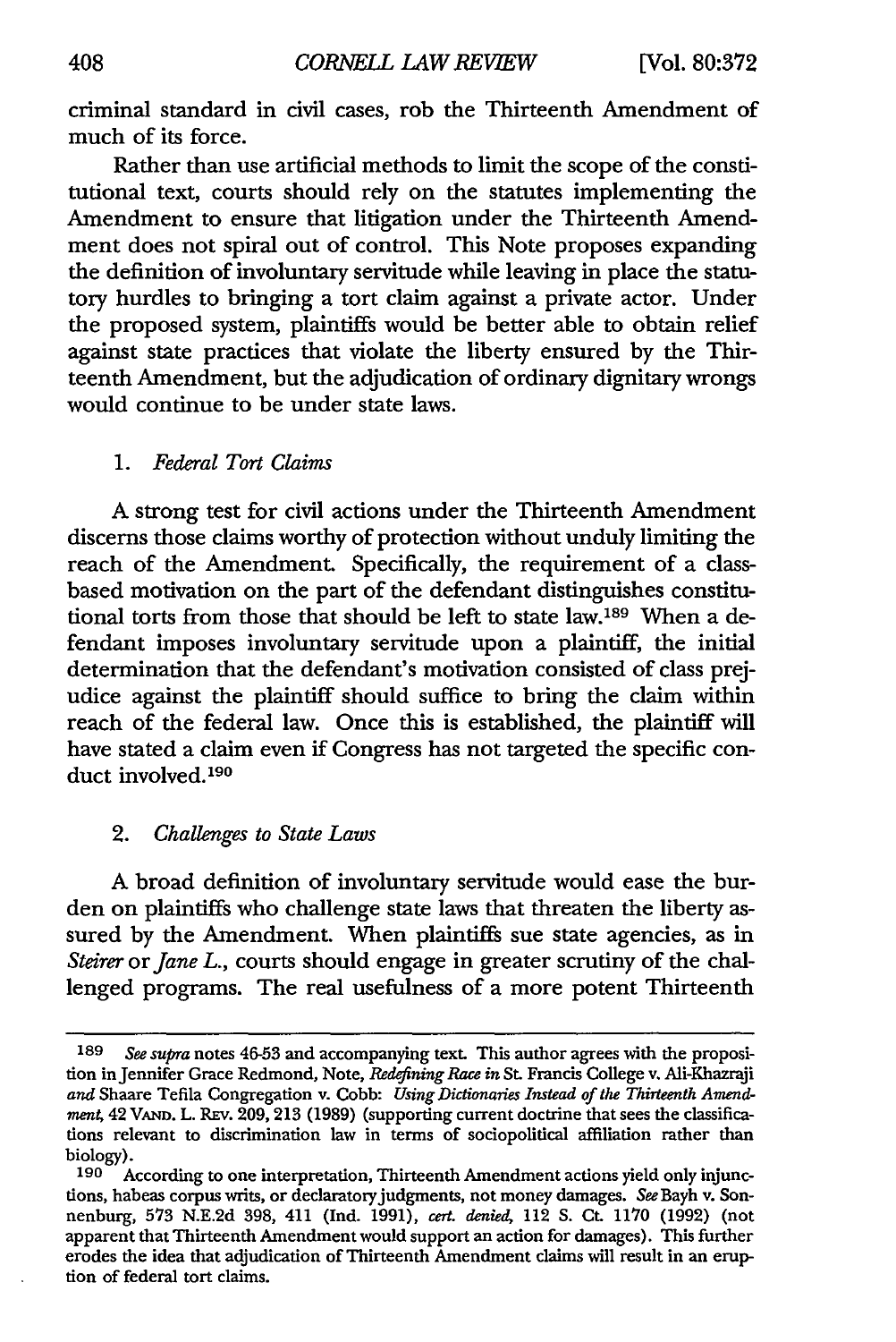Amendment may well be as an explicit source of the type of liberties previously attributed to "privacy."<sup>191</sup>

One obstacle to using the involuntary servitude doctrine as a limitation on state action is the enduring criticism of any broadening of federal power. This argument fails, however, because it is a criticism of the Thirteenth Amendment itself. The Reconstruction Amendments, 192 when taken as a whole, indicate a federally-centered scheme of government intentionally appropriating much of the power previously accorded to the states.<sup>193</sup> Using the federal courts as fora to test state action against a generous standard of liberty furthers, rather than violates, the purpose of the Thirteenth Amendment. At the time the Thirteenth Amendment was passed, the invalidity of all laws and private practices threatening personal freedom was recognized as part and parcel of the ban on slavery and involuntary servitude.<sup>194</sup> Thus, the potent threat to autonomy posed by a state law restricting individual choices is just the sort of action that the Thirteenth Amendment condemns.

### *3. Elimination of the Criminal Standard in Civil Cases*

*Kozminski's* standard applies only to criminal statutes. The distinction between "physical and legal" as opposed to "psychological" coercion is difficult to apply in any context, but is undeniably the law in criminal cases. However, civil cases should enjoy a more realistic assessment of the coercive measures actually used by slaveowners to impose involuntary servitude. These measures include "splitting fami-

**<sup>191</sup>** *See* Koppelman, *supra* note 134, at 483. *See also TRME, supra* note 14, § **15-10,** at 1354 **("A** right to terminate one's pregnancy might.., be seen more plausibly as a matter of resisting sexual and economic domination than as a matter of shielding 'private' transactions between patients and physicians from public control."). The Thirteenth Amendment also might support the freedom to engage in homosexual acts, since restricting an individual's sexuality effects a deprivation of self-determination like that imposed on the slaves. The application of the balancing test would dispense with the argument that the State has an interest in preventing such behavior, as the State's interest would receive less deferential treatment than under the Fourteenth Amendment. *See* Bowers v. Hardwick, 478 U.S. 186, 196 (1986) (declining to strike state law criminalizing sodomy). Furthermore, the Thirteenth Amendment's prohibition on interference with personal liberty is more applicable than "privacy" to issues of personal autonomy and familial intimacy. *See id.* at 191 (finding that the privacy rights protected by the Due Process Clause do not cover sexual conduct between consenting adults because there is "[n]o connection between family, marriage, or procreation on the one hand and homosexual activity on the other").

**<sup>192</sup>** U.S. CoNsr. amends. XIII-XV.

**<sup>193</sup>** One of the most vehement objections to the passage of the Thirteenth Amendment was that it "constituted an unwarrantable extension of the power of the central government." Buchanan, supra note 156, at 8.

**<sup>194</sup>** The Thirteenth Amendment "vindicate[s] those fundamental rights which appertain to the essence of citizenship, and the enjoyment or deprivation of which constitutes the essential distinction between freedom and slavery." Civil Rights Cases, 109 U.S. 3, 22 **(1883).**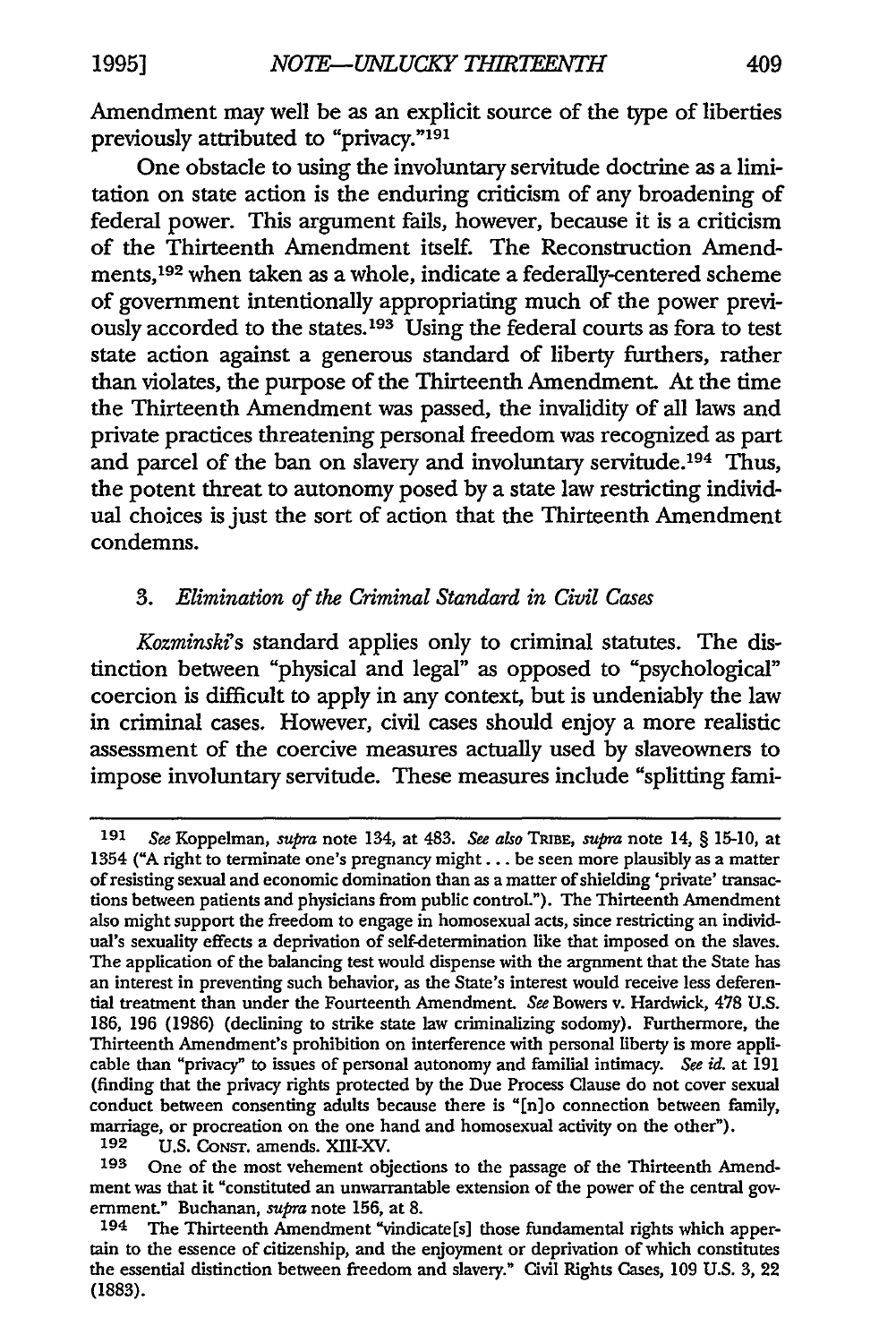lies, removing children, controlling food, water, and medical care, movement, formal education, religion, and family affiliation."<sup>195</sup> Attention to these methods makes the Thirteenth Amendment applicable in a variety of areas currently suffering from a lack of legal intervention, such as domestic abuse and prostitution. The *Kozminski* standard ignores these modem problems because it takes a narrow view of the Thirteenth Amendment. By eschewing use of this criminal rule in civil cases, courts could escape the limitation of *Kozminski's* market-based definition of servitude and instead respond to commentators who call for an updated definition of personal liberty.<sup>196</sup>

#### *4. The Balancing Test*

The optimal construction of the Thirteenth Amendment would adopt the balancing test in all civil rights cases. Courts should analyze the servitude involved by comparing it to the types of servitude imposed upon human slaves. Relevant questions include: Who benefits? What sort of work is performed? What value does the work hold for the person performing it? In considering the specific servitude involved, courts must ask whether the work is "akin to" slavery or another *arbitrary* or *class-based* form; such an approach broadens the definition of liberty mandated by the Thirteenth Amendment. In cases against private defendants, courts also should consider the extent to which the plaintiff was deprived of autonomy, that is, the involuntariness. The methods of coercion employed will be key evidence of this. In cases against government defendants, courts should balance the servitude against a compelling public need. In these cases, involuntariness will be established by the potential sanction of the law contested.

In many of the cases discussed herein, application of the balancing test would reach the same result as another method. The *Steirer*

Binder, *supra* note 186, at 497.

**<sup>195</sup>** McConnell, *supra* note 163, at 220. *See also* Ann Penners Wrosch, Comment, *Undue Influence, Involuntary Servitude and Brainwashing. A More Consistent, Interest-Based Approach,* 25 Loy. **L.** L. REv. 499, 499-500 (1992) (defining coercive persuasion as any coercive measure that causes harm and proposing a balance between the degree of autonomy lost and the benefit or harm to the self or society, harmful coercion may result from a physical threat on a short-term hasis or psychological coercion on a long-term basis).<br><sup>196</sup> One commentator sees the failure of courts to define expansively the Thirteenth

Amendment's force as a result of our society's inability to see law from the perspective of the victim or "other":

Seeing politics as inherently "difficult" for law to assimilate, constitutional theory has ignored the particular difficulty within our politics posed by the absorption of slaves into the polity that enslaved them. By denying that the past could ever speak persuasively to the present, constitutional theory has succeeded in maintaining a discreet silence about the... "original history" that makes our society's race relations record so singularly lacking in moral authority.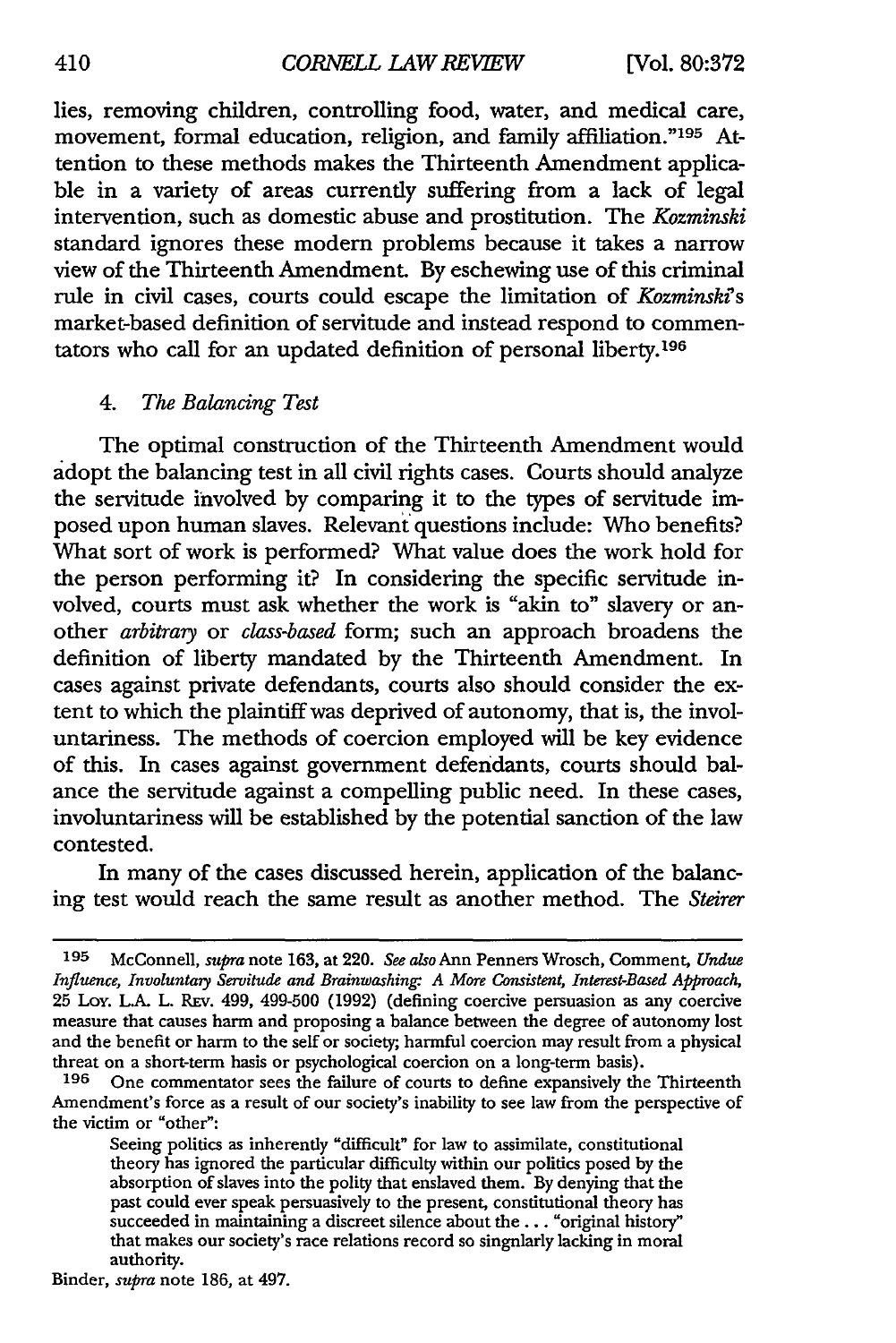district and circuit courts both found for the defendant school district, although one used the balancing test and the other followed *Kozminski.* The categorical exception cases, with their suggestion of implicit balancing, also reach logical results. For example, drafters of the Thirteenth Amendment decidedly did not intend to eliminate military conscription. A balancing approach to such matters of national security would reach the same conclusion as the traditional exception rationale.

There are several benefits, however, to a unified balancing test. A single standard offers simplicity and doctrinal integrity. Potential plaintiffs will be better able to assess their chances of success than is possible under the current scheme. Courts may dispose of cases more efficiently by simply applying the test rather than citing a litany of cases that all follow different tests and attempting to draw comparisons between them.197 The balancing test is a stronger tool than *Kozminski* against oppressive private conduct because it applies to servitudes other than conventional labor and to methods of coercion other than violence or legal sanction. However, the requirement of a discriminatory motive distinguishes the balancing test from state law torts. Finally, the balancing test protects against a wider variety of state laws than *Kozminski* because it takes a broader view of the meaning of personal autonomy.

#### **CONCLUSION**

The *Steirer* circuit court collapsed "involuntary" and "servitude" into a single word, "involuntariness," rather than giving significance to each part.198 It did this because the criminal standard it applied looks only at the method of coercion. This criminal standard utilizes an unduly narrow model of servitude and deprives the underlying constitutional provision of a meaningful construction. Had the court chosen to pigeonhole community service as yet another exception to the Thirteenth Amendment, it would at least have focused on servitude, although it still would have shortchanged the doctrine.

The balancing test used by the *Steirer* district court looks to the purpose of the Amendment and offers flexibility. The uniform adoption of this test could breathe life into "involuntary servitude" in the same way that an expansion of congressional power under the second section of the Amendment breathed life into the idea of "badges of slavery." The Thirteenth Amendment, by its own terms, grants liberty

**<sup>197</sup>***See, e.g.,* United States v. Tivian Labs, **589** F.2d 49,54 (lst Cir. 1978), *cert. denied,* 442 **U.S.** 942 (1979).

**<sup>198</sup>** "Under the guidance of *Kozminsk4* we believe it is a mistake to dissect the phrase 'involuntary servitude' into two components." Steirer v. Bethlehem Area Sch. Dist., 987 F.2d 989, 998 (3d Cir.), *cert. denied,* 114 S. **CL** 85 (1993).